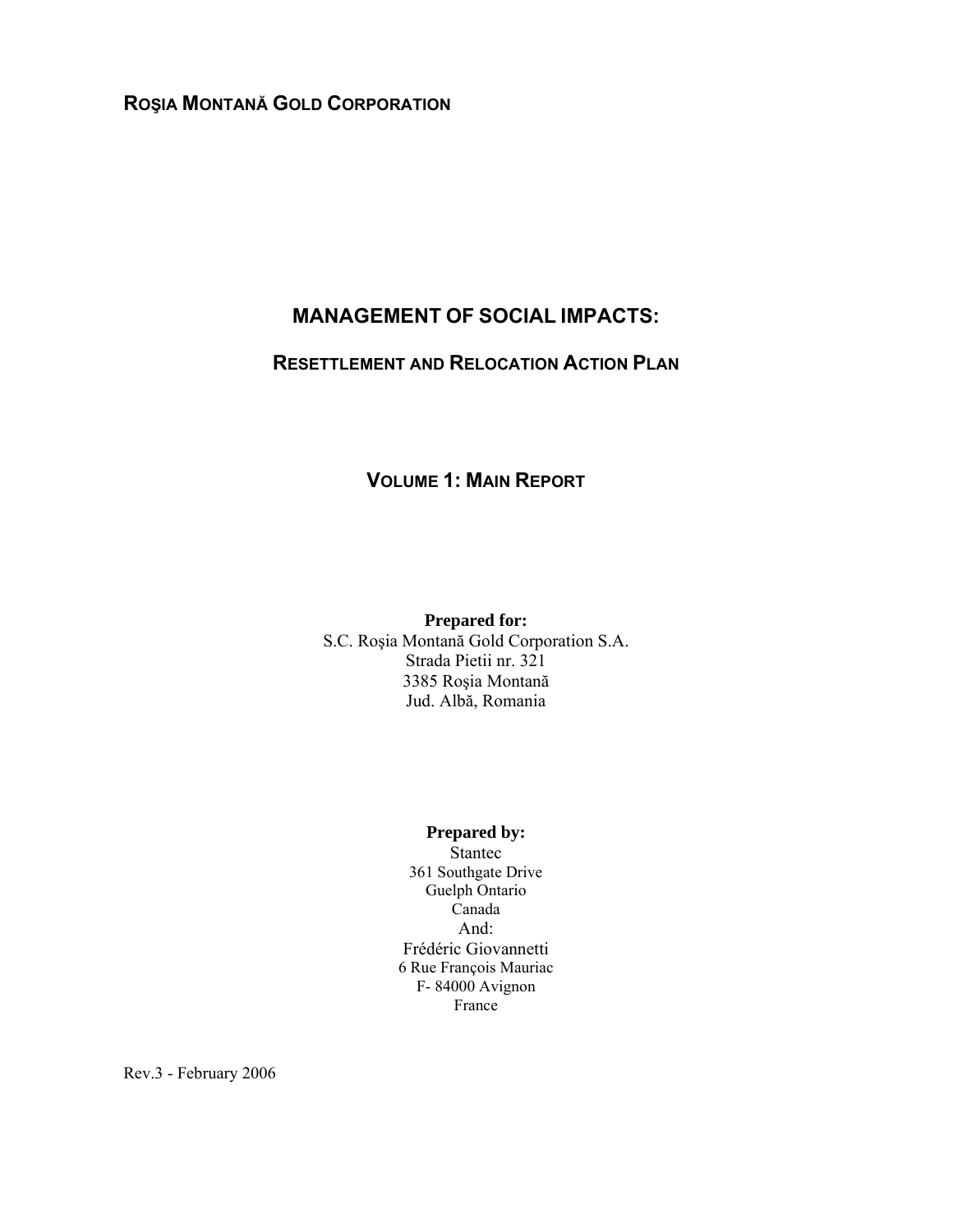# TABLE OF CONTENTS

| $\mathbf{0}$ . |                                                          |  |
|----------------|----------------------------------------------------------|--|
|                |                                                          |  |
| 1.             |                                                          |  |
|                |                                                          |  |
|                |                                                          |  |
|                |                                                          |  |
|                |                                                          |  |
|                |                                                          |  |
| 2.             |                                                          |  |
|                |                                                          |  |
|                |                                                          |  |
|                |                                                          |  |
|                |                                                          |  |
|                |                                                          |  |
|                |                                                          |  |
|                |                                                          |  |
|                |                                                          |  |
|                |                                                          |  |
|                |                                                          |  |
|                |                                                          |  |
|                |                                                          |  |
|                |                                                          |  |
| 3.             | <b>INSTITUTIONAL AND LEGAL FRAMEWORK OF RESETTLEMENT</b> |  |
|                |                                                          |  |
|                |                                                          |  |
|                |                                                          |  |
|                |                                                          |  |
|                |                                                          |  |
|                |                                                          |  |
|                |                                                          |  |
|                |                                                          |  |
|                | CENTRAL GOVERNMENT ORGANIZATIONS POTENTIALLY INVOLVED IN |  |
|                |                                                          |  |
|                |                                                          |  |
|                |                                                          |  |
|                |                                                          |  |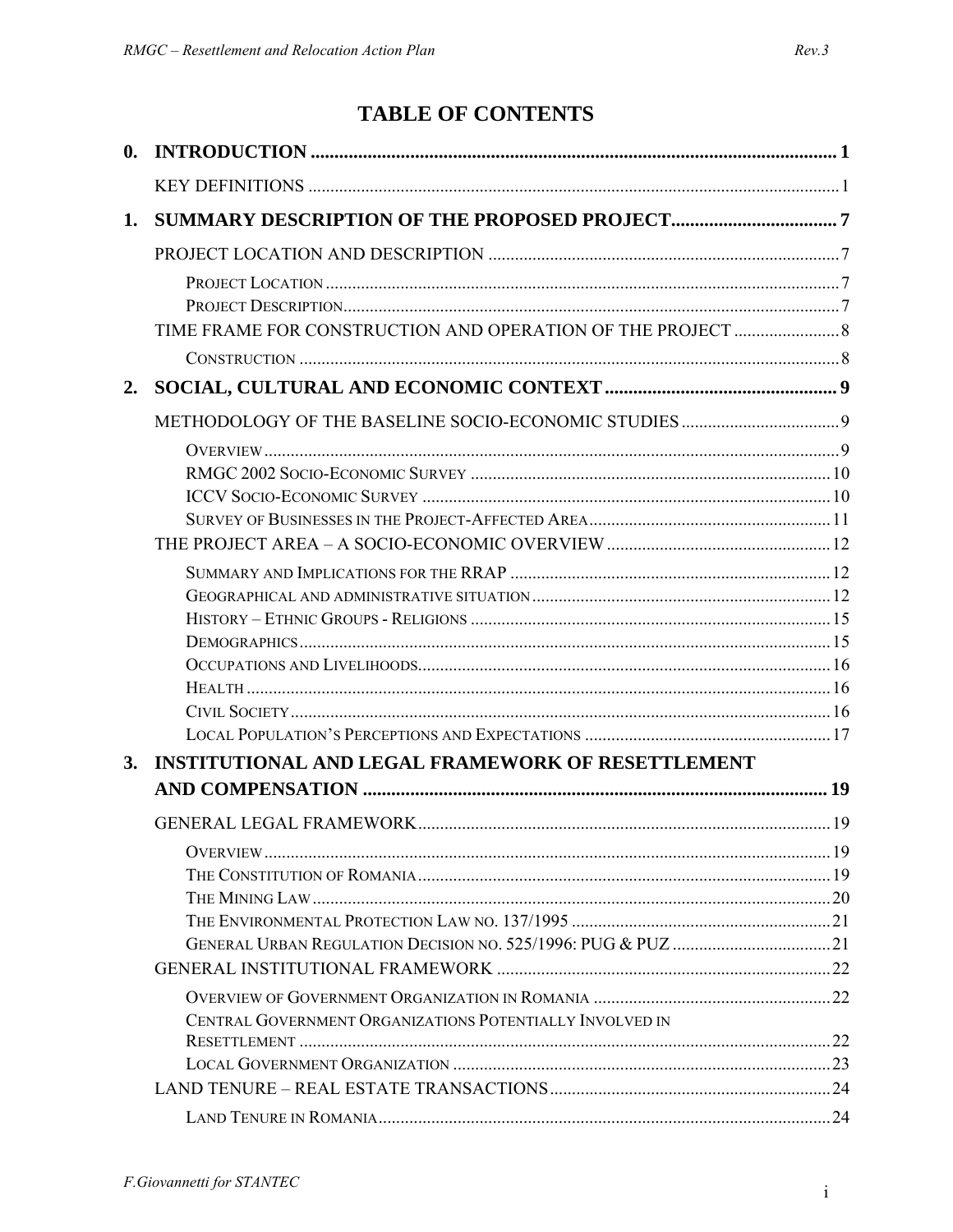|              | PRACTICAL IMPLICATIONS OF THE LEGAL CONTEXT FOR THE RMGC       |  |
|--------------|----------------------------------------------------------------|--|
|              |                                                                |  |
|              | COMPARISON OF ROMANIAN LAW AND WORLD BANK GROUP REQUIREMENTS27 |  |
|              |                                                                |  |
| $\mathbf{4}$ |                                                                |  |
|              |                                                                |  |
|              |                                                                |  |
|              |                                                                |  |
|              |                                                                |  |
|              |                                                                |  |
|              |                                                                |  |
|              |                                                                |  |
|              |                                                                |  |
| 5.           | COMPENSATION, RESETTLEMENT AND RELOCATION STRATEGY  35         |  |
|              |                                                                |  |
|              |                                                                |  |
|              |                                                                |  |
|              |                                                                |  |
|              |                                                                |  |
|              |                                                                |  |
|              |                                                                |  |
|              |                                                                |  |
|              |                                                                |  |
|              |                                                                |  |
|              |                                                                |  |
|              |                                                                |  |
|              |                                                                |  |
|              |                                                                |  |
|              |                                                                |  |
|              |                                                                |  |
|              |                                                                |  |
|              |                                                                |  |
|              |                                                                |  |
|              |                                                                |  |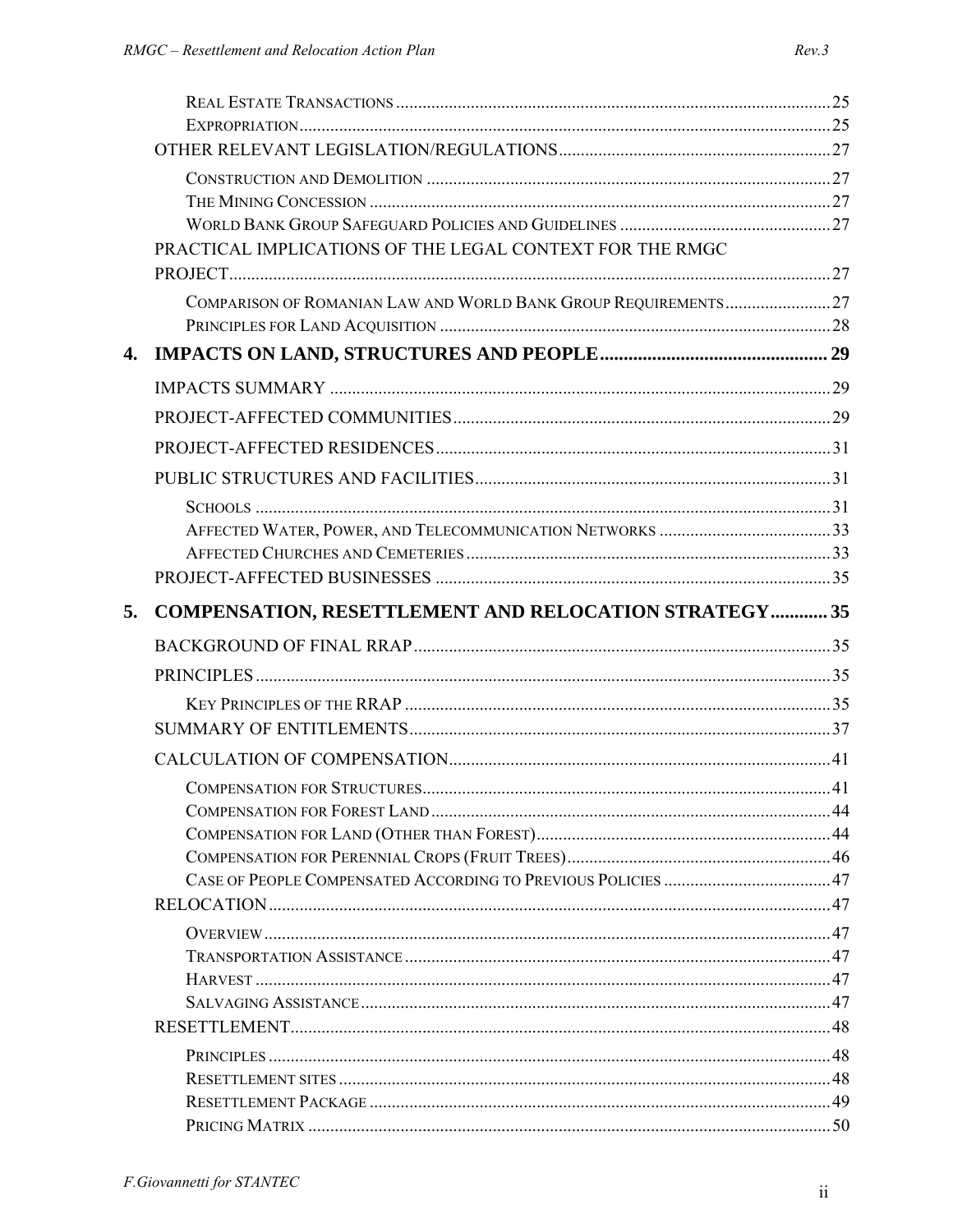|    | PUBLIC INFRASTRUCTURE AND PUBLIC SERVICES IN THE RESETTLEMENT SITES 60 |  |
|----|------------------------------------------------------------------------|--|
|    |                                                                        |  |
|    |                                                                        |  |
|    |                                                                        |  |
|    |                                                                        |  |
|    |                                                                        |  |
|    |                                                                        |  |
|    |                                                                        |  |
|    |                                                                        |  |
|    |                                                                        |  |
|    |                                                                        |  |
|    |                                                                        |  |
| 6. |                                                                        |  |
|    |                                                                        |  |
|    |                                                                        |  |
|    |                                                                        |  |
|    |                                                                        |  |
|    |                                                                        |  |
|    |                                                                        |  |
|    |                                                                        |  |
|    |                                                                        |  |
|    |                                                                        |  |
|    |                                                                        |  |
|    |                                                                        |  |
|    |                                                                        |  |
|    |                                                                        |  |
|    |                                                                        |  |
|    |                                                                        |  |
|    |                                                                        |  |
|    |                                                                        |  |
|    |                                                                        |  |
|    |                                                                        |  |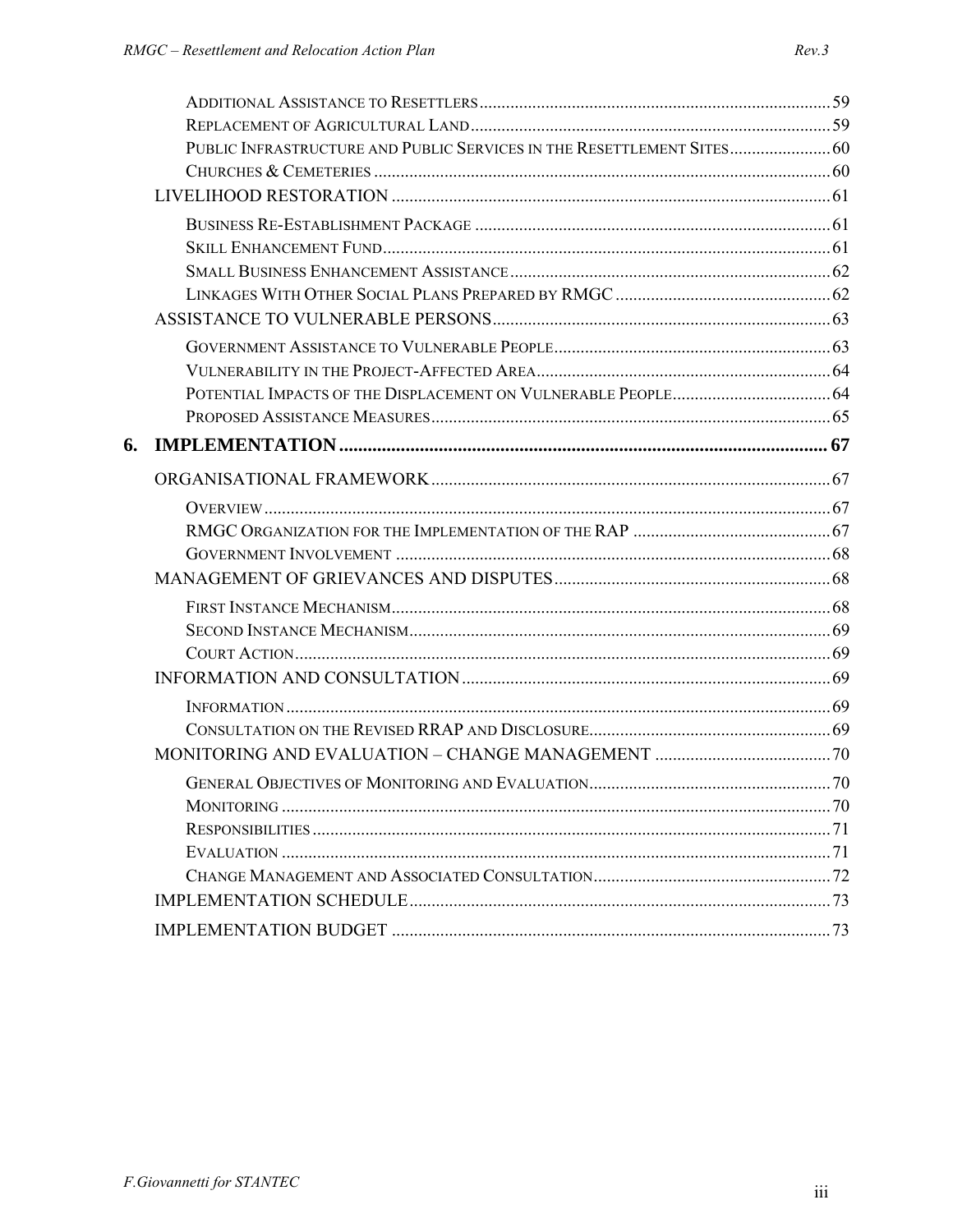# **LIST OF ANNEXES (In Volume 2)**

- **ANNEX 1 HISTORICAL ELEMENTS**
- **ANNEX 2 DEMOGRAPHICS**
- **ANNEX 3 LIVELIHOODS**
- **ANNEX 4 BUSINESSES**
- **ANNEX 5 HEALTH DATA**
- **ANNEX 6 NON GOVERNMENTAL ORGANIZATIONS AND COMMUNITY-BASED ORGANIZATIONS**
- **ANNEX 7 RESULTS OF FOCUS GROUP DISCUSSIONS**
- **ANNEX 8 FOCUS GROUP DISCUSSIONS METHODOLOGY**
- **ANNEX 9 EXAMPLES OF FOCUS GROUP DISCUSSION SUMMARIES**
- **ANNEX 10 LAND USE IN THE PROJECT AFFECTED AREA**
- **ANNEX 11 PRESENT HOUSING IN THE AFFECTED AREA**
- **ANNEX 12 PUBLIC NETWORKS**
- **ANNEX 13 WORLD BANK GROUP SAFEGUARD POLICIES**
- **ANNEX 14 COMPENSATION RATES FOR BUILDING SPECIAL FEATURES**
- **ANNEX 15 ANALYSIS OF ALTERNATIVE RESETTLEMENT SITES**
- **ANNEX 16 ROMANIAN LEGISLATION IN FAVOUR OF VULNERABLE PEOPLE**
- **ANNEX 17 -2006 RRAP EVOLUTION REPORT**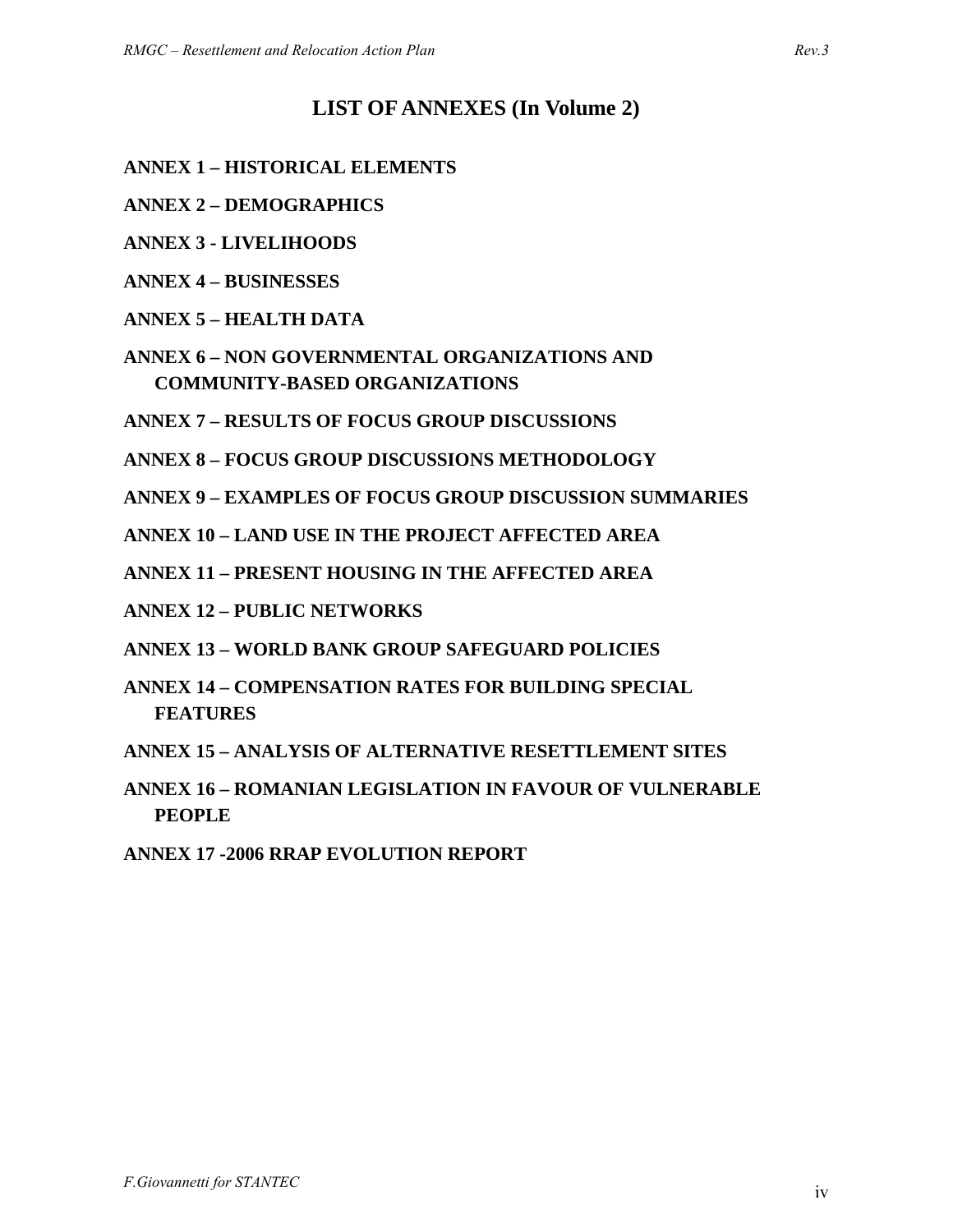# **LIST OF TABLES**

| Table 1: Description of the Different Socio-Economic Surveys Undertaken for the Project9                                     |
|------------------------------------------------------------------------------------------------------------------------------|
| Table 2: Comparison of Romanian Law and World Bank Group Requirements 28                                                     |
|                                                                                                                              |
|                                                                                                                              |
|                                                                                                                              |
| Table 6: Supplement to $U_p$ Related with the Type and Quality of the Roof Cover 42                                          |
|                                                                                                                              |
|                                                                                                                              |
|                                                                                                                              |
| Table 10: Compensation Rates for Land in Euros <b>Fig. 10.13.12.13.13.146</b> Table 10: Compensation Rates for Land in Euros |
|                                                                                                                              |
|                                                                                                                              |
| Table 13: Resettlement Packages (House + Plot) – Estimated Pricing Matrix 55                                                 |
| Table 14: Agricultural Land Available in the Vicinity of Resettlement Sites 59                                               |
|                                                                                                                              |

# **LIST OF FIGURES**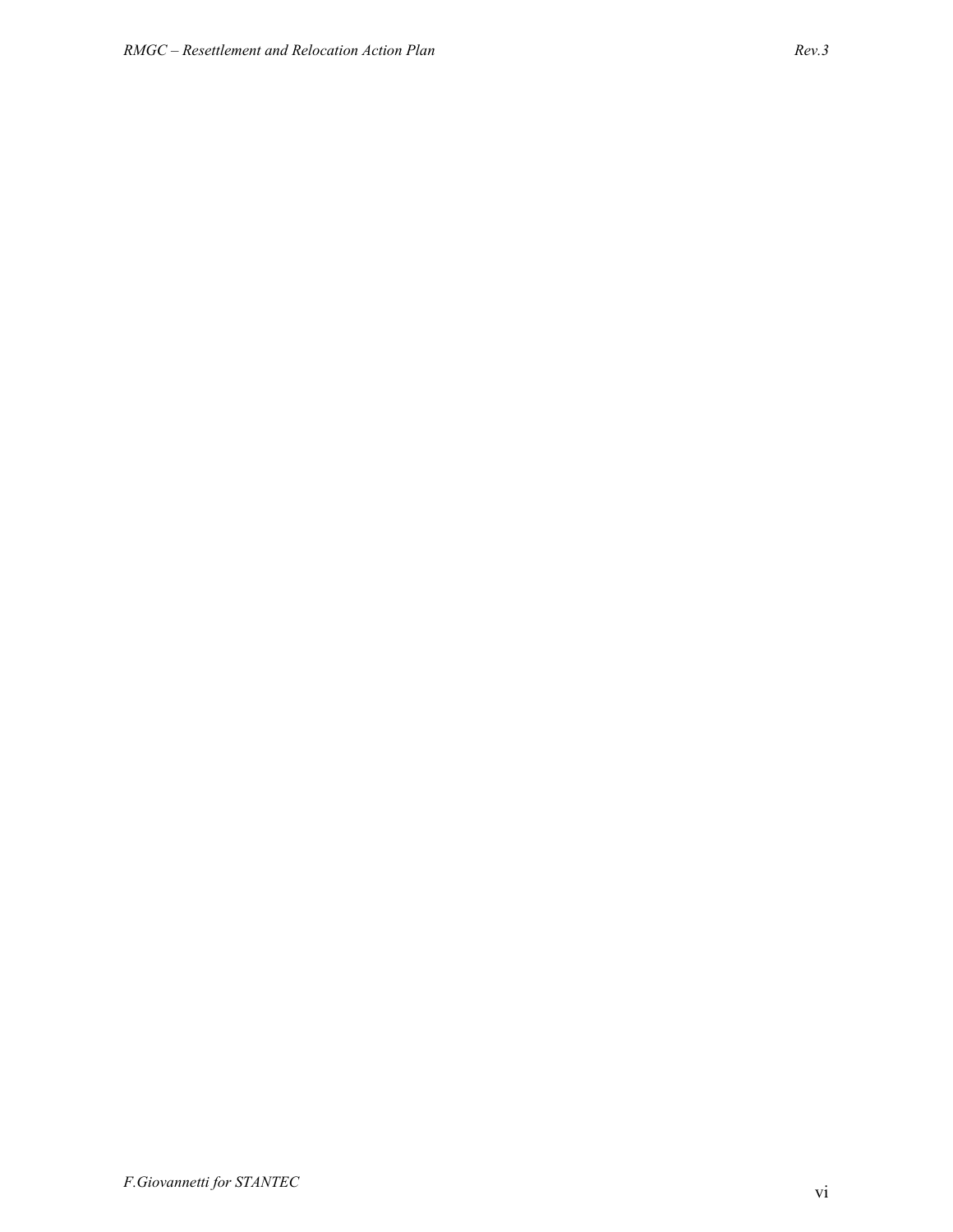# **0. INTRODUCTION**

## **SCOPE OF THIS DOCUMENT**

0.1 Roşia Montană Gold Corporation S.A. (RMGC) is proposing to develop a gold and silver mine at Roşia Montană in Romania. Figure 1 shows the location of the Project. RMGC is a Joint Venture between Gabriel Resources Limited (Canada) and the Romanian state owned company Minvest S.A. A summary description of the Project is presented in the Background Part (Part A) of this Document.

0.2 RMGC's Project requires the acquisition of about 1,663,89 hectares of land, and the physical displacement of about 974 households, most of whom currently reside in the localities of Roşia Montană (circa 577 households and 136 apartments ), Corna (ca. 150 households), and Gura Corneii (ca. 111 households). Figure 2 shows the situation of these localities.

0.3 RMGC has decided to acquire land on a "willing seller / willing buyer" basis, and to avoid, as far as practical, the use of expropriation. It is RMGC's intention to comply with Romanian law and internationally recognized safeguards, such as EU regulations and the Equator Principles. As far as resettlement is concerned, RMGC will apply the World Bank Group's Operational Directive on Involuntary Resettlement (OD 4.30).This directive provides that where land acquisition impacts people and livelihoods, a Resettlement Action Plan must be prepared and consulted upon, regardless of the land acquisition process used.

0.4 RMGC has been acquiring land since 2002. Earlier versions of the RRAP were prepared in 2002 and 2003 by RMGC and publicly disclosed in Romanian and in English, both locally and internationally. In recognition of the need to change certain aspects of the land acquisition policies contained in these earlier versions, RMGC has stopped acquiring land since mid-2004, and has revised these policies, leading to this new version of the RRAP.

0.5 The Community Sustainable Development Plan (CSDP) is a social plan that, has broader developmental objectives and targets a wider zone, including but not limited to the Project-affected area.

## **KEY DEFINITIONS**

0.6 *Project*: A project to expand the existing mining operations to develop identified gold and silver deposits within the Roşia Montană area. The Project includes the mine, the ore treatment plant, the tailings dam, and all developments required for their construction and operation, such as waste rock dumps, staging areas, access roads, quarries or borrow pits, power lines, pipe lines. The Project also includes the resettlement sites, together with access roads to these sites and all ancillary facilities required to develop them that are constructed by or paid for by RMGC.

0.7 *Project-Impacted Area*: An area which is subject to a change in use as a result of the construction or operation of the Project and which has therefore to be acquired by RMGC. This area is delineated in the Urbanism Certificate that RMGC applied for in March 2006 and in the amendment to the PUZ for the industrial zone, currently under progress.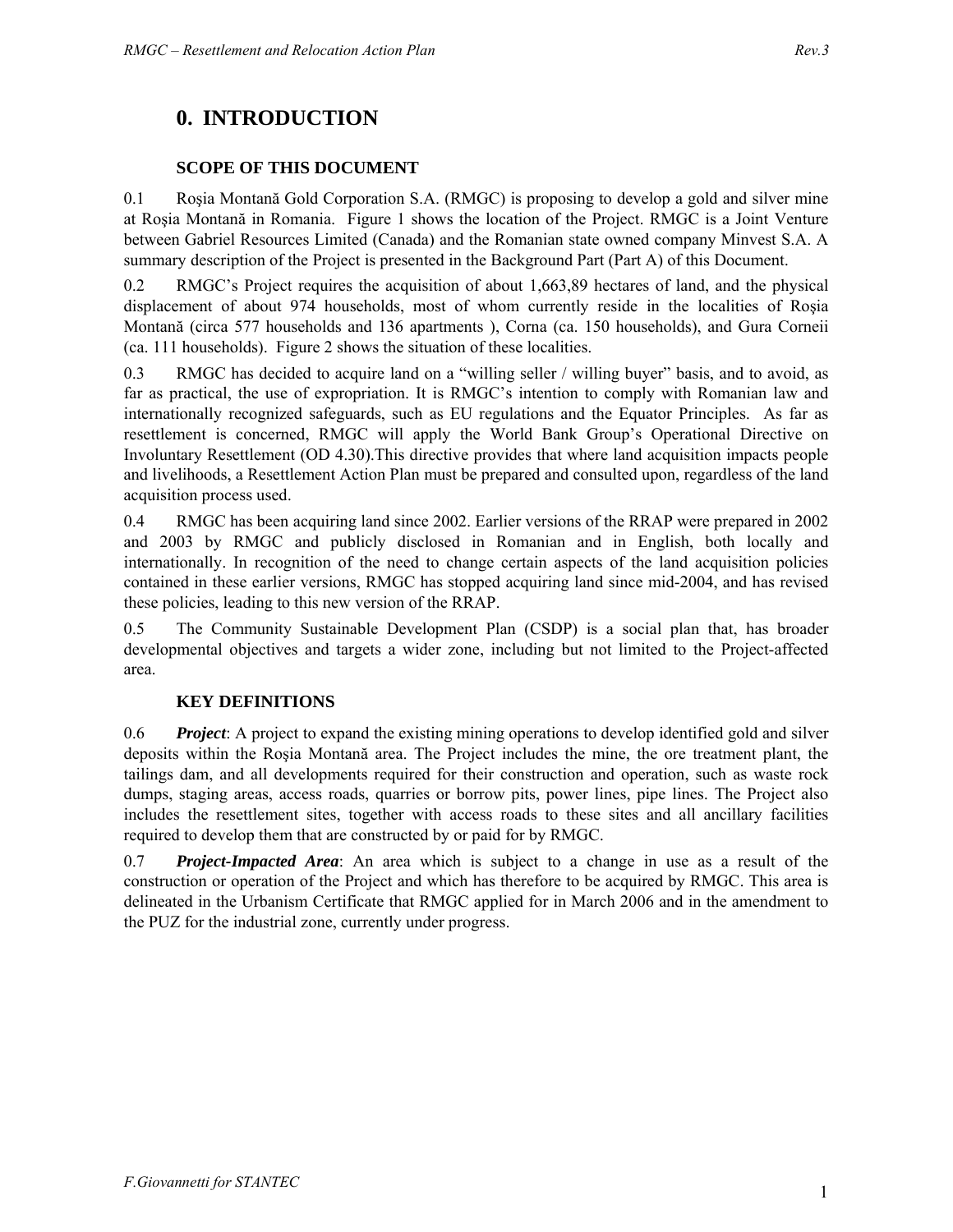$Rev.3$ 

## **Figure 1: Project Location Within Romania**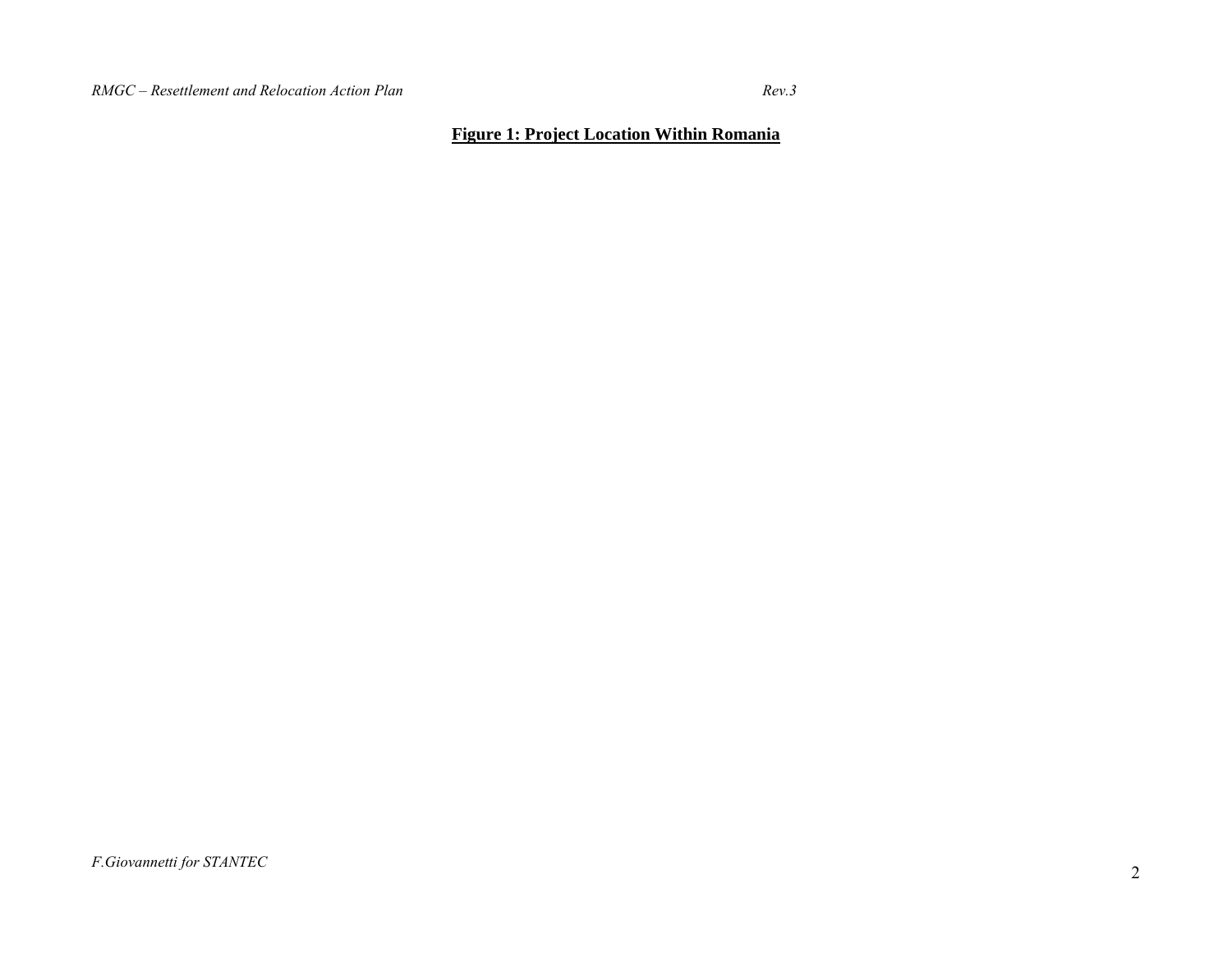$Rev.3$ 

## **Figure 2: Project Location**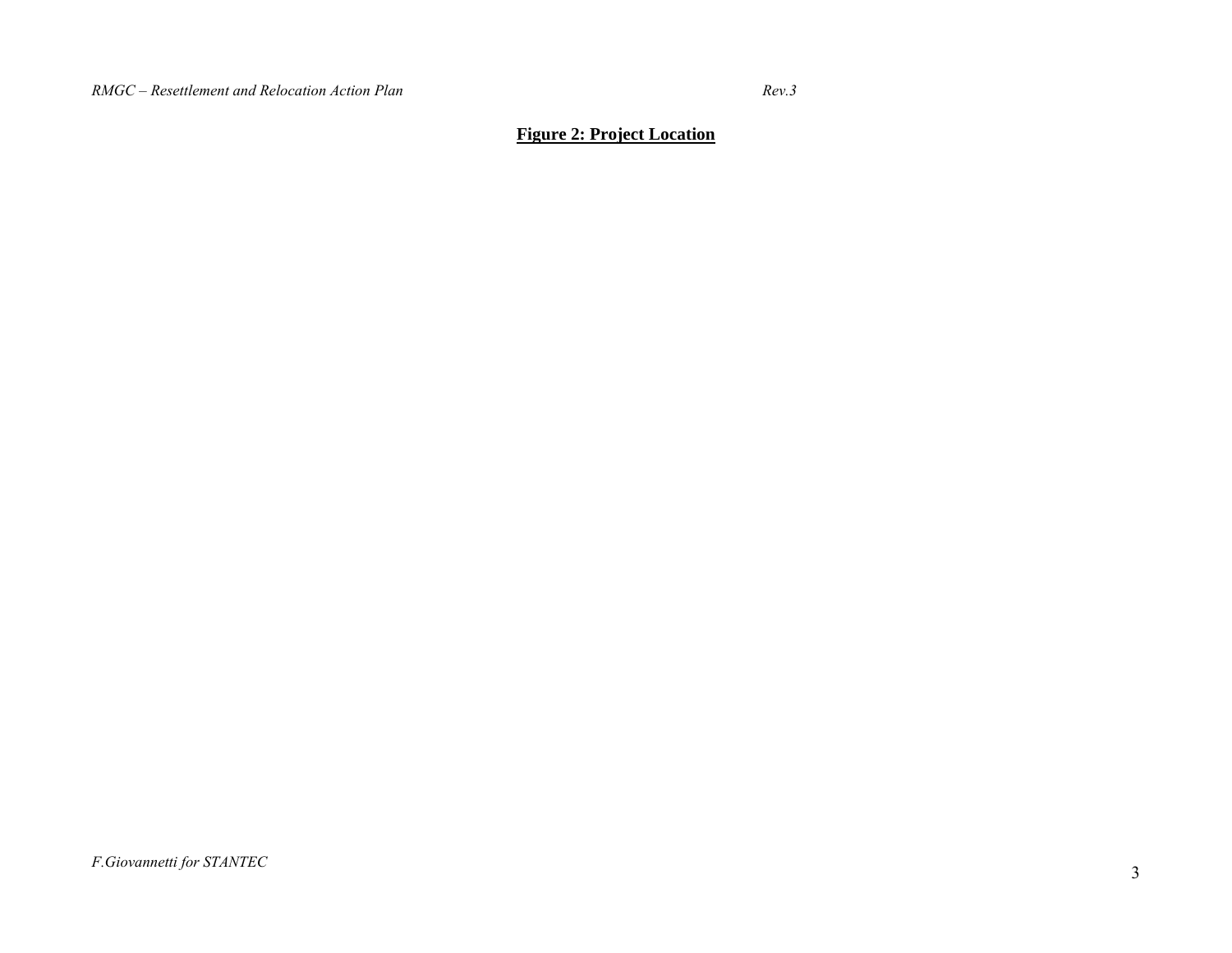**Figure 3 Project Lay-out**

*F.Giovannetti for STANTEC*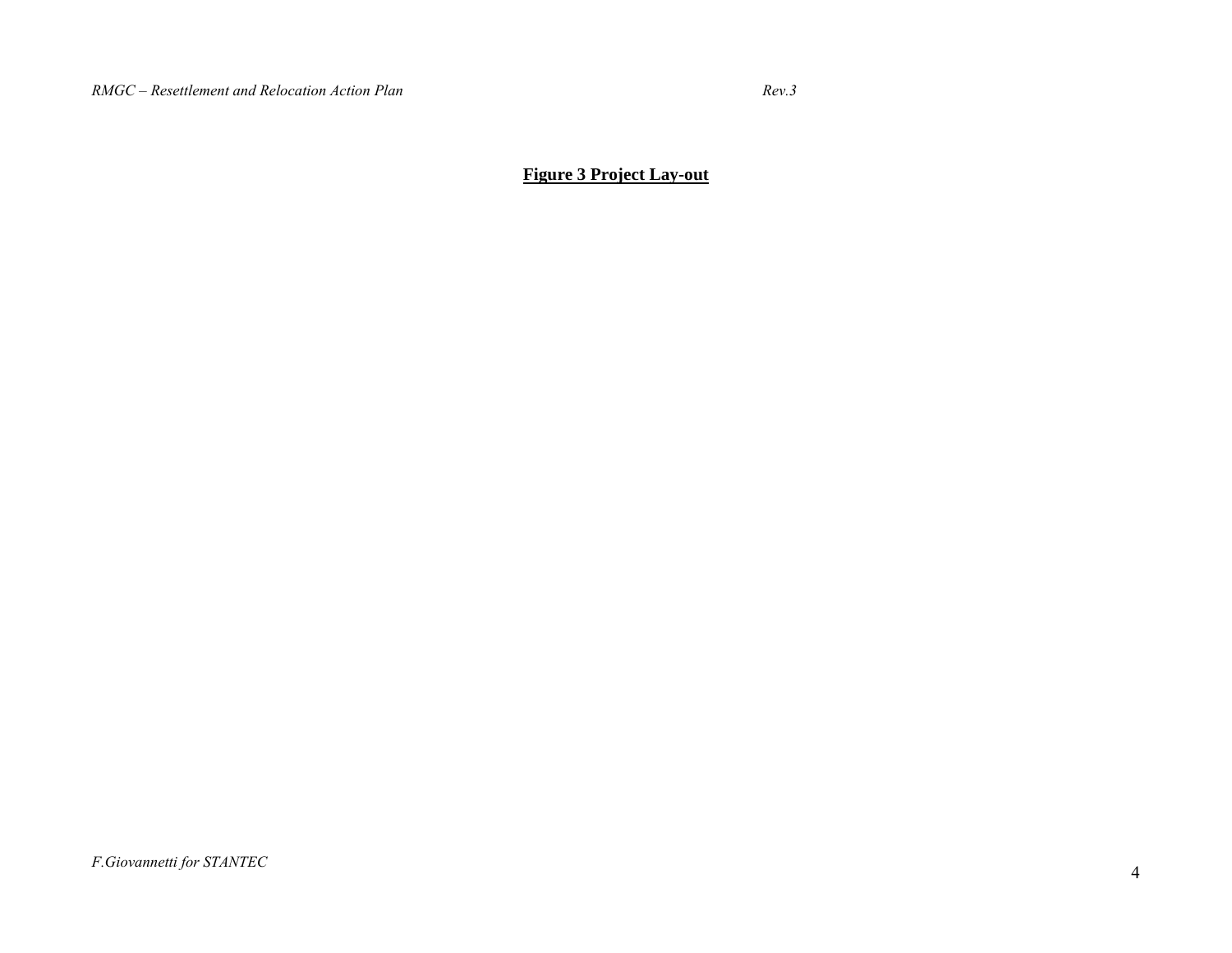0.8 *Buffer Zone(s)*: A strip around some elements of the Project provided that this area of the buffer zone(s) is subject to ongoing review as part of the environmental approval process. These zones are defined by the industrial area urbanism documents which are developed by RMGC following the Urbanism Certificate applied for in March 2006.

0.9 *Protected Zone*: A zone inside Roşia Montană locality designated for protection of cultural patrimony, where buildings, churches, and access to ancient and more recent mine workings are declared as having architectural or historical merit.

0.10 *Project-Affected Person (PAP)*: Any person who, as a result of the implementation of the Project, loses the right to own, use, or otherwise benefit from a built structure, land (residential, agricultural, or pasture), annual or perennial crops and trees, or any other fixed or moveable asset, either in full or in part, permanently or temporarily. Not all PAPs need to move due to the Project. PAPs may include:

- Physically Displaced People, ie people subject to Physical Displacement as defined hereunder,
- Economically Displaced People, ie people subject to Economic Displacement as defined hereunder.

0.11 *Physical Displacement*: Loss of shelter and assets resulting from the acquisition of land associated with the Project that requires the affected person(s) to move to another location.

0.12 *Economic Displacement*: Loss of income streams or means of livelihood resulting from land acquisition or obstructed access to resources (land, water or forest) caused by the construction or operation of the Project or its associated facilities. Not all economically displaced people need to relocate due to the Project.

0.13 *Project-Affected Household (PAH)*: A PAH is a household that loses assets and/or usage rights and/or income generation capacities because these assets/rights/capacities are located in the Project-Impacted Area. A PAH will usually include a head of household, his/her spouse and their children, but may also include other dependents living in the same dwelling or set of dwellings, like close relatives (e.g., parents, grandchildren).

0.14 *Land-Owner* means an individual/ household/ institution recognized by Romanian law as owning land and having a valid ownership title.

0.15 *Tenant* means an individual/institution/household occupying real estate under a private agreement with the owner whereby occupancy is paid for in cash or otherwise to the owner.

0.16 *Resettlers***:** Project-Affected Households that are entitled to and choose to move to a new resettlement area and have their house replaced for them by RMGC on one of the resettlement sites.

0.17 *Relocatees***:** Project-Affected Households that are entitled to and choose to accept cash compensation for their assets and move to a location of their choice.

0.18 *Compensation*: Payment in cash or in kind at replacement value for an asset or a resource that is acquired or affected by the Project at the time the assets need to be replaced.

0.19 *Resettlement Assistance*: Support provided to people who are physically displaced by the Project. Assistance may include transportation, and social or other services that are provided to affected people during their relocation. Assistance may also include cash allowances that compensate affected people for the inconvenience associated with resettlement and defray the expenses of a transition to a new locale, such as moving expenses and lost work days.

0.20 *Replacement Value*: The rate of compensation for lost assets must be calculated at full replacement value, that is, the market value of the assets plus transaction costs. The replacement value must reflect the cost at the time the item must be replaced. With regard to land and structures, "replacement value" is defined as follows: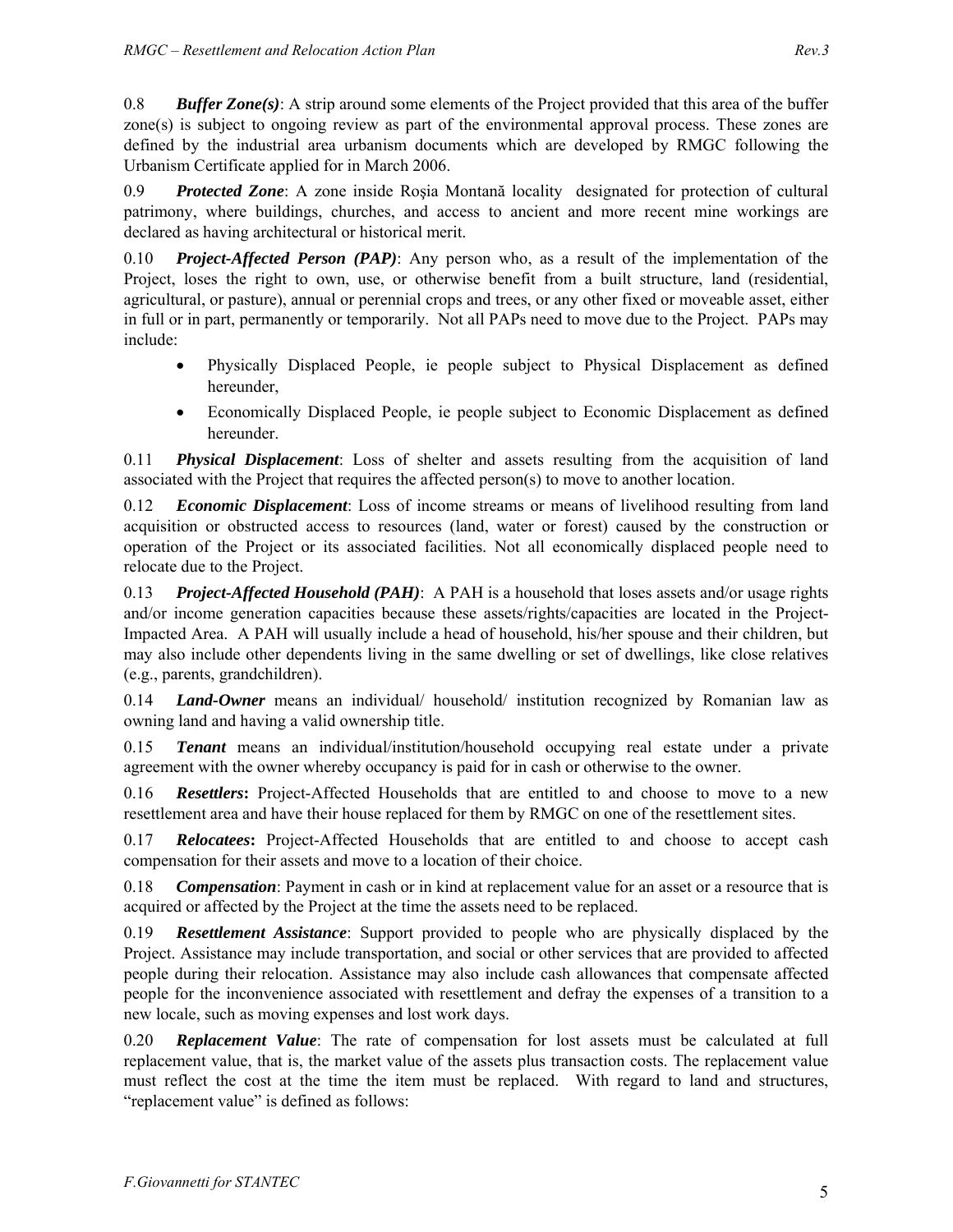- Agricultural land: the market value of land of equal productive use or potential located in the vicinity of the affected land, plus the cost of preparation to levels similar to or better than those of the affected land, plus the cost of any registration and transfer taxes;
- Land in urban areas: the market value of land of equal size and use, with similar or improved public infrastructure facilities and services, preferably located in the vicinity of the affected land, plus the cost of any registration and transfer taxes;
- Household and public structures: the cost of purchasing or building a new structure, with an area and quality similar to or better than those of the affected structure, or of repairing a partially affected structure, including labour and contractors' fees and any registration and transfer taxes.

In determining the replacement cost, depreciation of the asset and the value of salvage materials are not taken into account, nor is the value of the benefits to be derived from the Project deducted from the valuation of an affected asset.

0.21 *Vulnerable Groups*: People who by virtue of gender, ethnicity, age, physical or mental disability, economic disadvantage, or social status may be more adversely affected by resettlement than others and who may be limited in their ability to claim or take advantage of resettlement assistance and related development benefits.

0.22 *Community Relations Department***:** the department of RMGC responsible for the administration, design and implementation of the community development, resettlement and relocation components of the Project.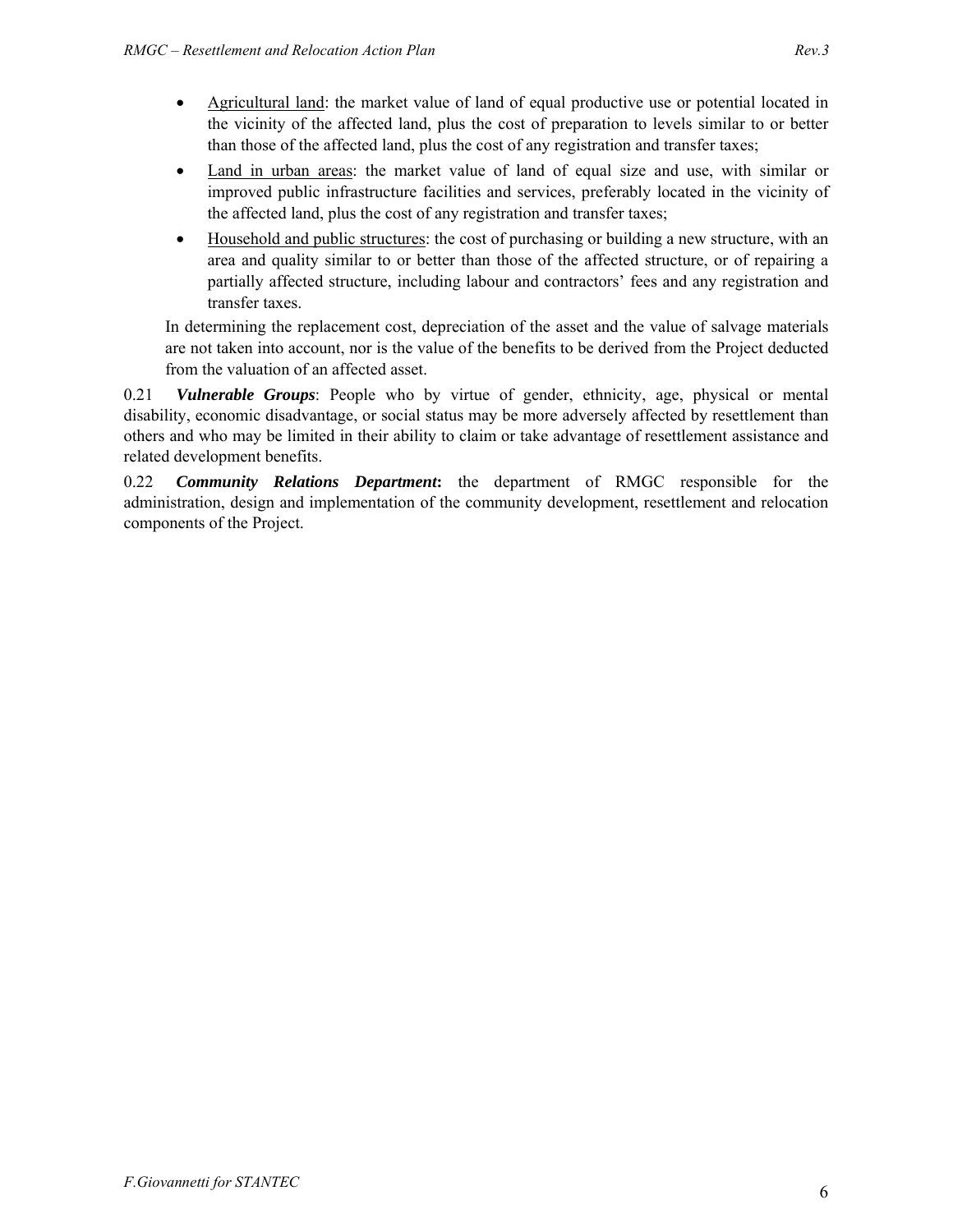## **PROJECT LOCATION AND DESCRIPTION**

#### **Project Location**

1.1 Roşia Montană Gold Corporation S.A. (RMGC) is proposing to modernize a gold and silver mine at Roşia Montană in Romania. The Project lies near the village of Roşia Montană in the *comuna*  (commune) of Roşia Montană in Alba County, approximately 80 km northwest of the regional capital of Alba Iulia, and 85 km north-northeast of the City of Deva in west-central Romania (Figure 1). It is within the Roşia Montană mining district located immediately northeast of the town of Abrud, as shown in Figure 2. The Project is located in a region known as the Golden Quadrilateral in the Apuseni and Metaliferi Mountains of Transylvania. The Golden Quadrilateral has been an important gold producing region in Europe for over 2000 years.

#### **Project Description**

1.2 The site has had extensive underground and surface historical mining for over 2,000 years prior to RMGC involvement. The site now lies within a mining exploitation concession licensed to RMGC, one of several mineral concessions maintained by the company in this region.

1.3 Through its Joint Venture Terms with the Romanian state owned company Minvest S.A., Gabriel Resources Limited (Canada) holds an 80% interest in the Roşia Montană Project through RMGC, its majority owned Romanian subsidiary. Minvest's ownership interest is 19.3%, while minority shareholders hold 0.7%.

1.4 Initially, the Project consisted of one exploitation concession (the License) held by RMGC covering approximately 4282 ha. Under the terms of the license, RMGC has the exclusive right to conduct mining operations for an initial term of 20 years, with the option to renew its license for successive 5-year terms. In 2004 the exploitation concession (the License) held by RMGC has been amended and covers 2388 ha.

1.5 The project includes the mining and processing of a gold-silver ore, at the nominal production rate of 13 million tons per year (MT/a). Based on current estimates and valuation, project life will be approximately 16 years, with potential to extend this life should additional existing resources become economically viable.

1.6 The proposed Roşia Montană Project includes the following principal elements:

- Conventional open pit mining;
- Ore production at a nominal rate of 13 Mt/a;
- Removal and stockpiling of overburden, soil and waste rock (rock which does not contain gold or silver);
- Processing of gold-silver ore using conventional gold process plant techniques;
- Recovery of gold and silver metal;
- Deposition of process tailings to a tailings management facility (TMF) designed to contain at least 250 Mt of wastes;
- Management of site water, including historically contaminated run-off and seepage in Roşia Montană Valley by development of a water catchment dam and then pumping of the water to a treatment plant, for treatment and discharge;
- Operation of associated infrastructure including: process water supply pipeline, power lines, electrical substations, mine roads, offices, workshops, sludge holding pond, and wastewater treatment plant;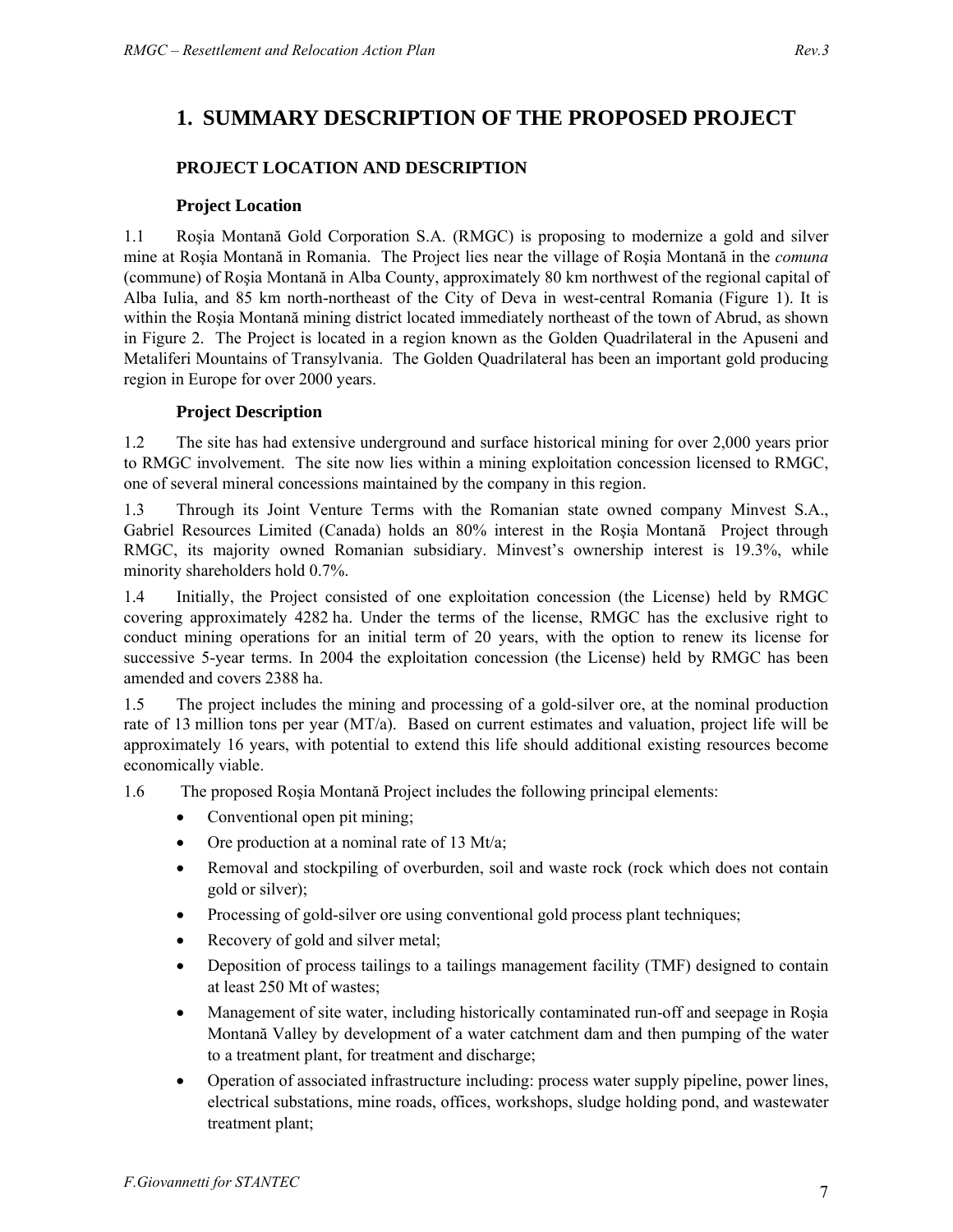- Protection, excavation and preservation of important cultural heritage resources;
- Regional economic and social development benefits;
- Closure plan and sustainable development activities.

1.7 Details on the Project Description can be found in the relevant section of the Environmental Impact Assessment.

## **TIME FRAME FOR CONSTRUCTION AND OPERATION OF THE PROJECT**

#### **Construction**

1.8 The proposed construction period for development of the Roşia Montană Project is approximately 2 years, starting in(late) 2007. The workforce for construction of the Project is expected to average at 1,200 persons peaking at over 3.000 at the hight of construction.

1.9 An operational period of 16 years is anticipated for the Project. The processing rates are based on an average ore feed rate to the process plant of approximately 13 Mt/a throng the 16 years of processing are. On averrage 28,6 million tonnes of material (ore and waste) are expected to be mined over the 13 years of mining sequence would be to begin mining of the two larger pits, Carnic and Cetate and after that, Orlea and Jig.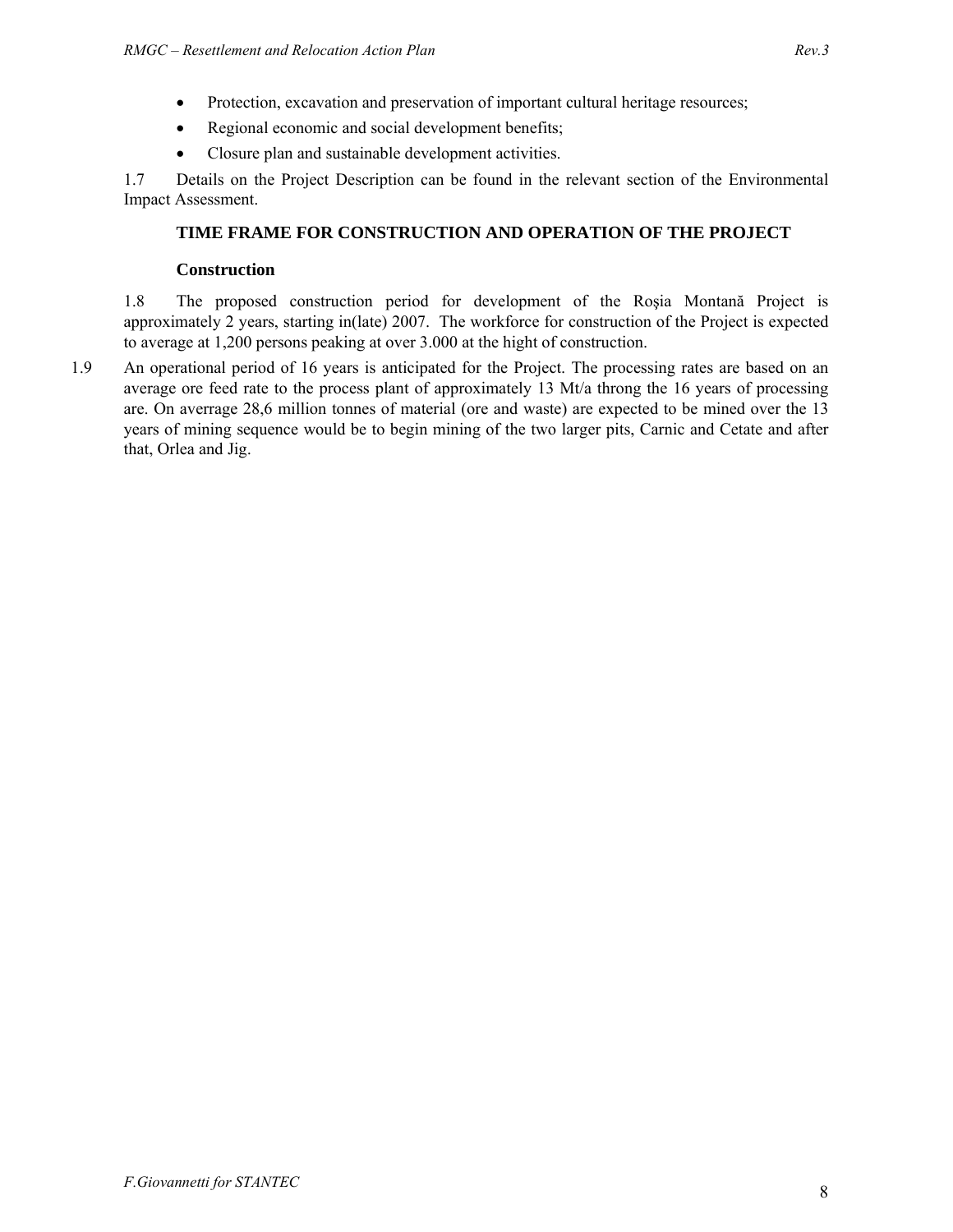# **2. SOCIAL, CULTURAL AND ECONOMIC CONTEXT**

## **METHODOLOGY OF THE BASELINE SOCIO-ECONOMIC STUDIES**

#### **Overview**

2.1 The Project organized several campaigns aimed at gathering social and economic baseline information on the affected population:

- Physical and cadastral survey of of buildings, land, and census of affected households (first round of field work in 2000 by Strajan Planning Office (SPO), updated in 2002 by RMGC);
- Household socio-economic surveys carried out in 2002 by RMGC, including the administration of a questionnaire used for 247 households representing about 25% of affected households, and the use of qualitative instruments (including focus group discussions and key leader surveys);
- Qualitative socio-economic surveys done in late 2002 by the Research Institute on Quality of Life  $[ICCV (1)]$  for RMGC, including the administration of a detailed questionnaire on livelihoods, incomes, and household expenses to 30 potentially affected households, and Focus Group Discussions in localities around the Project;
- Survey of potentially affected businesses, carried out in 2002.

2.2 Table 1 presents the summary description of each of these campaigns, with details on the RMGC socio-economic survey, the ICCV livelihood detailed survey and the business survey in the following paragraphs.

|                                                                                                   | <b>Period</b> | Carried out by                                              | <b>Objectives</b>                                                                                                     | <b>Instruments</b>                                                                                                    |
|---------------------------------------------------------------------------------------------------|---------------|-------------------------------------------------------------|-----------------------------------------------------------------------------------------------------------------------|-----------------------------------------------------------------------------------------------------------------------|
| Physical & cadastral<br>$s$ urvey – Census of<br>affected household                               | 2002          | SPO (Strajan<br>Planning Office)<br>then RMGC<br>(internal) | Establish a baseline of<br>physical assets, prepare<br>cadastral map, identify<br>ownership, ascertain<br>eligibility | Topographic survey of<br>affected plots, census of<br>household members                                               |
| Socio-economic<br>survey                                                                          | Mid-<br>2002  | RMGC (internal)                                             | Establish a socio-economic<br>baseline in view of the<br>development of the first<br>version of the RRAP              | Questionnaire (see<br>hereunder) administered<br>to a stratified sample of<br>247 households<br>Key-informant surveys |
| Detailed survey on<br>livelihoods<br>Focus groups on<br>expectations vis-à-<br>vis RMGC's project | End<br>2002   | ICCV (external)                                             | Obtain detailed information<br>about income streams,<br>survival strategies                                           | Detailed questionnaire<br>administered to 30<br>households<br>Focus group discussions                                 |

| Table 1: Description of the Different Socio-Economic Surveys Undertaken for the Project |  |
|-----------------------------------------------------------------------------------------|--|
|                                                                                         |  |

<sup>1</sup> Institutul de Cercetare a Calitatii Vietii (ICCV), a public Romanian research institute linked to the University of Bucharest.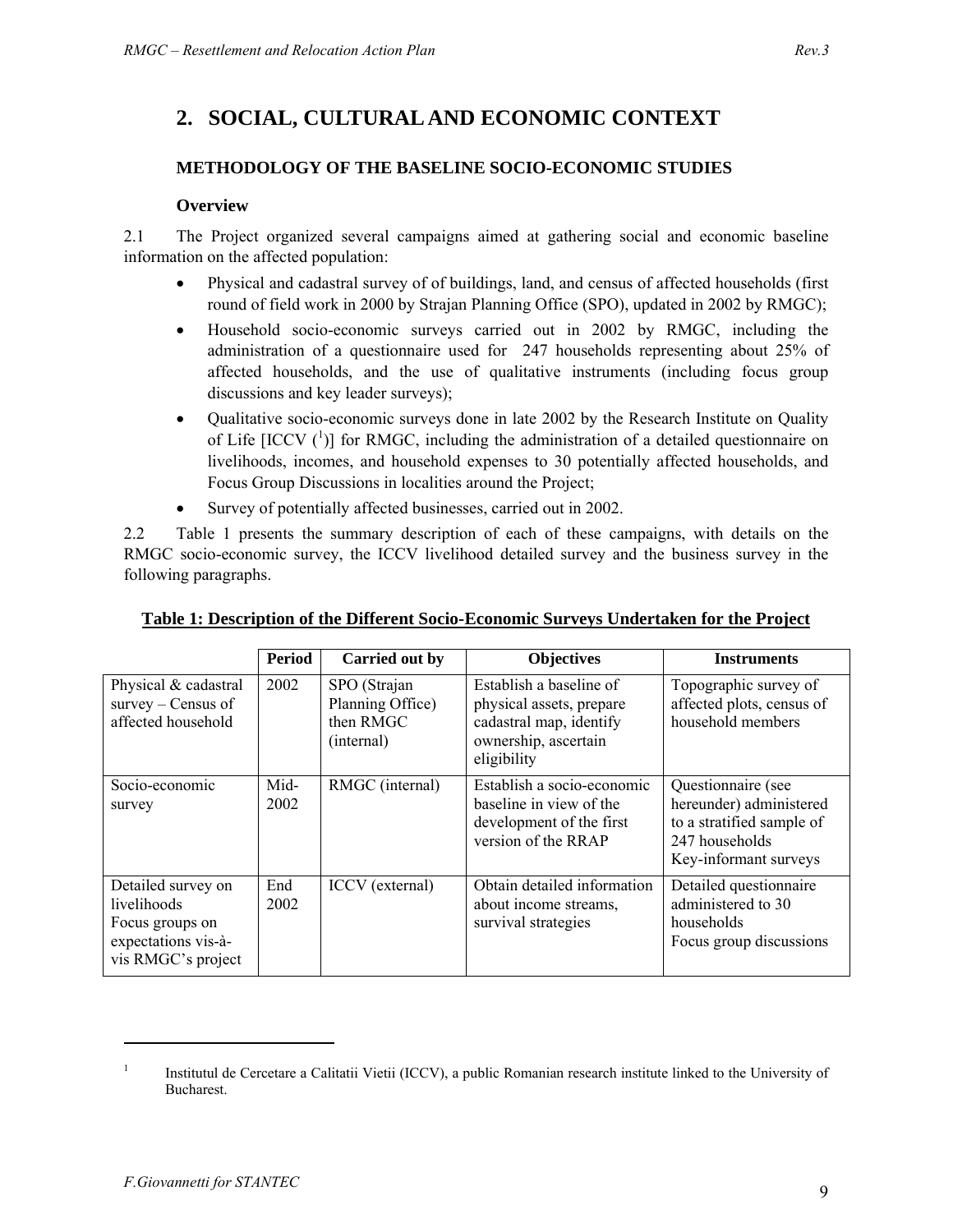#### **RMGC 2002 Socio-Economic Survey**

2.3 The sample of 247 interviews (or about 25% of the total number of Project-Affected Households) was stratified to select households from the various groups in the affected communities, including the following:

- men and women on an equal percentage basis,
- resettlers, relocatees and undecided households  $(50\%, 30\%, 20\%$  respectively),
- 10% elderly and 20% female-headed households,
- As much as possible, the sampled households were distributed across the different affected communities, i.e. Roşia Montană , Gura Cornii, Corna, Bunta, Tarina, etc.
- 2.4 The questionnaire addressed the following aspects:
	- Households composition,
	- Employment,
	- Skills, education, sources of information,
	- Income and livelihoods, including seasonality and variability,
	- Durable assets,
	- Agricultural production,
	- Water, sanitation, energy,
	- Health and vulnerability.

2.5 Interviews took place mostly at the homes of respondents and were conducted over a six week period in July and August 2002.

2.6 In addition, 31 leaders were interviewed, using a qualitative questionnaire. These leaders included elected community leaders, and professionals such as clergy, union leaders, teachers, health authorities and local government representatives.

2.7 Focus group discussions were also used by RMGC' teams in 2002 to gather and verify socioeconomic information as follows:

- Two focus-group sets of youth, women and elderly of between 10 and 12 people (for a total of 6 focus groups or approximately 60 people).
- One men's focus group of approximately 10-12.

2.8 The sessions aimed to get these groups to discuss and agree on livelihood and/or coping strategies of the affected communities using "historical time line" and "seasonal calendar" diagrams.

2.9 In the historical time line exercise, focus group participants were asked to mark on a time line, the major events in the community, starting with the year of the oldest person in the group and ending with the current RMGC Project. Participants were then asked to distinguish between good events and crisis events. Further to this, each crisis event, its effects and the coping strategies people used were discussed and noted using various charts and diagrams.

2.10 The seasonal calendar exercise involved having focus group participants discuss and record all livelihood and other activities by season. These activities were further analysed, again using diagrams, for gender divisions of labour and whether they constituted in-kind or cash activities.

## **ICCV Socio-Economic Survey**

2.11 This study was carried out independently of RMGC by the ICCV, a public research institution attached to the University of Bucharest. It was carried out in the field in November 2002 and included the following components: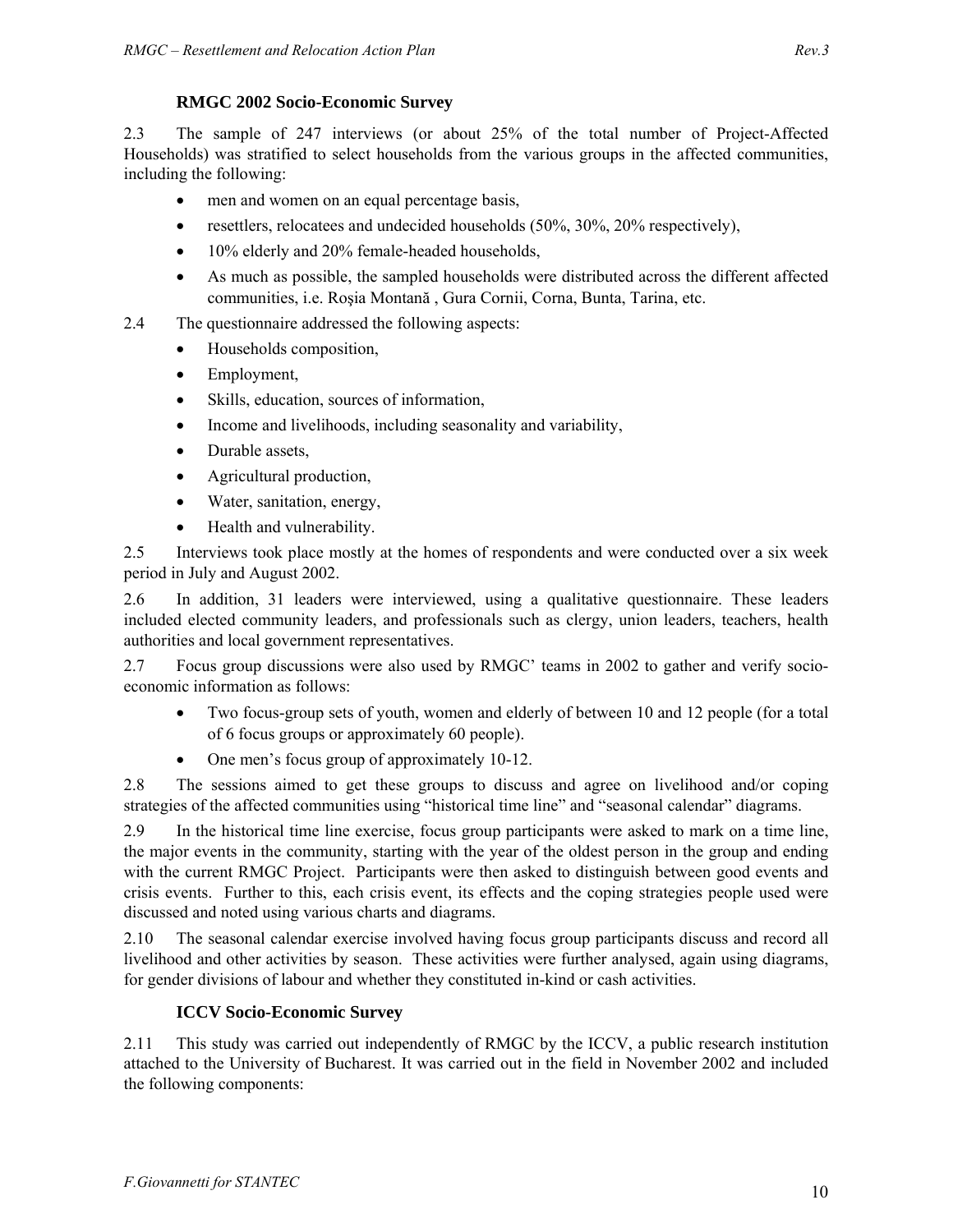- Questionnaire survey on 30 households aimed at gathering additional qualitative and quantitative information on livelihoods in the affected area,
- Qualitative instruments (17 Focus Groups Discussions and a number of face to face interviews with key leaders), that were directed at gathering information and measuring perceptions outside of the affected area.
- 2.12 The specific objectives of this study were to determine the following:
	- the respective contributions of monetary income versus subsistence, identifying the value of non-cash activities in the overall survival strategy of the household,
	- expenses associated with housing, as well as other expenses,
	- whether households are able to balance their family budget,
	- coping strategies in the event of a crisis.

2.13 A sample of 30 households using information acquired from the first 247 questionnaire exercise was drawn up according to the following principles:

- Sample including households from both Rosia Montană valley and Corna valley;
- Stratification according to incomes as assessed during the first exercise.

2.14 In addition, a total of 17 group discussions (focus group discussions – FGD) were conducted to address the following themes:

- Information regarding the RMGC Project (information level, sources, trust vis-à-vis these sources, information content);
- General perception of RMGC's project (perception of the existing state of environmental and social issues, perception of RMGC as a company);
- Expectations regarding RMGC's project / company activities (environmental and social issues);
- Suggestions regarding RMGC Project.
- 2.15 FGDs were conducted with the following categories of persons:
	- Adults, females and males, aged between 30 and 50 years;
	- Young adults, females and males, aged between 20 and 30 years;
	- Pensioners, aged more than 50 years;
	- Businesspersons;
	- Minvest workers.

2.16 14 semi-structured individual interviews with businesspersons and local entrepreneurs were also conducted.

2.17 The localities included in the study were Gura Rosiei, Daroaia (Roma community at Gura Rosiei), Abrud, Câmpeni and Alba Iulia.

## **Survey of Businesses in the Project-Affected Area**

2.18 A survey of affected businesses was done in July and August 2002. Meetings with business owners were conducted in November of the same year to obtain missing details not provided in the first survey. Affected businesses were initially identified via the Tax Inspectorate's Office in Abrud, which provided a list of registered businesses in the area of Roşia Montană and environs. Several businesses were also identified by word of mouth.

2.19 Each business was assessed to determine whether it was potentially affected by displacement. Once it was determined that a business was in fact affected by dislocation, a survey was conducted using a detailed questionnaire on business income and owners' plans in the perspective of displacement, physical and economic.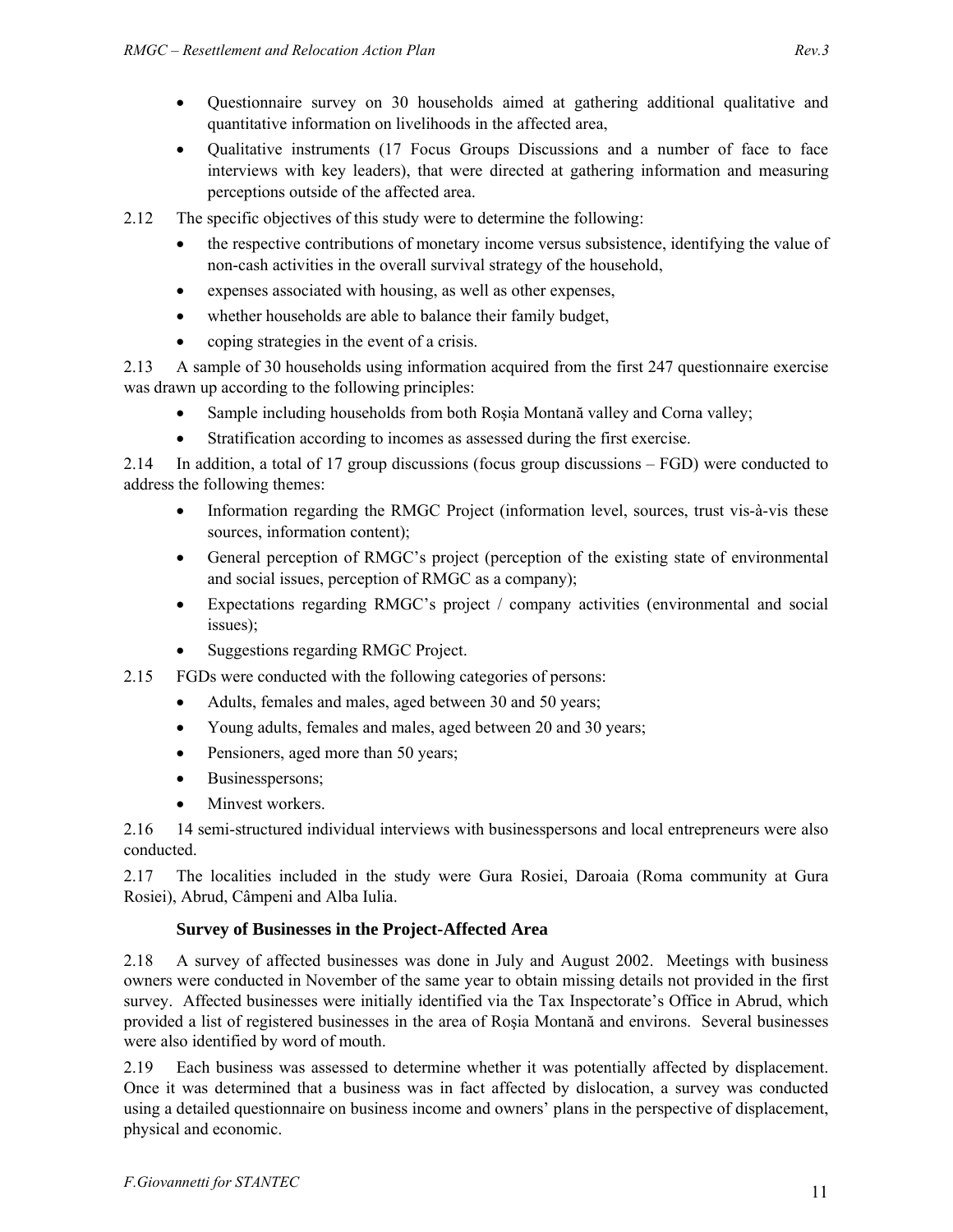#### **Summary and Implications for the RRAP**

2.20 The main socio-economic characteristics of the Project-Affected Area can be summarized as follows:

- The population is ageing and decreasing,
- Jobs in the mining sector are the main source of cash in the local economy, but subsistence agriculture and gardens are critical as a safety net to the poorest in the community, particularly female pensioners,
- The general health situation is poor,
- The educational level is relatively high,
- A significant part of the population lives in poverty.

2.21 These characteristics have the following implications for the design of the Resettlement and Relocation Action Plan:

## 1. *Flexibility in the compensation options*

- Elderly people are not necessarily willing to resettle in the area; some of them would prefer to relocate in urban areas where they have children or relatives and would have easier access to healthcare;
- On the other hand, some old or vulnerable people may have no relatives in other areas, and may not have the ability to find a new residence themselves;
- This means that different compensation options need to be offered, including a full resettlement package with provision of a new residence in the vicinity of the present site, and a relocation option allowing people to choose their new residence in a different area;

## 2. *A comprehensive livelihood restoration package*

- Affected people and former Minvest workers must be given priority for mine jobs
- However, not all people will have access to mine jobs and alternative livelihoods must be supported, including agriculture and small businesses;

## 3. *Support to vulnerable people*

Some people will have limited abilities to benefit from the Project and may end up in poverty after they have been relocated or resettled; these are addressed through a comprehensive policy to deal with vulnerable people.

## **Geographical and administrative situation**

2.22 The Project is situated near the village of Roşia Montană (See Figure 3), approximately 80 km northwest of Albă Iulia the regional capital, and 85 km north-northeast of the city of Deva. The project is located in a region known as the Golden Quadrilateral in the Metaliferi Mountains, which belongs to a larger, regional mountain unit, called the Apuseni Mountains of Transylvania.

2.23 The Project area includes two different administrative entities, both contained within *Judet Alba* (Alba county):

- The *Comuna* (rural commune) of Roșia Montană, which has a surface of approximately 42 km<sup>2</sup>, and includes 16 localities in total with a combined population of 3,865 people according to the 2002 census. The largest village in the *comuna* is Roşia Montană.
- The *Orasul* (urban commune) of Abrud, which includes, in addition to the town of Abrud, three more villages: Abrud Sat, Gura Cornei and Soharu, and contains a total population of 6,213 inhabitants (2002).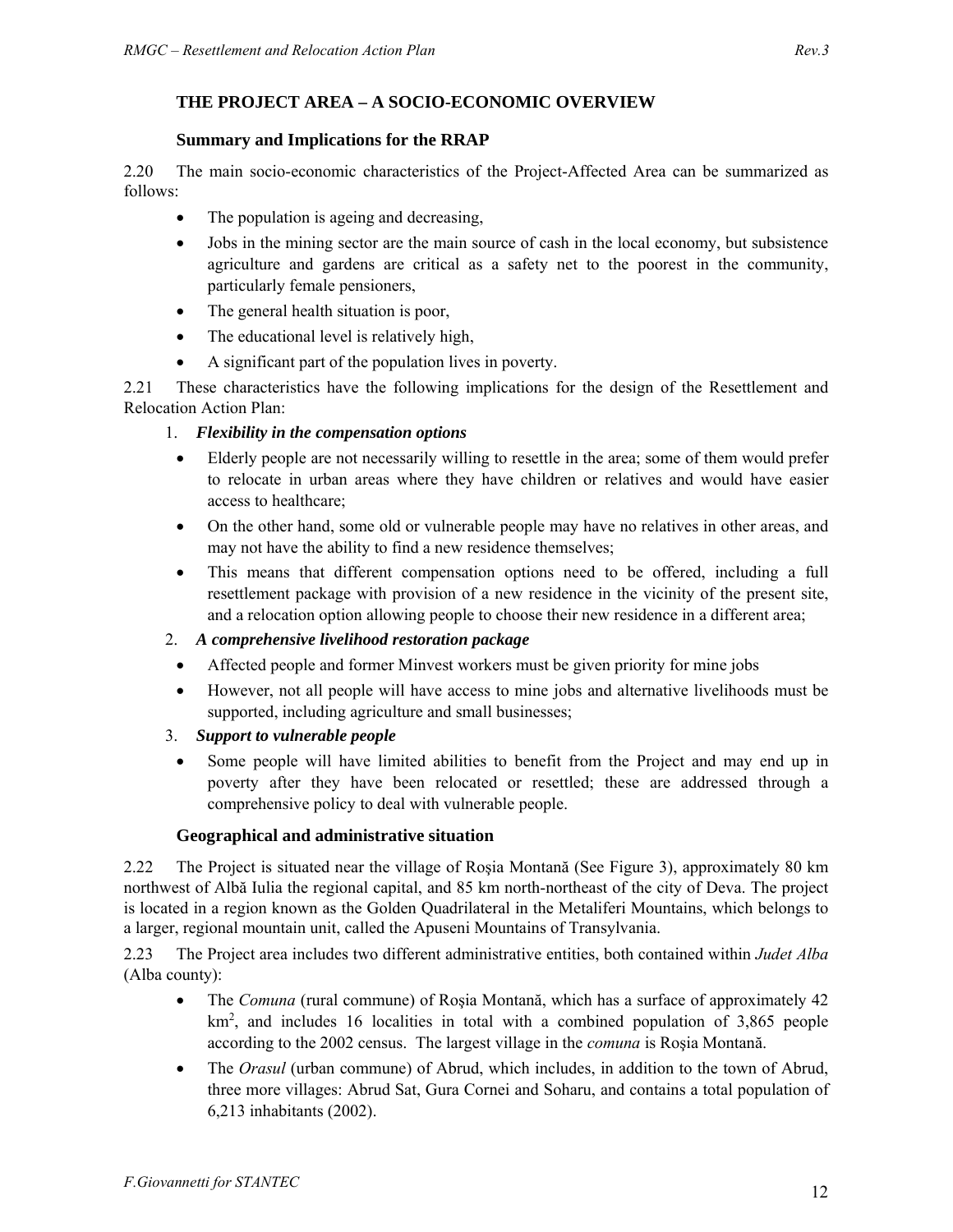2.24 The location of human settlements in the area results from a combination of factors, mainly access to agricultural land, to water, and to mining galleries exploited in the past (see Photographs 1). Settlements concentrate in the three valleys of Roşia Montană, Corna and Abrud - Câmpeni (this latter not directly affected by the Project). The lower parts of the slopes are used for the extensive production of hay and the upper parts for pasture. Farmers have usually settled in the upper communities where their cattle get easier access to pasture lands.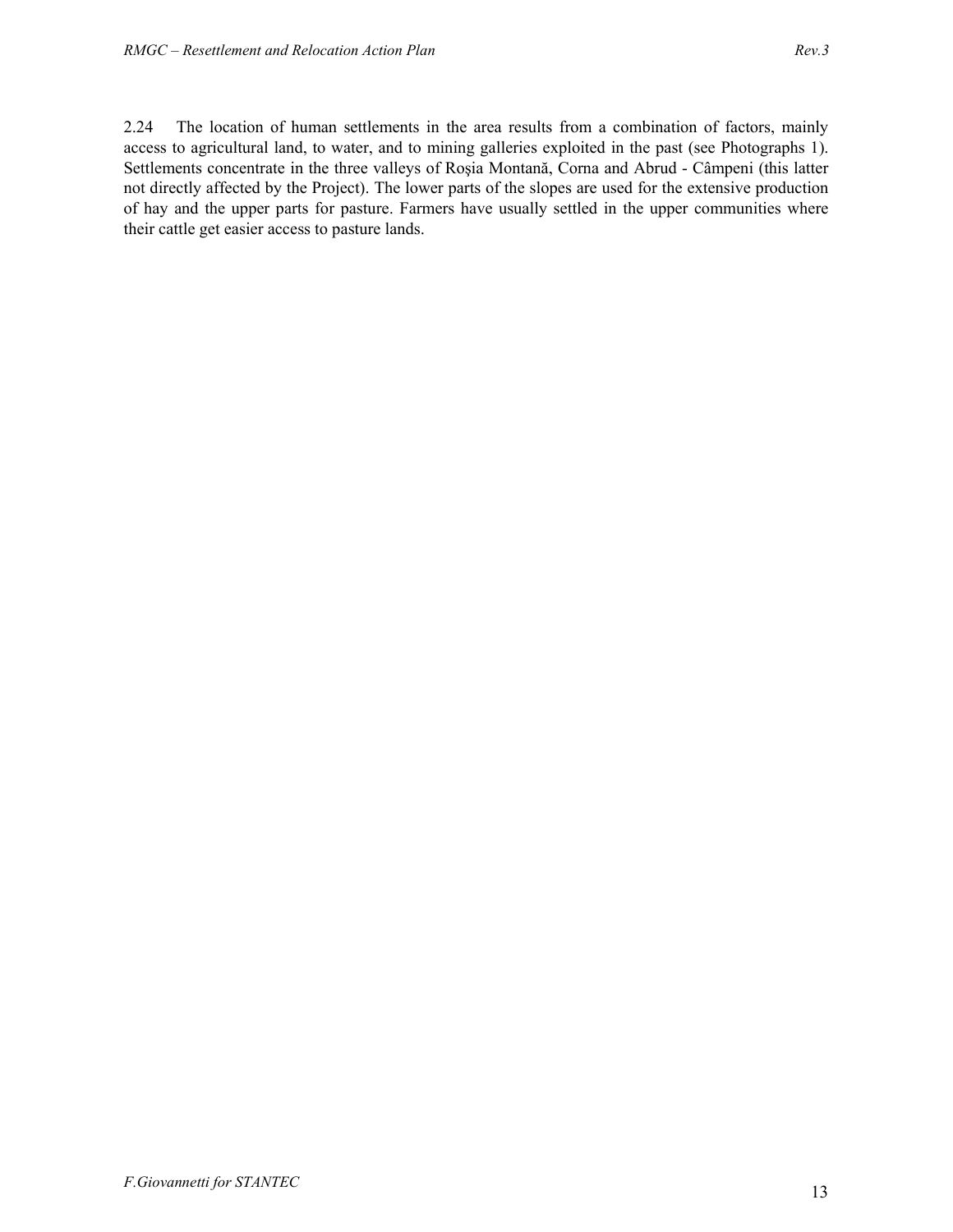# **Photographs 1**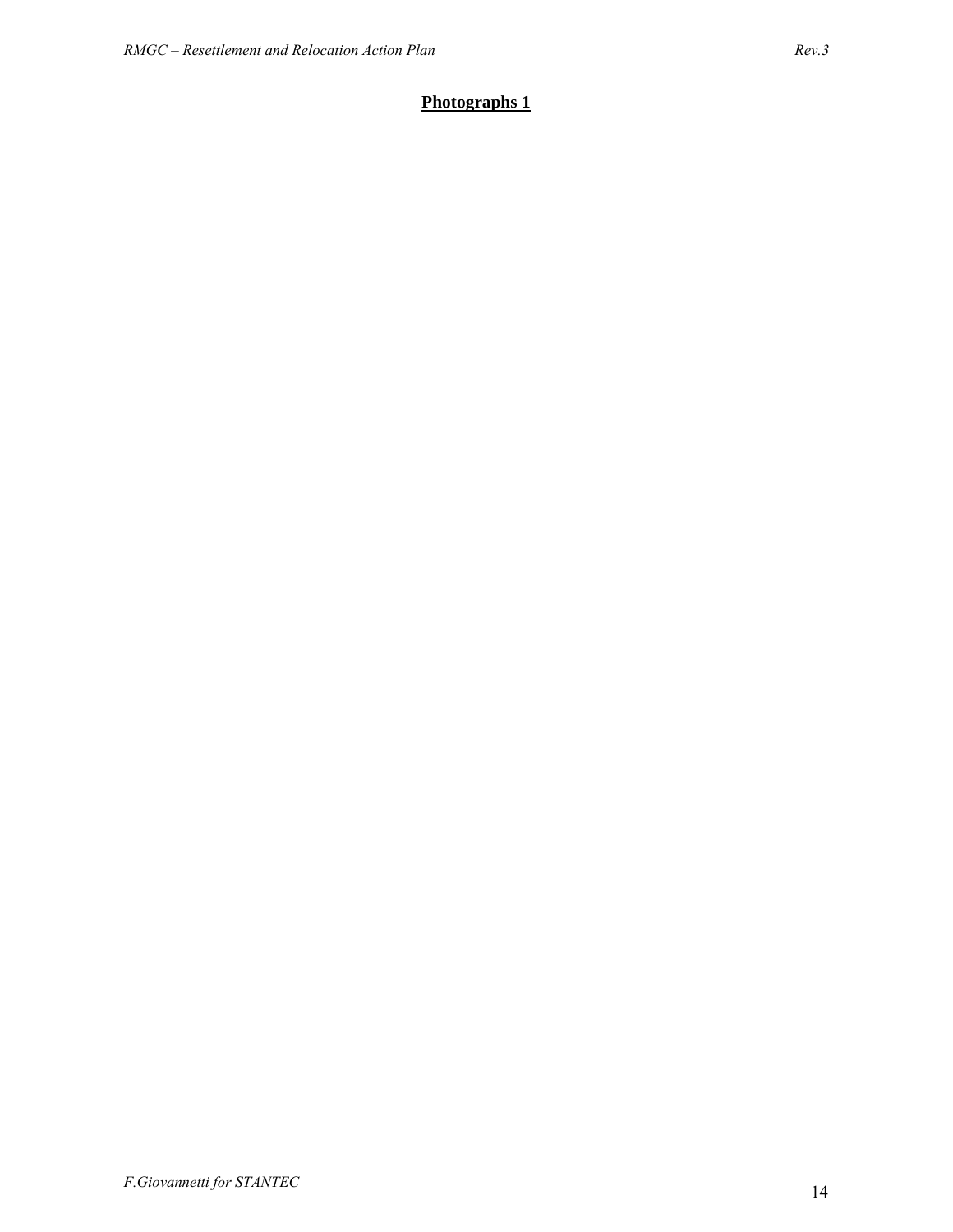2.25 The history of Roşia Montană is closely related to gold, with evidence of mining activity and settlement going back to the pre-Roman Dacian period. The Roman conquest of Dacia marked a new period with the creation of galleries, documented in Roşia Montană, then called Alburnus Maior. Mining developed during the Hungarian and Austro-Hungarian occupations, with settlers brought in from abroad. After World War I, mining activity developed again, with private concessionary companies, including a few foreign ones, that mined the deeper deposits, and individuals who dug the shallower ones. After the 1948 nationalization, the private exploitation of gold ore was forbidden. Roşia Montană mines are currently operated by Minvest, one of several Romanian state-owned companies. It mines an open pit at Cetate since the 1960s.

2.26 Annex 1 presents details on the history of the area.

2.27 Roşia Montană, as an industrial town, has been a "melting pot" of various populations originating from the whole Habsburg Empire, in addition to ethnic Romanians. Hungarians, Germans and Italians in-migrated to the area from the  $12<sup>th</sup>$  century to the first half of the  $20<sup>th</sup>$  century. Diverse ethnic groups had good relations and no geographic separation has ever occurred.

2.28 At present, about 90% of the population declare themselves as ethnic Romanians, about 2% as Hungarians (2.5%), and about 6% as Rroma (5.5%). Most Rroma reside in a locality called Daroaia, next to Gura Roşiei in the Abrud valley.

2.29 While there is a majority of Romanian Orthodox Christians as in the rest of Romania, several other Christian denominations can also be found: Greek Catholics, Roman Catholics, Protestants, Unitarian Christians, Baptists, Pentecostals.

#### **Demographics**

2.30 The population of the Roşia Montană *comuna* has been decreasing over the recent period (about  $-0.7\%$  per year between 1992 and 2002), and in fact during the whole  $20<sup>th</sup>$  century. A similar decrease pattern is observed in Abrud and Campeni, albeit to a lesser extent. The birth rate is low as in the rest of Romania, and the result is an ageing population with females largely predominant in the oldest categories (female widows). Several factors explain this trend: general rural depopulation over the  $20<sup>th</sup>$ century, a succession of industrial crises having affected gold mining, and depressed economic conditions after the end of the communism.

2.31 The average size of households is for 3 individuals. Except for the oldest population, the educational status is usually high.

2.32 Annex 2 presents details on the demography of the area.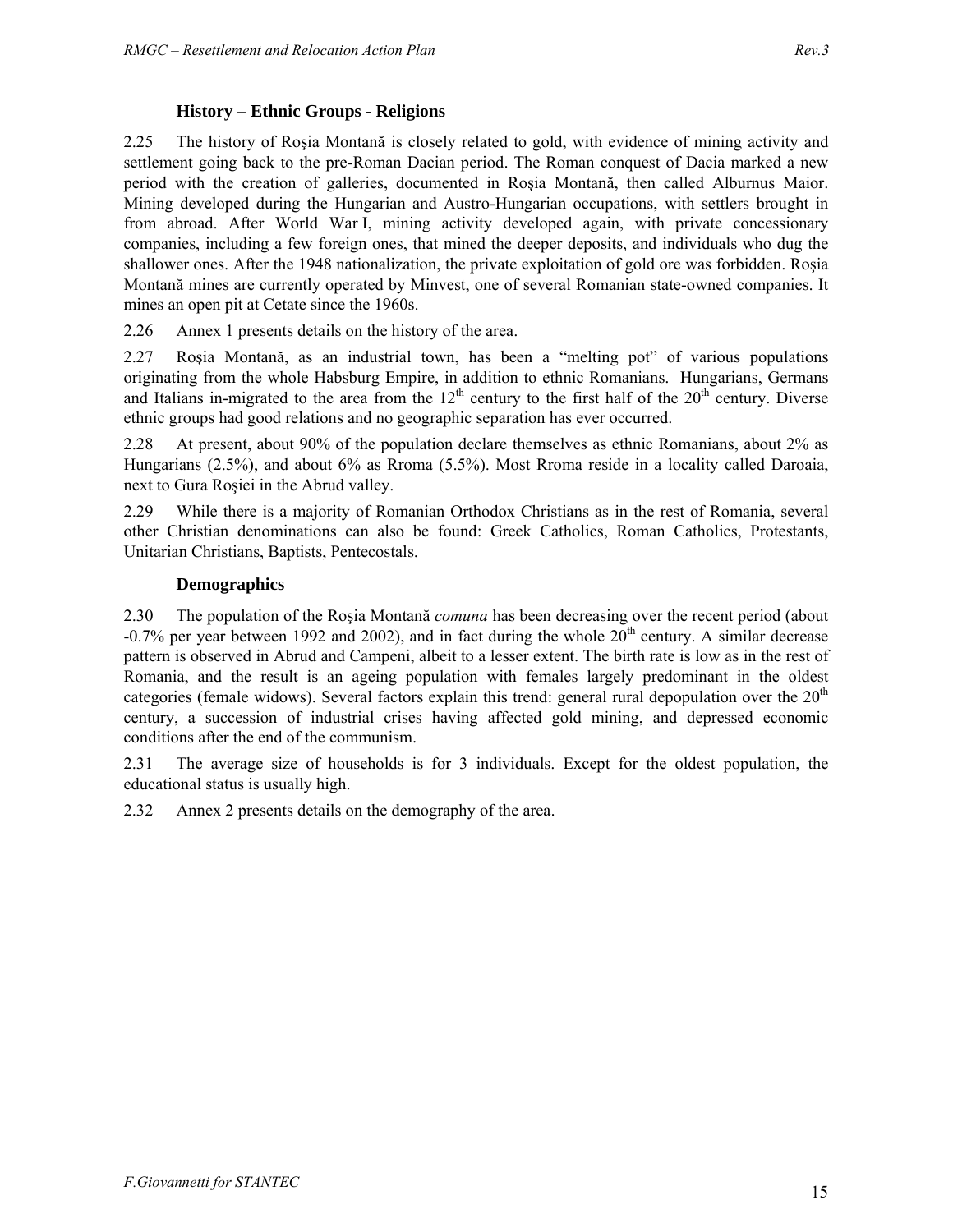#### **Occupations and Livelihoods**

2.33 The Project-Affected Area has pre-modern industrial activities in a rural setting, and as a result livelihoods are derived from jobs in the mining sector or pensions, and from some small scale agricultural activities. Occupations in the mining sector are essential in global terms but subsistenceoriented agricultural activities are presently critical as a "safety net" to the poorest in the community, among which female pensioners are predominant, who are not engaged in the cash economy since they actually receive very little cash.

2.34 The two main employers in the Roşia Montană *comuna* are, by far, Minvest and RMGC: as an average, Minvest/Rosiamin employs about 400 individuals, which is scheduled close in september 2006, while RMGC employs 300-500 individuals subject to seasonal activities. The state and local governments are also significant employers, with in the local administration, schools.

2.35 About 15% of households declare themselves as primarily farmers. This proportion is higher in the Corna valley where about 25% of households are predominantly farmers. However, about three quarters of all households keep farm animals of various kinds in various quantities, and almost 90% have an agricultural production of variable magnitude.

2.36 Crops are mainly subsistence oriented, with little produce sold. The main crops are fruit trees, grown by 85% of households, vegetables (80%), hay (49%), and nut trees. 74% of households have poultry, 33% have cattle, 38% have pigs. However fewer than 10 households in the entire *comuna* mainly derive their livelihoods from animal husbandry. Milk is mainly self-consumed, as fresh milk or transformed into butter, cheese or sour cream. Many households are self-sufficient in dairy products and poultry. Wood is another source of income as it is sold for heating and cooking purposes, and for furniture production. More than 99% of households use wood for heating, and about 60% use wood for cooking.

2.37 Pensions contribute to the income of about 50% of households. Most pensions are in the order of USD 50 to 100 per month. Miners' widows' pensions can be as low as USD 25 per month.

2.38 The average monetary income has been found to be 653 USD per annum per capita in 2002, which is only one third of the average Romanian GDP per capita. 1% of people live on less than USD 1 per day, 7% on less than USD 2 per day.

2.39 There is a total of 34 local businesses in the Project-Affected Area. Most of them are groceries or general stores  $(16)$ , bars  $(4)$ , or a combination of those two  $(3)$ . Businesses are small, with  $66\%$  with a turnover of less than USD 3.000.

2.40 Annex 3 presents details on livelihoods, and Annex 4 on local businesses.

## **Health**

2.41 62% of households had one or more members who sought medical attention for serious illnesses in the past years. Causes of health problems could include occupational hazards (particularly mining), as well as a fatty diet, stress and alcoholism. Also, existing mining and ore processing facilities are in poor condition and pose safety hazards to workers and risks to the environment.

2.42 Annex 5 presents details on health.

## **Civil Society**

2.43 Several small associations are active in Abrud or in Roşia Montană in the fields of social assistance, sport sponsoring, and environment. Most actions are rather small-scale and these organizations are perceived as highly dependent on their leader or founder. In addition to these, parents' associations and religious congregations are active throughout the CSDP area.

2.44 Two organisations are currently active in Roşia Montană in reaction to RMGC's project: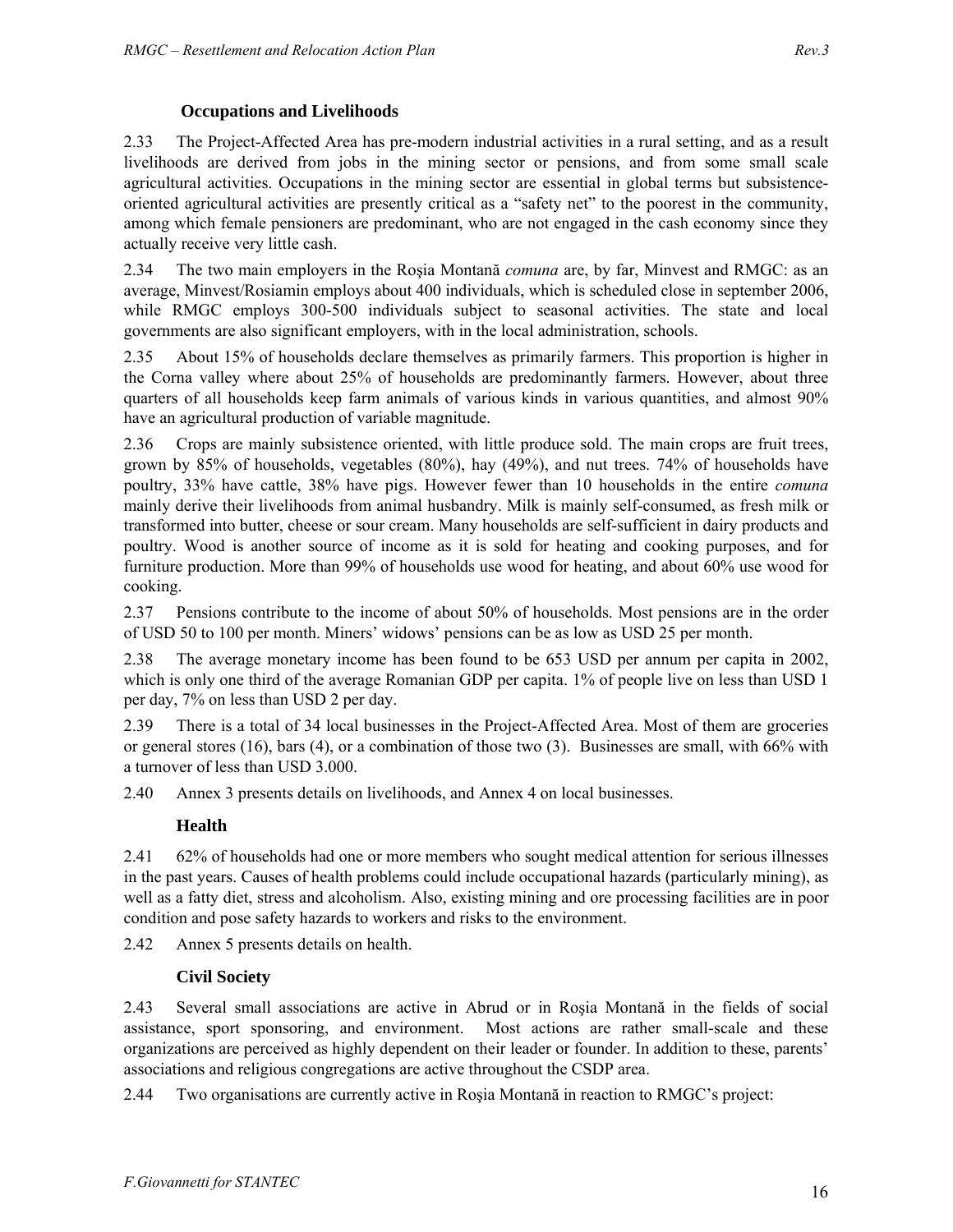- *Alburnus Maior* was set up in Roşia Montană village in 2000 in reaction to the information delivered by RMGC, which was perceived as unfair by some citizens, and with the proposed intention to protect the rights (especially those related to real estate) of the affected inhabitants.
- The *Pro Roşia Montană* association appeared later as a reaction to Alburnus Maior, and represents, as the name suggests, the position supporting RMGC's Project. The members of this association are generally young people, some of them employed by Minvest or RMGC.

2.45 The *Employers' Association of Abrud and Roşia Montană* is a business persons' association. It aims at protecting and advocating for the business community from Abrud and Roşia Montană, in the perspective of the future opportunities in the area. Annex 6 presents details on NGOs and Community Based Organizations.

## **Local Population's Perceptions and Expectations**

2.46 Focus group discussions were held in November 2002 by an independent organization (ICCV) in Gura Rosiei, Abrud, and Câmpeni, in order to assess local population's perceptions and expectations vis-à-vis RMGC's project. In October 2004, TNS/CSOP made another survey covering Rosia Montana and Abrud in regards with the amendment to the PUZ for the industrial area.

2.47 In general, the youths, the Rromas and the businesspersons are favourable to the Project. The Rromas are favourable to the Project if the company will employ a certain number of them (in this case, the environmental issues become of secondary importance to them). The youths - especially males – indicate that they are favourable to the Project if there is a "rational exploitation" of ore, in a long term perspective. They have high expectations from RMGC. They hope to obtain well-paid jobs, and are of the opinion that this area has no other development perspectives. Businesspersons consider RMGC Project as an opportunity in an area with otherwise few development perspectives and a poor business environment. They believe that the mining-related investments in this area could affect positively the business, mainly through the growth of locals' incomes and increased spending resulting from new, better paid jobs.

2.48 However, females tend to perceive RMGC's project in a more negative way than males, especially the loss of the historical patrimony and the local natural landscapes. Pensioners appear to be specifically concerned by environmental issues, and some of them also think that the State should keep the monopoly over the Roşia Montană 's resources. The majority of people interviewed in focus groups are prepared to accept RMGC Project's environmental impacts, as long they are dealt with according to Romanian and international (EU) standards.

2.49 Regarding social impacts, and especially resettlement, people interviewed in focus groups are prepared to accept them as long as RMGC's Project otherwise brings benefits to them or their families. Most participants would prefer RMGC's Project to be staged in such a way that it could last longer (over 20 to 30 years).

- 2.50 The following suggestions to RMGC have been expressed by the participants in the FGDs:
	- Continuous and truthful information by the company regarding Project development;
	- Employment of the man-power from the neighbouring localities, with a transparent human resources policy, based on equity and abilities;
	- Involvement in RMGC's Project, through public or personal benefits (sponsorships, jobs), of persons from the whole neighbouring localities (including Abrud and Câmpeni) and not only from Roşia Montană;
	- Compliance with international environmental standards;
	- RMGC should assist in the development of alternatives to the mining activities (agrotourism is mentioned) to prepare the area for mine closure in about 20 years from now.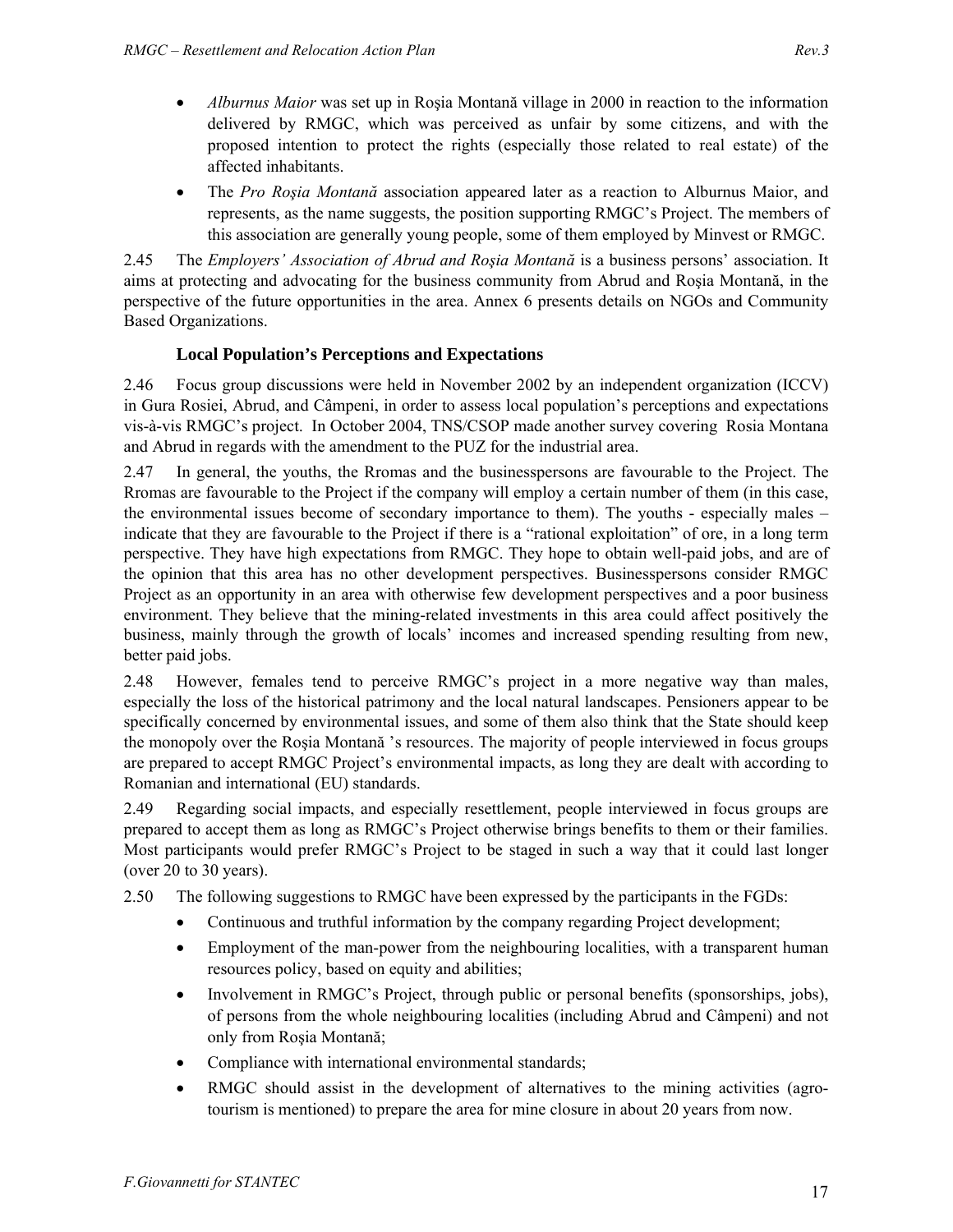2.51 Annexes 7 to 9 present the methodology and results of Focus Group Discussions, as well as a few examples of FGD transcripts.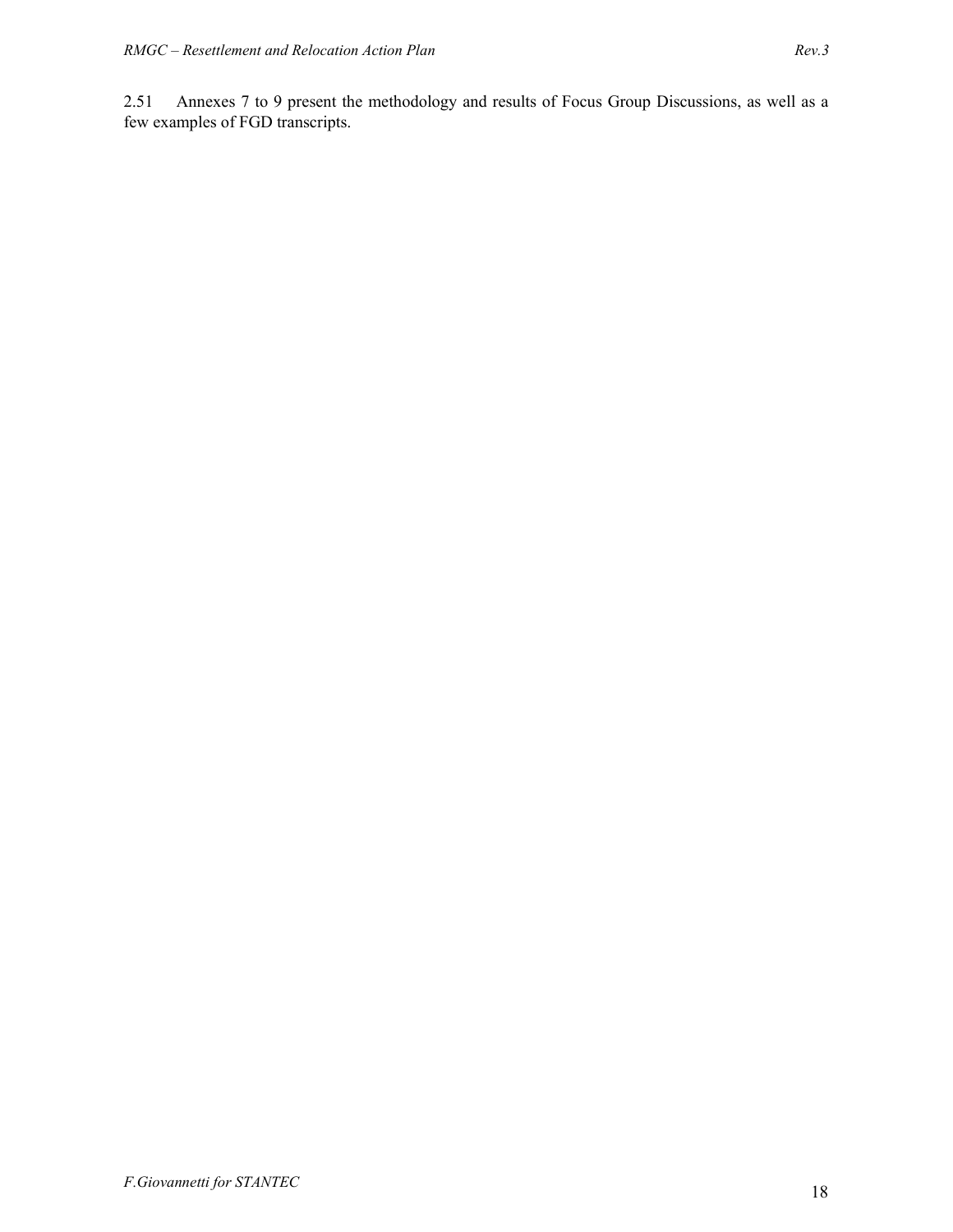# **3. INSTITUTIONAL AND LEGAL FRAMEWORK OF RESETTLEMENT AND COMPENSATION**

#### **GENERAL LEGAL FRAMEWORK**

#### **Overview**

3.1 Resettlement is not specifically addressed by the Romanian legislation. However, various provisions of the Romanian law are relevant to this Resettlement and Relocation Action Plan, such as:

- acquisition of land for mining,
- expropriation for public interest,
- guidelines for compensation,
- land tenures regimes, land titles, and real estate transactions,
- urban planning and zoning,
- permitting processes for urban developments, construction and demolition,
- resettlement of graveyards and churches,
- residential requirements.

3.2 Real estate ownership, in particular land, has gone through severe changes in the last fifty years: private ownership before 1950, nationalization, expropriation and eviction during the communist regime, and restitution after 1990. Cadastral records have also gone through changes (in Transylvania they were in Hungarian before 1920), while improvements to survey techniques result in differences between the current survey results and the real estate records. All these changes lead to a very complex process to legally clarify the ownership documents, as a first step in the compensation and resettlement process.

#### **The Constitution of Romania**

3.3 The present Constitution of Romania was adopted by referendum in December 1991, then modified and completed in October 2003 following another national referendum. It defines Romania as a Constitutional Republic and a "democratic and social state" governed by the rule of law. In conformance with the Universal Declaration of Human Rights, it recognizes, amongst others, equality of rights, freedom of conscience, presumption of innocence, freedom of expression, political pluralism, trade unions. It also recognizes (Article 6) the rights to identity of persons belonging to national minorities. The Constitution states that Romania is a free market economy.

3.4 With respect to property, the Constitution, in concordance with the Universal Declaration of Human Rights, recognizes the right to private property and to protection by the State of property, with Article 44  $(^2)$  stating that:

*quote* 

 $\overline{a}$ 

- 1) The right to property (..) is guaranteed.
- 2) Private property<sup>3</sup> shall be equally guaranteed and protected by the law, irrespective of its owner. Foreign and stateless persons shall only acquire the right to private property of land

<sup>2</sup> Non-official translation from the Romanian original text.

<sup>3</sup> This paragraph is a modified version adopted in 2003, the previous version was much more restrictive to foreign owners.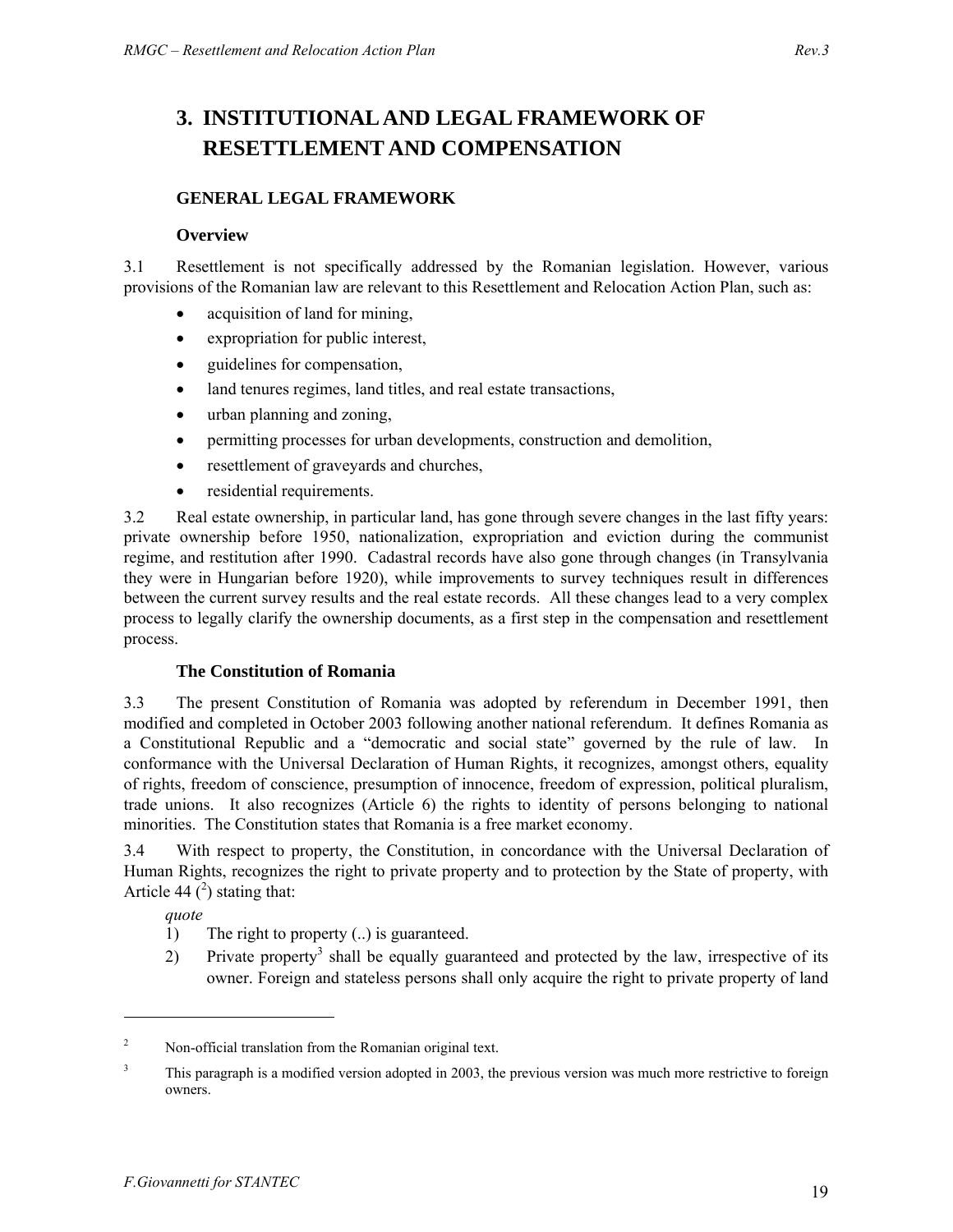under the terms resulting from Romania's accession to the European Union and other international treaties Romania is a party to, on a mutual basis, under the terms stipulated by an organic law, as well as a result of lawful inheritance.

- 3) No one may have their property expropriated, except on the grounds of public utility, established according to the law, and subject to fair compensation paid in advance.
- $3-1$ ) The nationalisation<sup>4</sup> or any other measures of forcible transfer of assets to public property based on the owners' social, ethnic, religious, political, or other discriminatory features are forbidden.
- 4) For projects of general interest, the public authorities are entitled to use the subsoil of any real estate with the obligation to pay compensation to its owner for the damages caused to the soil, plantation or buildings, as well as for other damages caused by these authorities.
- 5) Compensations provided under paragraphs 3) and 4) shall be agreed upon with the owner, or by the decision of the court when a settlement cannot be reached.
- 6) Legally acquired assets may not be confiscated. Legality of acquisition shall be presumed.

# *unquote*

3.5 Article 136 of the Constitution  $(\binom{5}{9})$  also states that:

## *quote*

- 1) Property is public or private.
- 2) Public property is guaranteed and protected by the law, and belongs to the state or its local administrative units.
- 3) The mineral resources of public interest, the air, the waters with energy potential that can be used for national interests, the beaches, the territorial sea, the natural resources of the economic zone and the continental shelf, as well as other possessions established by the organic law, shall be public property exclusively.
- 4) Public property is inalienable. Under the terms of the organic law, the public property can be managed by autonomous régies or public institutions, or can be granted or leased; also, it can be transferred for free usage to public utility institutions.
- 5) Private property is inviolable, in accordance with the organic law

*Unquote* 

## **The Mining Law**

3.6 The Mining Law (Law 61/1998) was replaced by the new Mining Law no 85/18.03.2003. This new Mining Law provides that the titleholder of a mining license can obtain surface rights for the land necessary for the development of mining activities from the exploitation/exploration perimeter through several methods as follows (Article 6):

*quote* 

- "(1) Access to the lands required to conduct mining activities shall be granted in accordance with the law, through:
- a. sale-purchase of the lands and, if the case may be, of the buildings located on them, through legal acts, at the prices agreed by the parties;

<sup>4</sup> New paragraph added in 2003.

<sup>5</sup> Revised in 2003.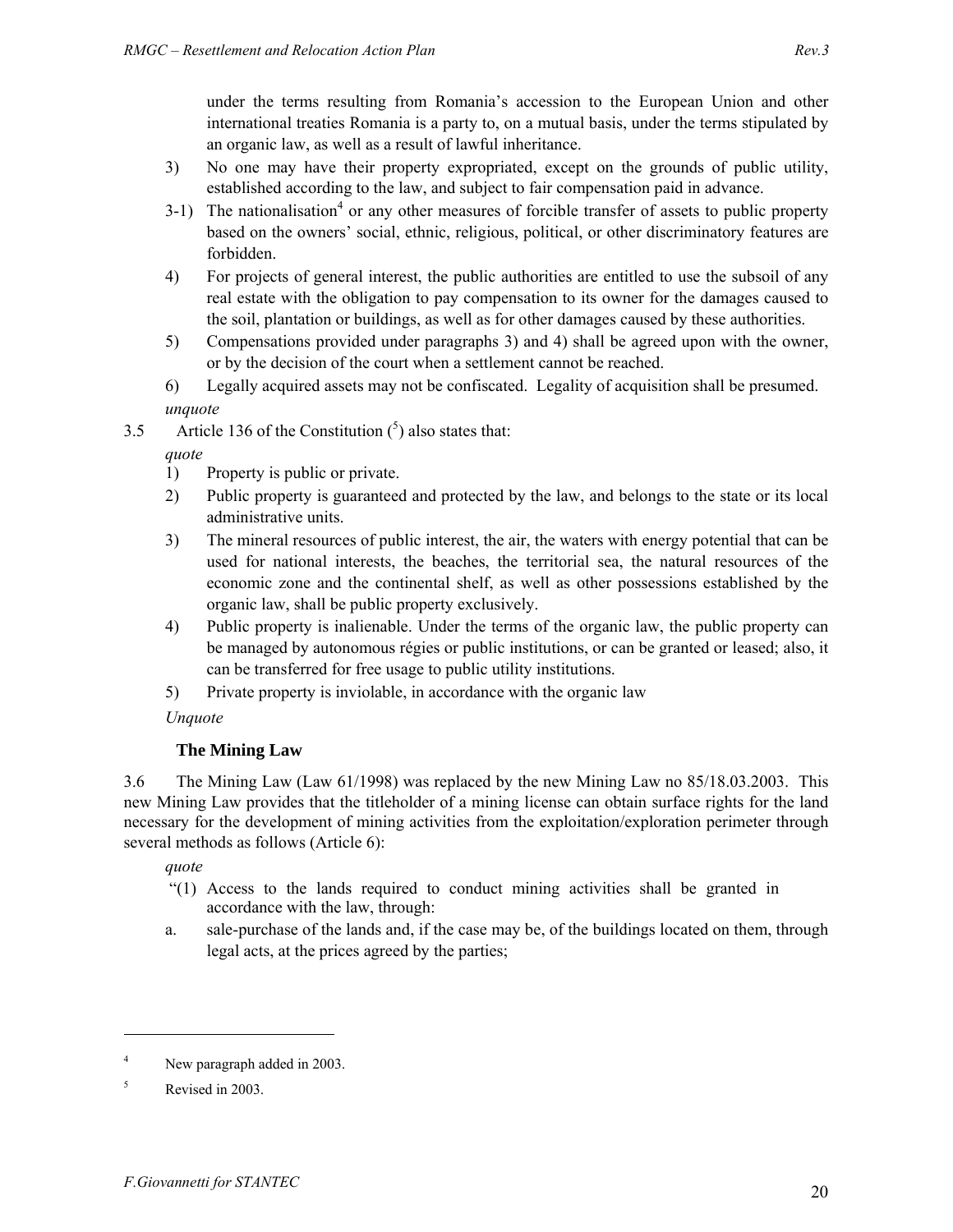- b. lands exchange, together with moving the affected owner and the reconstruction of the buildings on the new granted land, on the expenditure of the titleholder which benefits from the vacated land in accordance with an agreement concluded between parties;
- c. land rental for a determined period, establishing the usufruct based on contracts concluded between parties;
- d. expropriation for public interest, in accordance with the law;
- e. concession of lands declared public property;
- f. an association between the owner of the land and the titleholder of the license, through a social capital contribution equivalent to the value of the land;
- g. other procedures provided by the law."

3.7 The Mining Law does not provide for any preferential mechanisms in obtaining access to surface rights, but conforms to generally applicable legal provisions in order to acquire these rights (i.e. conclusion of sale-purchase agreements, etc.). "Exchange of lands, together with moving the affected owner", as referred to in the Mining Law (see above 3.6 b.), applies to resettlement.

## **The Environmental Protection Law no. 137/1995**

3.8 The Environmental Protection Law was adopted in 1995 (and amended by the Emergency Government Ordinance no. 91/2002 and Law 294/2003) and provides the overall framework for environmental protection, including the right for the public to be informed and consulted in matters relating to environment and territory arrangement. Government Decision no. 918/2002 details the permitting procedure for economic and social activities having an environmental impact, including the procedure for environmental impact studies and the associated requirements for public consultation and involvement.

## **General Urban Regulation Decision no. 525/1996: PUG & PUZ**

3.9 The General Urban Regulation Decision No. 525/1996 defines the urban plan and regulations, which Local Councils are required to prepare and update for the area within their jurisdiction. The Territorial Planning Plan (TPP) and the General Urban Plan (PUG) and the Regulations constitute the technical and legal basis for any modifications to the area. Collectively, they modify existing land usage in the *comuna* (commune) to incorporate and authorize new public utility projects or private ones such as mining. Both the Guide and the General Urban Regulations are part of the Ministry of Public Works and Land Order 80/N/1996. Additional urban plans and regulations include the Urban Zoning Plan (PUZ) and the Detailed Urban Plan (PUD).

3.10 PUGs are prepared by the relevant councils (i.e. city, town, borough), and follow a review/permitting process until they can be finally approved by the councils. The permitting process includes authorization of the PUGs by various authorities (i.e. ministries of environment, of public works, of internal affairs, of health, of culture, etc.).

3.11 The PUGs establish regulations as regards the destination of the land (i.e. farming, industrial, residential), *intravilan* (built up land) and *extravilan* (rural land outside built up land) areas, construction and demolition requirements - i.e. areas where certain types of constructions can be built; areas where certain constructions are restricted/prohibited; interdictions of demolition for certain constructions; restrictions on building at a certain distance from certain utilities; size of protected areas and construction/demolition regime in protected areas; construction/demolition regime, for residential/industrial purposes, within the buffer zones, etc.

3.12 The procedure for PUG's approval includes a public debate, where members of the community have the opportunity to express their opinions, comments and concerns on whether the draft PUG observes the relevant regulations and the way in which such regulations have been applied.

3.13 An important aspect of the PUG and the regulations is that they may define areas in the territory on which are placed restrictions for development. Any proposals for building or development different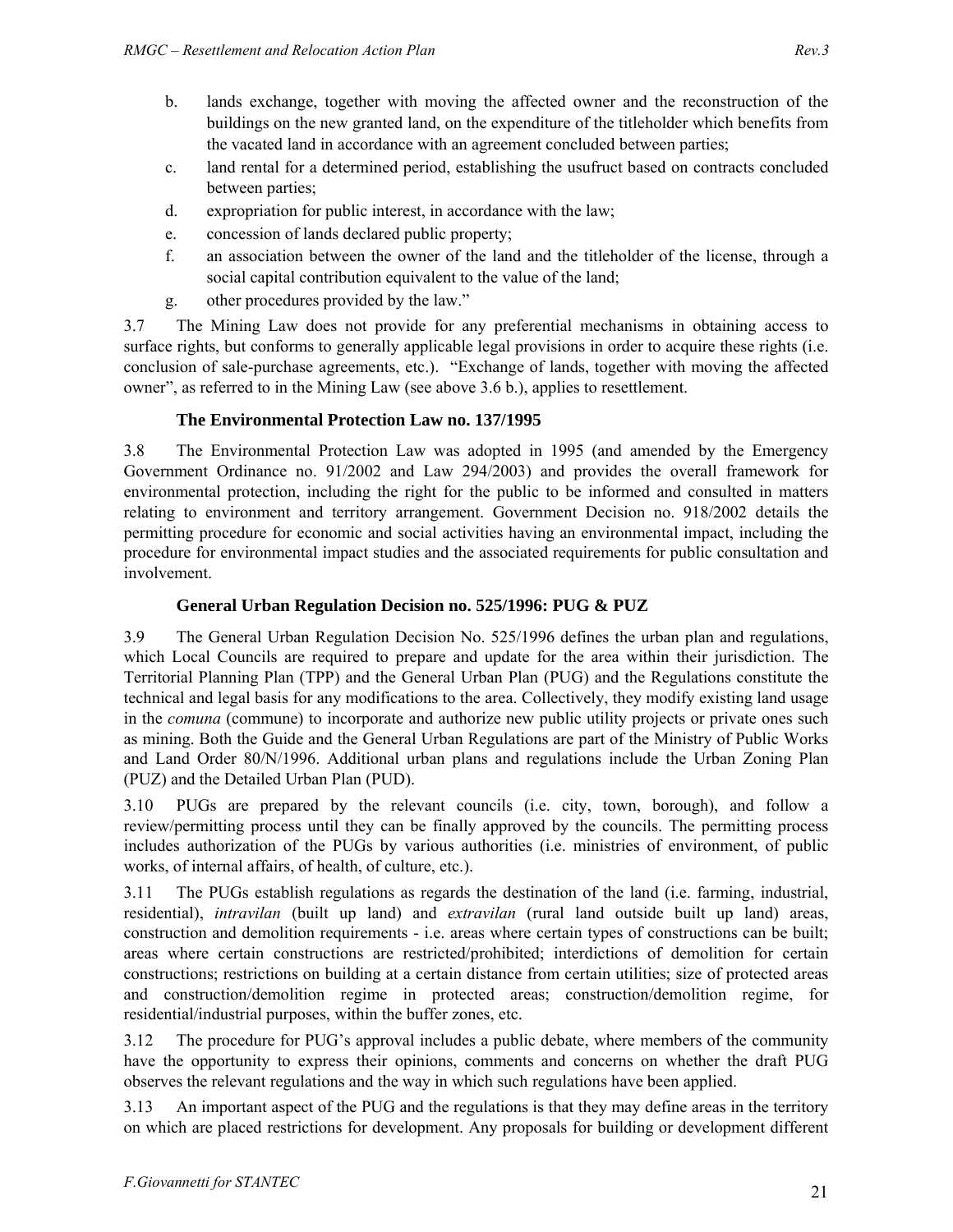# **GENERAL INSTITUTIONAL FRAMEWORK**

## **Overview of Government Organization in Romania**

3.14 Laws taken in 2001  $\binom{6}{7}$  enact decentralization of the administrative decision-making process by putting forward the concepts of "local autonomy", "decentralization of public services", and "consultation of the citizens in the solving of local matters of particular interest" (Law No 215/2001, Article 2).

3.15 There are two levels of local governments that are being empowered by the current decentralization process:

- the *judet* (or county), where a locally-elected county council coexists with the decentralized offices representing the central Government,
- the *comuna* (rural borough) or *orasul* (town), which has its own elected local council.

## **Central Government Organizations Potentially Involved in Resettlement**

3.16 The following Ministries are involved in various aspects related to compensation and resettlement and in associated aspects of the Project, either through their headquarters in Bucharest or their decentralized entities at county level:

- Ministry of Transport, Constructions and Tourism has, amongst others, authority over competencies in the domains of housing construction and roads, and reviews territory arrangement at local and county levels; it also regulates declarations of public interest and expropriation;
- the Ministry of Environment and Water Management is leading the EIA review process, and oversees water utilities;
- the Ministry of Economy  $\&$  Commerce is the lead institution for permitting of industrial activities (such as mining developments); it also oversees public mining companies, and regulates the energy sector and associated public or privatized utilities;
- other Ministries, such as the Ministry of Education and Research and the Ministry of Health are involved in administering associated public services at local level, while the Ministry of Culture and Cults has competencies in the domain of religious congregations and their properties such as churches and graveyards in the domain of historical and archaeological patrimony.

<sup>6</sup> Law No 215/2001 on local public administration, Law No 326/2001 on the public services of local administration, and Law No 350/2201 on town and country planning and the city planning.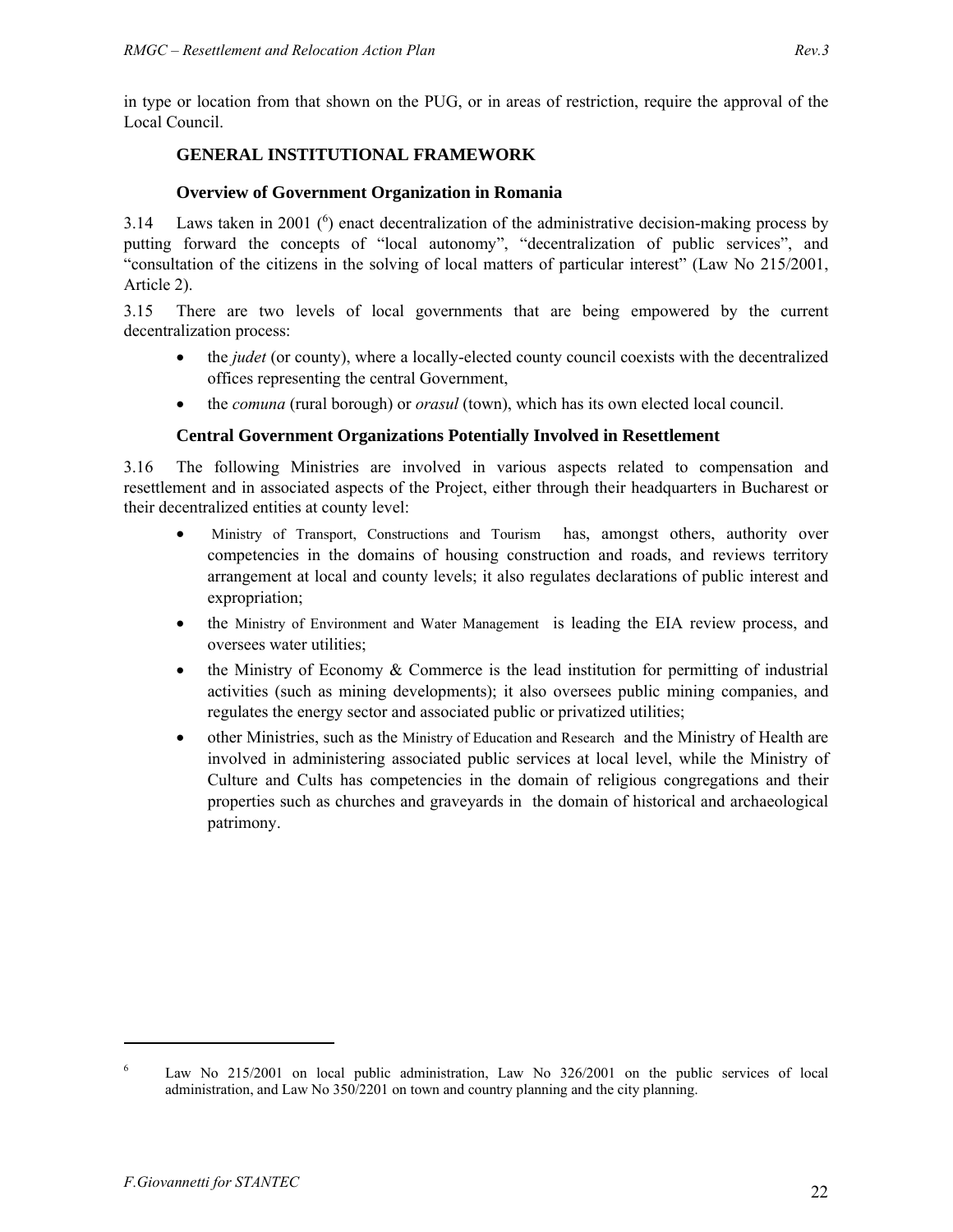## **Local Government Organization**

#### *Comuna/Orasul Level*

3.17 The lowest level of local government in Romania is the *Comuna* in rural areas, and the *Orasul*  (town) in urban areas. The Project-Affected Area impacts part of Roşia Montană Comuna and a very limited neighbourhood of Abrud.

3.18 Both the *Comuna* and the *Orasul* are administered by an elected Mayor and Local Council. The Mayor is directly elected, and local Councillors are elected on the basis of votes received by political parties that they represent rather than geographic areas within the *Comuna*. The Deputy Mayor is elected from among local Councillors. Municipal elections are held every four years, with the last ones held in June 2004*,* at which time a new Mayor and 13 Councillors were elected in Roşia Montană*.*

3.19 The Mayor and Deputy Mayor are full-time, paid positions. Councillors receive a monthly stipend, contingent on attending meetings, and most possess other forms of employment, concurrent with their work as Councillors. General Council meetings are held on a monthly basis. There are also Council committees, which are responsible for specific issues and meet on a monthly basis. These committees make recommendations to the Council. All decisions taken by Council are posted at the Mayor's Hall.

3.20 Employees are hired to support the work of the Mayor, Deputy Mayor and Council, and appointed Secretary. In Roşia Montană *comuna*, approximately 15 individuals work as civic employees. Major areas of local council jurisdiction include road and building repair and maintenance, construction, and land use issues.

#### *County Level*

3.21 The Project is in Alba County, with the County Administration headquartered in Alba Iulia town. At County level, two levels of administration coexist:

- The County Prefect is the appointed representative of the Government; he is assisted by one Deputy Prefect; the Prefect supervises activities of Local and County Councils in his area of jurisdiction (for instance he/she checks the legality of their acts and proceedings), ensures the observance of the Constitution and laws, and manages decentralized offices of the ministries;
- The elected County Council (with a President as its chair), is the equivalent at County level of the Local Council, with its specific attributions stated by the law.

3.22 One of the many roles devoted to the County Councils by the 2001 decentralization laws is related to regional development, as follows: "adopt strategies, prognoses and economic-social development programs of the county or of certain zones within it, on the basis of the proposals received from the local councils, order, approve and follow up, in co-operation with the interested communal and town local public administration authorities, the necessary measures, including those of financial order, for their implementation" (Law No 215/2001, Article 104). County Councils are also responsible for roads of county interest.

3.23 The County Council is headed by a President and two Vice-Presidents, all elected, while an appointed Secretary General heads the civil servants of the Council.

3.24 The County Consultative Commission associates both the elected County Council and the appointed Prefect with the mayors of urban *orasul* and rural *comuna*, as well as with the chiefs of the decentralized offices of the ministries, the commanding officers of military institutions, the managers of national companies and their subsidiaries.

3.25 The County Commission (155 members in *judet* Alba) is a consultative body which debates the Economic and Social Guideline Program of the County as well as the activities that are to be undertaken by the county public institutions in order to implement the Government program.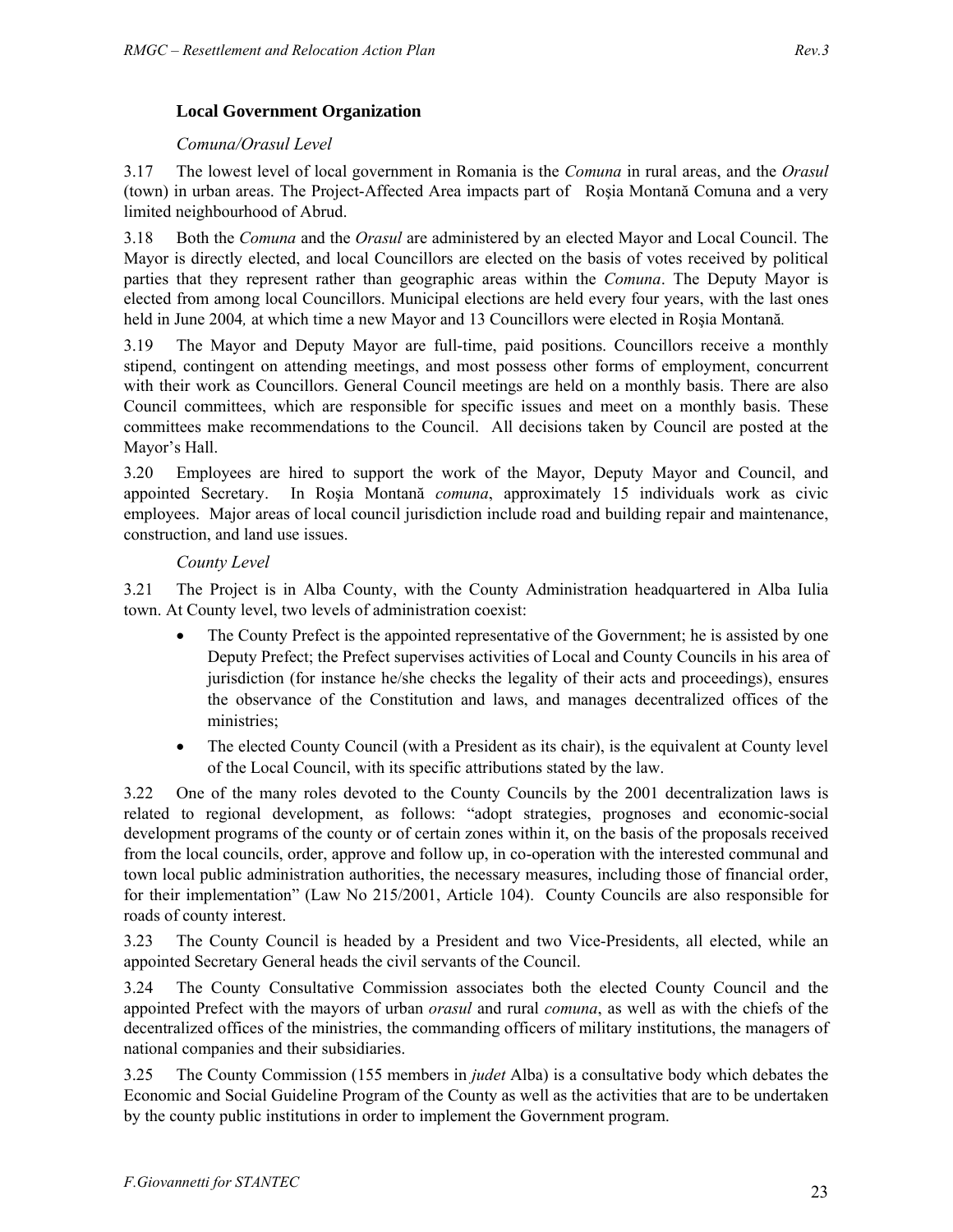## **LAND TENURE – REAL ESTATE TRANSACTIONS**

#### **Land Tenure in Romania**

#### *Ownership*

3.26 Prior to 1990 during the communist era, most land in Romania was state-owned, in the form of community property and the property of state-owned entities. Individuals owned only limited areas of farmland and residential land. Since 1991, land ownership and use has been regulated by the Constitution and the Land Fund Law (Law 18/1991). This law reinstated land and property rights in areas which had been collectivized. Subsequent to this law, there have been other laws passed to allow restitution of land mainly for situations not regulated by the Land Fund Law (i.e. forestry land, etc.).

3.27 By July 1997, almost 70% of the 4.3 million applicants who had applied under Law 18/1991 for restitution of land and property from the former collective farms had been issued with *titluri de proprietate* (ownership titles), the certificates that confirm the transfer of land into private ownership. Similarly, nearly all the occupiers of residential apartments have acquired their ownership titles.

3.28 The Law on General Cadastre and Real Estate Publicity (Law 7/1996) has unified the publicity systems for real estate properties. This law recognizes the Real Estate Register system, a system that registers properties rather than transactions. Therefore, existence of a legally valid title for both land and buildings is generally confirmed if they are registered with the Real Estate Register.

3.29 The Constitution and other legislation initially limit for land ownership by non-Romanian natural or legal persons. The law no. 312/2005 regarding the acquiring of private ownership right by foreign citizens, stateless persons and foreign entities creates the legal transactions framework. Usufruct and Tenancy

3.30 The usufruct right is regulated by the Civil Code, as a right granted by an owner of a property to another person to use that property, with the condition of conserving its substance. Such a right can be granted free of charge or subject to a fee. In order to be opposable towards third parties, such right has to be registered with the Real Estate Register. The usufruct right ceases in the following situations: at the death of the beneficiary of such right, at the expiry of its term (if any), when the property over which the right is granted is completely destroyed, if the beneficiary of the right renounces, etc. The sale of the property does not represent a case of termination for a usufruct right over such property.

3.31 The Civil Code provides the general rules regarding tenants' rights and obligations, as well as the landlords' rights and obligations towards tenants. Tenant rights are established based on rental agreements concluded by the owner of the property and the tenant. In order to be enforceable against third parties (i.e. new owner of the property, in case of sale), rental agreements with a duration of up to 3 years must be given a certified date (by a notary), while rental agreements with a duration of more than 3 years must be registered with the Real Estate Register.

3.32 In practice, rental agreements are generally concluded for a limited period of time. They can be terminated earlier by the mutual agreement of the parties, or at the initiative of either of the parties subject to a certain prior notice. The specific cases of early termination would normally be expressly provided by the rental agreement. However, there are also some minimum legal requirements in this respect provided by the Civil Code and Law 114/1996 (Dwelling Law).

3.33 Law 114/1996 specifies that the minimum notice term, in case the tenant asks for early termination, is 60 days but does not provide a minimum or a maximum notice term in cases where termination is asked for by the landlord.

## *Rights-of-Way*

3.34 According to the Civil Code, the owner of a land without access way (i.e. road, path), can claim a right of way from the owners of the neighbouring land. The right of way has to be established so that it creates the minimum disturbance for the owners who grant such right of way. The right of way could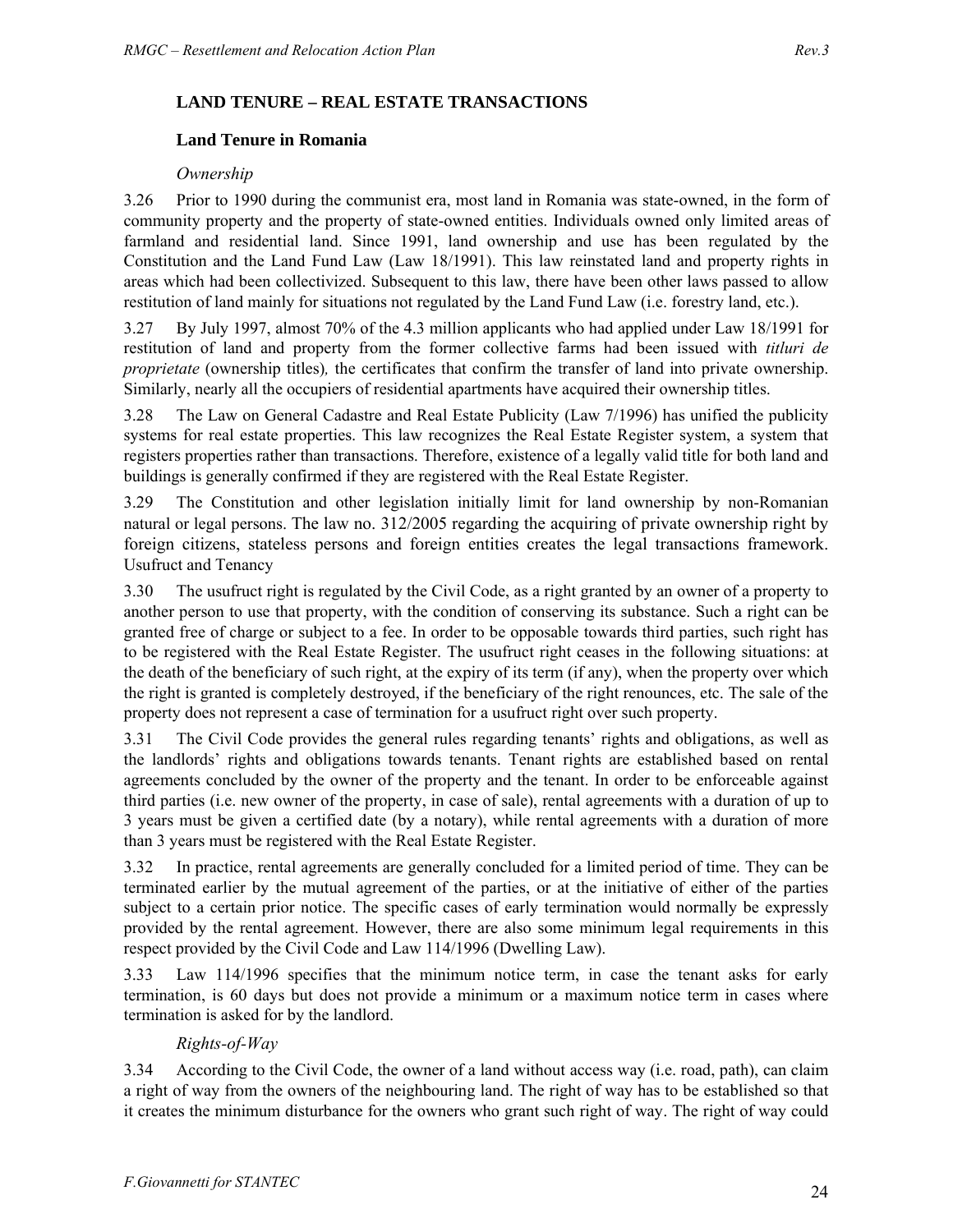be granted free of charge or subject to a fee, which is to be negotiated between the two parties (i.e. the owner who claims/requires the right of way and the owner who grants the right of way). In order to be valid in respect of third parties, rights of way have to be registered with the Real Estate Register. In case the property on which a right of way is granted is sold, the new owner has to observe such right.

## **Real Estate Transactions**

3.35 Basic rules regarding real estate transactions and contracts in general, are included in the Civil Code. After 1990, there have been special laws passed to regulate transfers of titles over real estate properties:

- Law regarding the legal transfer of titles over land (54/1998),
- Ordinance regarding the legal transfer of titles over forestry land (226/2000),
- Law on General Cadastre and Real Estate Publicity (Law 7/1996).

3.36 The following new legal elements need to be considered:

- Law 54/1998 and GEO 226/2000 were repealed;
- Law  $7/1996$  was modified by Law 247/2005;
- the matters regulated by Law 54/1998 and GEO 226/2000 are now regulated by Title X "The legal transfer of lands" of the Law 247/2005.

3.37 According to these laws, transfers of titles over real estate properties can be legally done through common types of transactions: donation, sale-purchase, exchange of titles. Titles can also be contributed in kind to the share capital of a company (Company Law - Law 31/1990).

3.38 In practice, the most common type of transaction is sale-purchase. As provided by the relevant laws, a sale-purchase of a real estate property has to be done through an authenticated (notarized) salepurchase agreement, which is then registered with the Real Estate Register. Sale-purchase agreements can be concluded in an authenticated form only in cases when the ownership titles of the sellers are legally clear and valid. This means that the seller should have acquired the title in a legally valid way, and the title so acquired should have been registered with the Real Estate Register. The Civil Code also includes provisions regarding basic requirements for the validity of contracts.

3.39 With respect to the price, the Civil Code provides that parties are free to determine the price, but also requires the price to be "sincere and serious", without providing criteria for determining such a price.

3.40 Particular provisions apply to specific transactions:

- the seller of forestry land has to grant a 30 day pre-emption right to the State;
- sellers of buildings/constructions classified as historical monuments have to grant a 30 day pre-emption right to the Ministry of Culture, and then if the Ministry of Culture chooses not to use this right or declines the offer, a 15 day pre-emption right to local public authorities;
- *extravilan* land can only be sold after granting by the seller of a 45 day pre-emption right to co-owners, neighbours, tenants.

## **Expropriation**

3.41 RMGC's policy is to purchase properties in the Project – Impacted Area on a "willing buyer – willing seller" basis, and RMGC has therefore no intention to use expropriation. As expropriation may be used as a last resort in a small number of cases where no agreement can be reached, this RRAP presents the requisites and procedures applicable to expropriation in Romania.

## *Legal Framework*

3.42 Law 33/1994 regarding expropriation for causes of public interest provides the legal framework for expropriation of private properties. This Law specifically refers to geological exploration and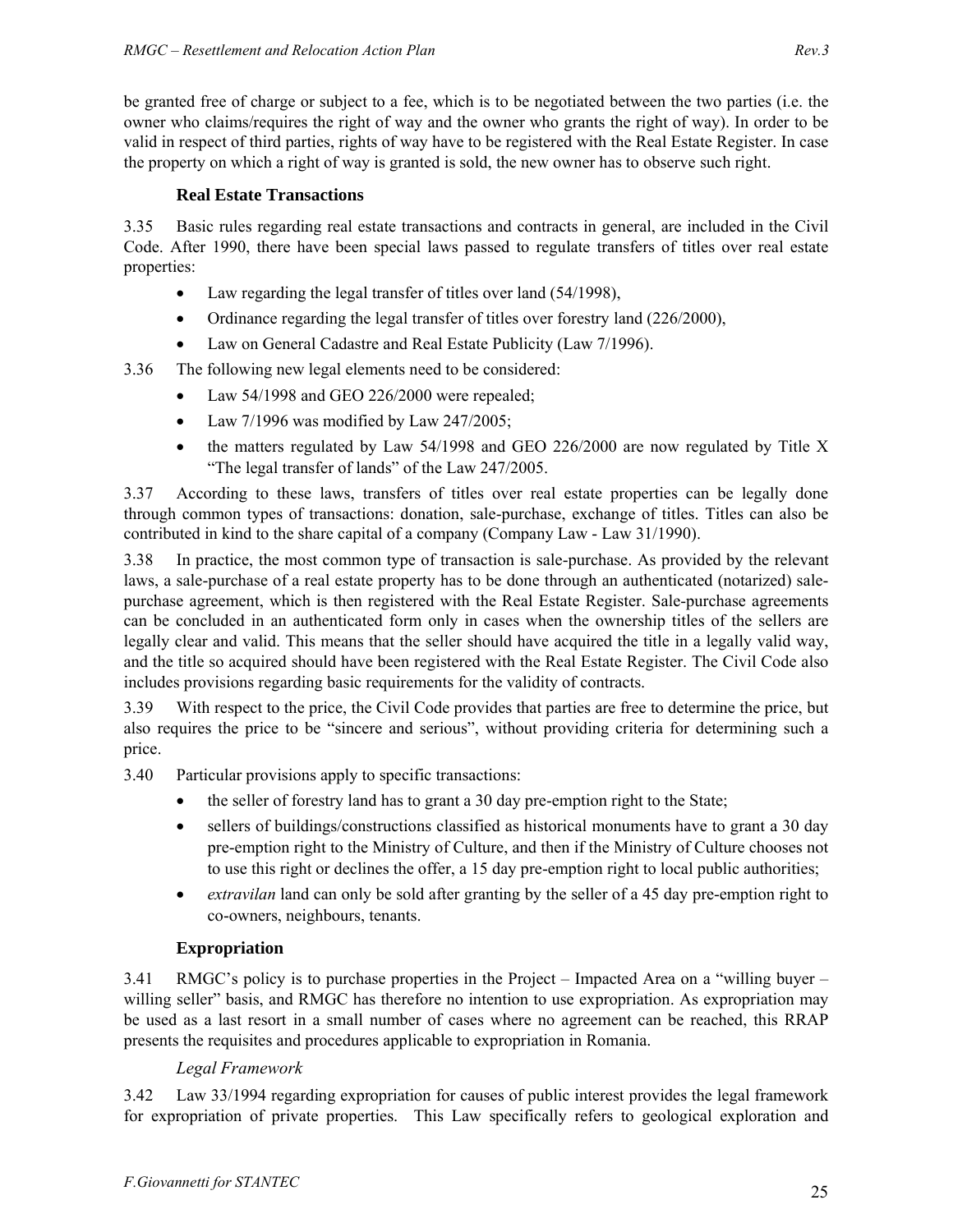exploitation of mineral resources as potentially being of public interest. The Mining Law no. 85/2003 also mentions expropriation as one of the ways that a mining license holder can use to obtain surface rights.

## *Overview of the Process*

3.43 Expropriation is subject to a declaration of public interest. This act will determine, amongst others, which Government entity will act as the "Expropriation Agent" (perform the expropriation). According to Romanian law, the process is essentially based on the interaction of this Expropriation Agent, acting on behalf of the Romanian State, with an Expropriation Commission deemed to protect the interests of the affected owners. Where no agreement can be reached between these two parties, the process is transferred to Court for judicial settlement.

## *Public Interest*

3.44 Public interest can be established for national interest works or for regional interest works. Public Interest is normally established through a Government decree for national interest works and by the County Council for local interest works. For projects with impact on monuments or on entire localities, Public Interest may require a law to be submitted by the Government to the Parliament. A Commission is to check whether Public Interest actually applies to the proposed project.

3.45 This Commission is formed by representatives of various authorities:

- The ministry coordinating the field of activity for which the expropriation is proposed (for mining, the Ministry of Economy and Commerce),
- The Ministry of Transport Construction and Tourism,
- The Ministry of Public Finance,
- The President of the county council and the chiefs of relevant County-level departments,
- The mayors of the concerned *comuna* and *orasul.*

3.46 The declaration of national public interest is to be publicly released by posting it at the relevant local council's head office and by publishing in the Official Monitor of Romania, whereas a declaration of local public interest is to be publicly released by posting it at the relevant local council's head office and by publishing in a local newspaper.

## *Expropriation: Amicable Procedure*

3.47 The first step in the procedure is a survey by the Expropriation Agent of all properties to be expropriated, including land and structures. This inventory is then publicly released at the County headquarters, and affected owners have 45 days to contest it.

3.48 The Government then officially forms in each concerned *comuna/orasul* an Expropriation Commission that includes:

- 3 experts from the field of activity for which the public interest is declared,
- 3 owners of properties situated in the town/borough where the properties proposed for expropriation are situated (randomly selected from a list including at least 25 such owners),
- The mayor of the town/borough,
- A representative of the Government, who chairs the Commission.

3.49 The Expropriation Agent then proposes compensation values for each property to the Expropriation Commission. If the compensation proposal is rejected by the Commission, the Expropriation Agent can prepare and submit a new proposal. If the second proposal is rejected as well, the decision of the Commission is appealed in Court (following the administrative court proceedings regulations). The Expropriation Agent has to initiate the judicial expropriation procedure, before the County court competent for the area where the property is situated.

## *Expropriation: Judicial Procedure*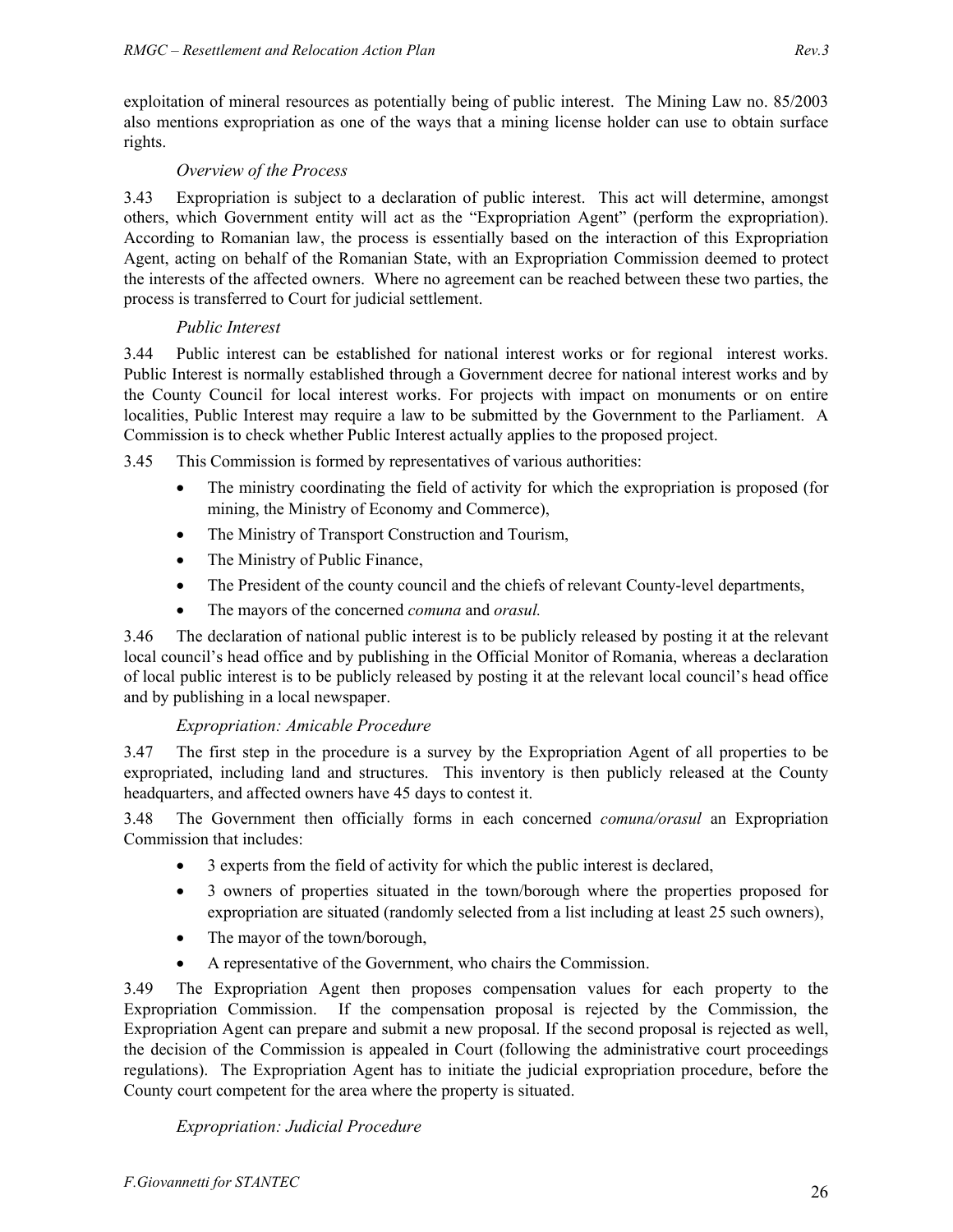3.50 Once the expropriation dossier is transferred before Court, the Court will check whether the conditions provided by law for expropriation are met, and if the compensation offered is fair. In order to decide on the compensation value, the Court will appoint experts who will ascertain a compensation value which they consider fair. This value will be determined taking into consideration the market value in the area and the damages caused to the owner.

3.51 The Court will then compare the value determined by the experts with that offered by the Expropriation Agent and with the value (if any) requested by the owner, and will decide on the compensation value to be used. If the parties agree on this compensation value, then the court will take note of such agreement and will issue a definitive decision accordingly.

## *Finalization of the Expropriation Process*

3.52 The ownership right over the property is transferred as soon as the terms of the court decision are fulfilled. The actual taking of possession is subject to a decision passed by the Court ascertaining the fulfillment of the terms provided by the expropriation court decision. Such decision is passed no later than 30 days from the date when the compensation has been paid.

#### **OTHER RELEVANT LEGISLATION/REGULATIONS**

#### **Construction and Demolition**

3.53 Before starting any construction, an urbanism certificate and a construction authorization complying with the provisions of the General Urban Plan must be obtained from the Local Council. The file must include a large number of permits and approvals from departments and utilities as well as the land title. Buildings in Romania must meet regulations, norms, and/or technical standards, with respect to materials, lighting, resistance to weather conditions, electricity, environmental impact, dimensions, and/or utilities (electricity, gas, water).

3.54 Demolition of constructions also requires an authorization to be obtained in advance, according to the same procedure as the one for construction authorization.

#### **The Mining Concession**

3.55 The Project consists of one exploitation concession (the License) held by RMGC covering approximately 2,388 hectares. Under the terms of the license, RMGC has the exclusive right to conduct mining operations for an initial term of 20 years, with the option to renew its license for successive 5 year terms.

#### **World Bank Group Safeguard Policies and Guidelines**

3.56 Annex 13 presents details on the World Bank Group safeguard policies and guidelines. This reference framework is internationally acknowledged as one of the most comprehensive and efficient with respect to the protection of the affected people's rights. As mentioned above, it is RMGC's policy to comply with Romanian law and World Bank Group guidelines.

## **PRACTICAL IMPLICATIONS OF THE LEGAL CONTEXT FOR THE RMGC PROJECT**

#### **Comparison of Romanian Law and World Bank Group Requirements**

3.57 The main difference between Romanian law and World Bank Group policy is that Romanian law is "asset-oriented", while WBG policy is "livelihood oriented.": Asset orientation focuses on compensation for lost assets and "livelihood orientation" on restoring displaced people's ability to restore or improve their livelihood base. In the latter, a project cannot cause affected people to become "worse off". They should preferably be better off than they were before displacement. Emphasis, thus, is placed on a combination of compensation and on other kinds of assistance that help people restore incomes and restore or improve their standard of living (such as helping people become competitive for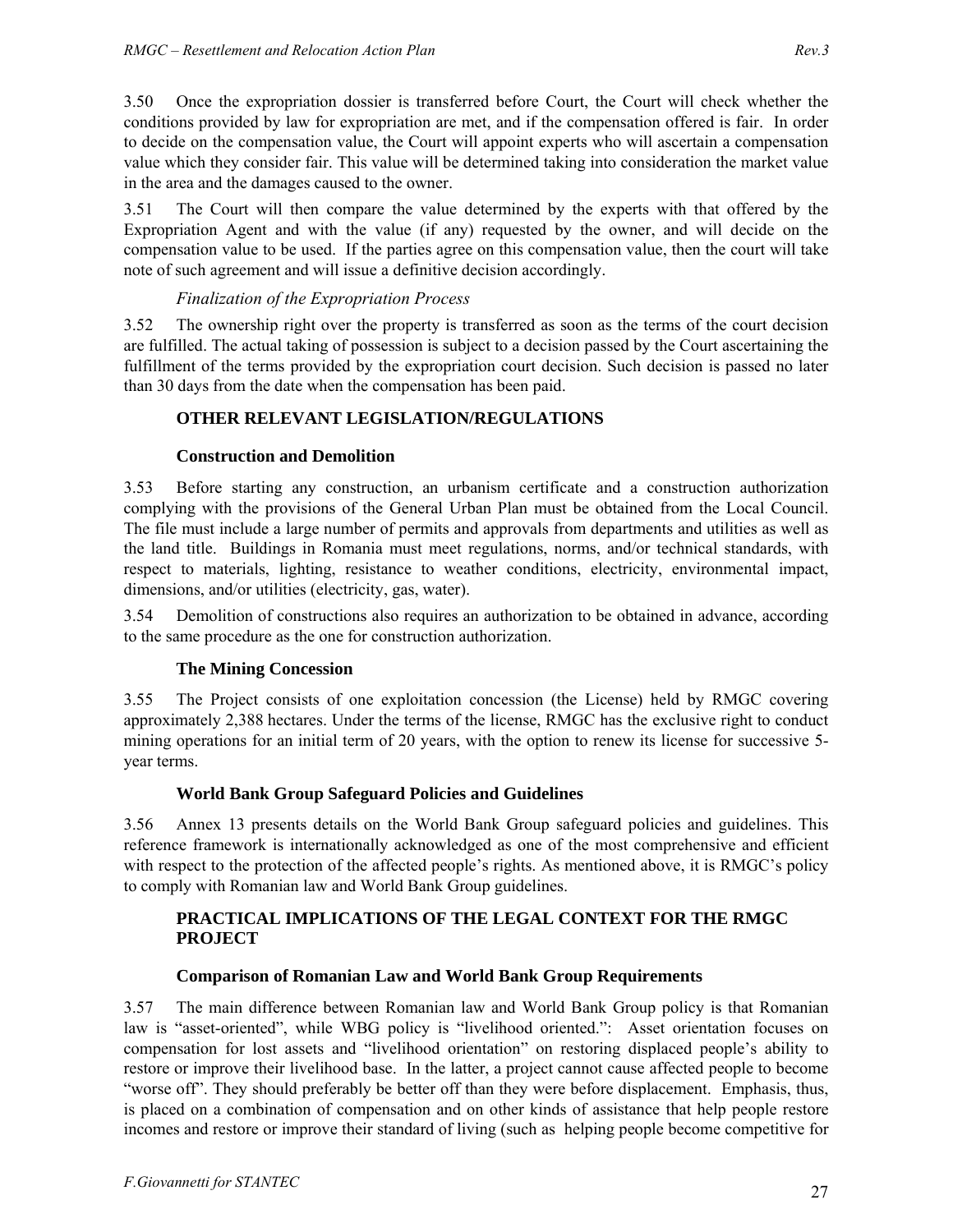employment or other income opportunities, improving agricultural output or providing access to natural resources like wood or pasture.

3.58 Table 2 hereunder compares Romanian law and World Bank Group requirements.

| <b>Category of Project</b><br><b>Affected People and</b><br>type of lost assets | <b>Romanian Law</b>                                                                                                                                                                                                                    | <b>WB/IFC Requirements</b>                                                                                                                                                                |
|---------------------------------------------------------------------------------|----------------------------------------------------------------------------------------------------------------------------------------------------------------------------------------------------------------------------------------|-------------------------------------------------------------------------------------------------------------------------------------------------------------------------------------------|
| <b>OWNERS</b> – Productive<br>Land                                              | Cash compensation equal to 25 to 30<br>years of agricultural income based<br>upon "efficiency method"                                                                                                                                  | Compensation should be at "full<br>replacement cost"<br>Generally recommend land-for-land<br>compensation (resettlement),<br>depending on circumstances and<br>wishes of affected people. |
| <b>OWNERS-Structures</b>                                                        | Cash compensation based valuation<br>of structure by certified valuer;<br>calculation is based upon typical<br>rates per sqm (Govt. Decree).,<br>updated and depreciated to account<br>for economic situation and wear<br>coefficients | Require either resettlement or cash<br>compensation at full replacement<br>cost, recommend that people be<br>given the option                                                             |
| TENANTS - Productive<br><b>Land or Structures</b>                               | No compensation                                                                                                                                                                                                                        | Are to be compensated for those<br>immoveable assets that belong to<br>them, such as improvements to their<br>residences or to land, and assisted to<br>find a new residence.             |
| <b>BUSINESS PERSONS</b>                                                         | No compensation of lost income.<br>Real estate and other immoveable<br>assets are addressed through the<br>valuation $&$ cash compensation<br>provisions                                                                               | Are to be compensated for<br>immoveable assets<br>Are to be assisted in accessing<br>similar business opportunities                                                                       |

## **Table 2: Comparison of Romanian Law and World Bank Group Requirements**

## **Principles for Land Acquisition**

3.59 RMGC has decided not to use expropriation.as it must be up to the community to determine if thei want the project. Instead, RMGC considers real estate transactions between willing sellers and willing buyers to be the first choice option, though expropriation might be considered in the future as a last resort in situations where no amicable agreement can be reached.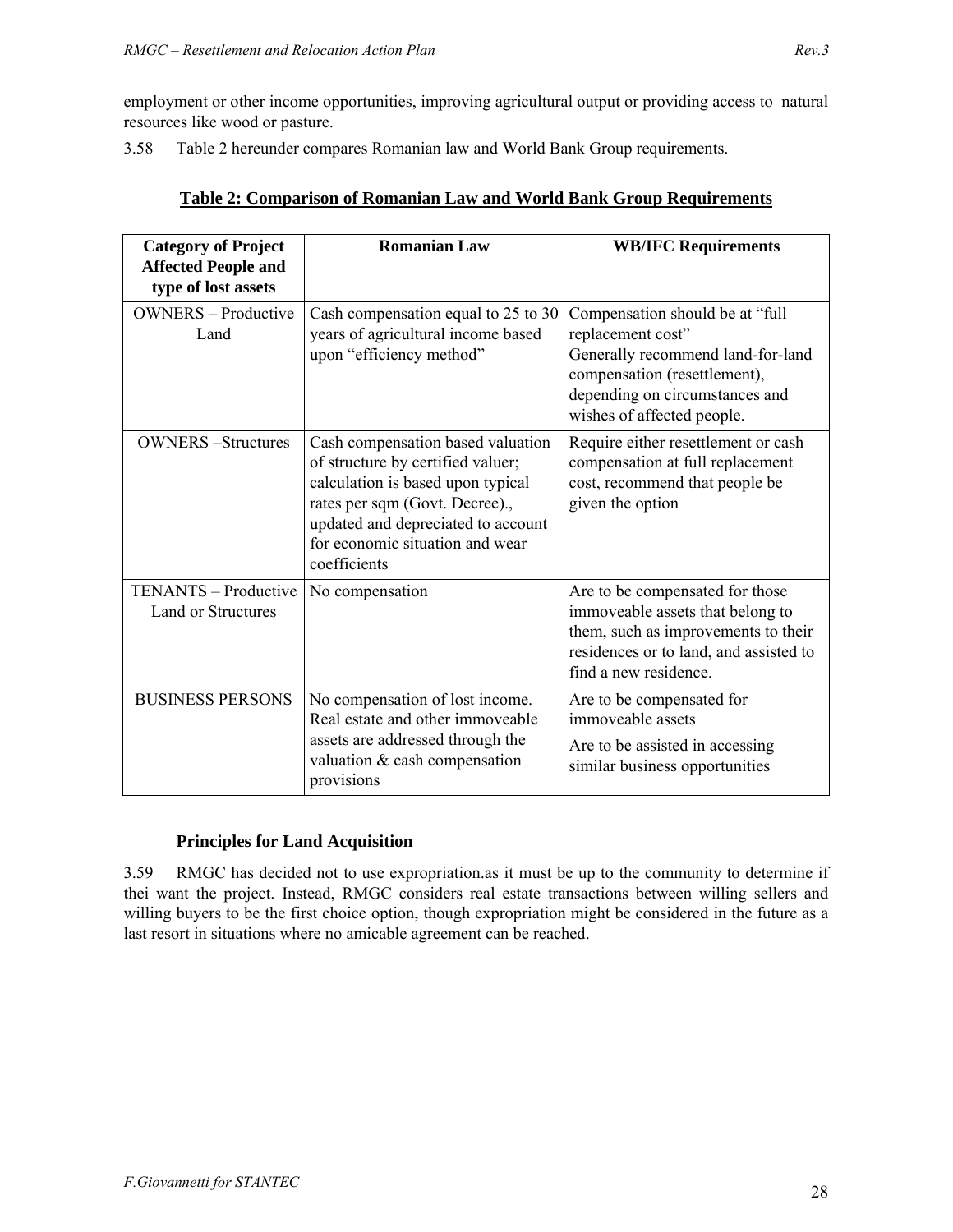# **4. IMPACTS ON LAND, STRUCTURES AND PEOPLE**

## **IMPACTS SUMMARY**

4.1 The following table summarizes the different impacts to people, land, and structures as they are estimated as of February 2006:

| Number of Affected People                           | 2,096 individuals                                                                                                                                                                                 |  |
|-----------------------------------------------------|---------------------------------------------------------------------------------------------------------------------------------------------------------------------------------------------------|--|
| Surface of Impacted Land                            | 1,663.89 Hectares of land in total, including:<br>Project footprint: 1,599.91 hectares;<br>Various Project features outside of the main<br>footprint (access roads and others): 63.98<br>hectares |  |
| Number of Impacted<br>Properties                    | 974 residential properties, 401 already acquired by RMGC<br>1,947 non residential properties (most of them<br>agricultural), 483 already acquired by RMGC                                         |  |
| Number of Impacted<br><b>Residential Structures</b> | 974(838 residential homesteads+ 136 apartments), usually<br>including at least one residential building, a yard and non<br>residential annexes, 101 residential homesteads were<br>demolated      |  |
| <b>Impacted Public Facilities</b>                   | Town hall of Roșia Montană<br>3 schools<br>1 health centre<br>Public water, sanitation and power distribution networks<br>Police station                                                          |  |
| Impacted Churches and<br>cemeteries                 | 2 churches and 2 prayer houses are affected<br>6 cemeteries are affected                                                                                                                          |  |
| <b>Impacted Businesses</b>                          | 34 small and medium businesses                                                                                                                                                                    |  |

# **Table 3: Summary of Project Impacts**

## **PROJECT-AFFECTED COMMUNITIES**

4.2 Within the Roşia Montană *comuna*, the following four localities are totally or partially affected: Roşia Montană and Tarina in the Roşia Montana valley, Corna and Bunta in the Corna valley. A temporary impact will be registered in Carpinis area along the main water pipeline.

4.3 In the adjacent *orasul* of Abrud the only localities that will be impacted by the Project are Gura Corneii, the village at the "mouth" of the Corna valley.

4.4 Figure 4 hereunder shows the commune limits, the villages and the Project-Impacted Area.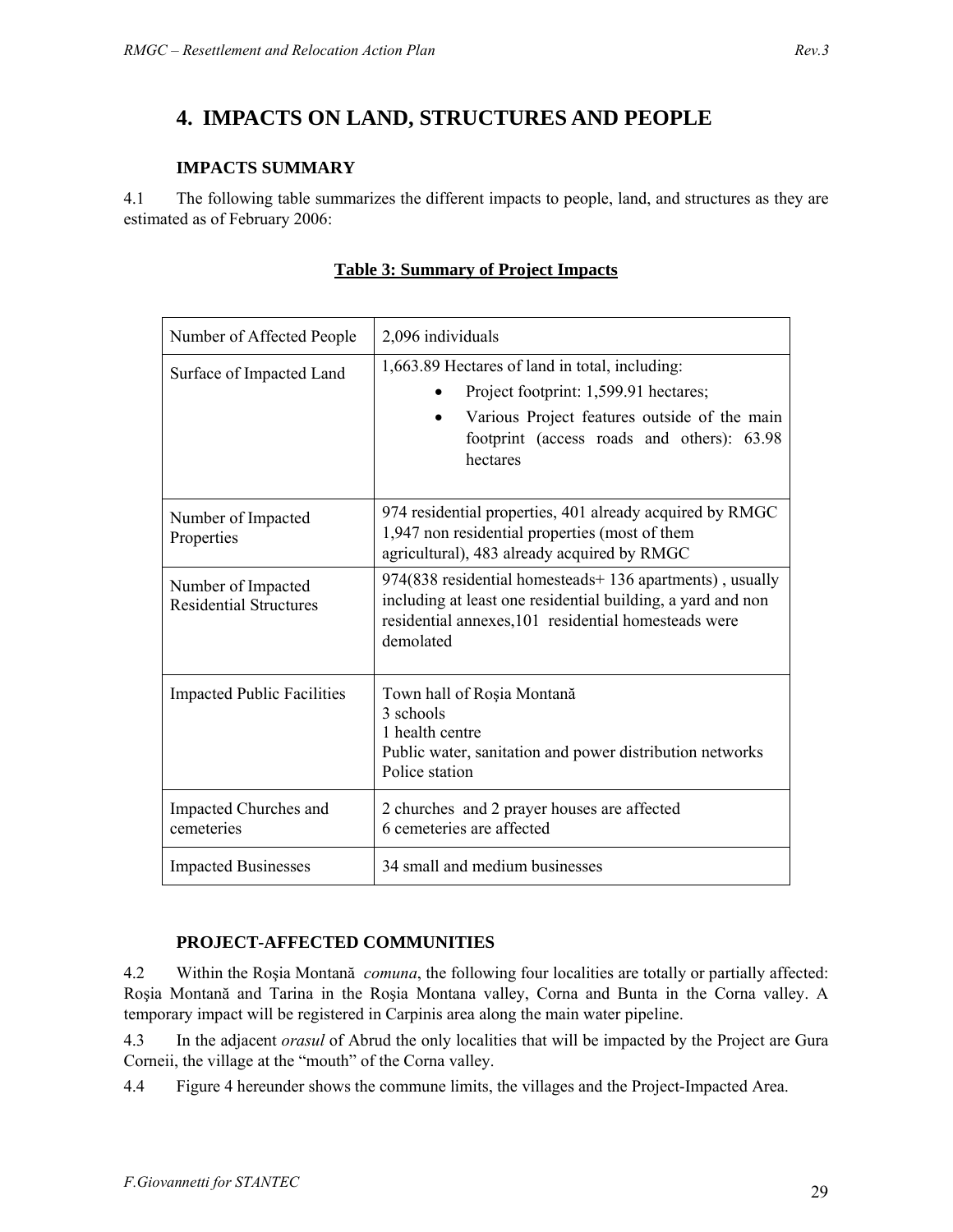$Rev.3$ 

## **Figure 4: The Project-Impacted Area**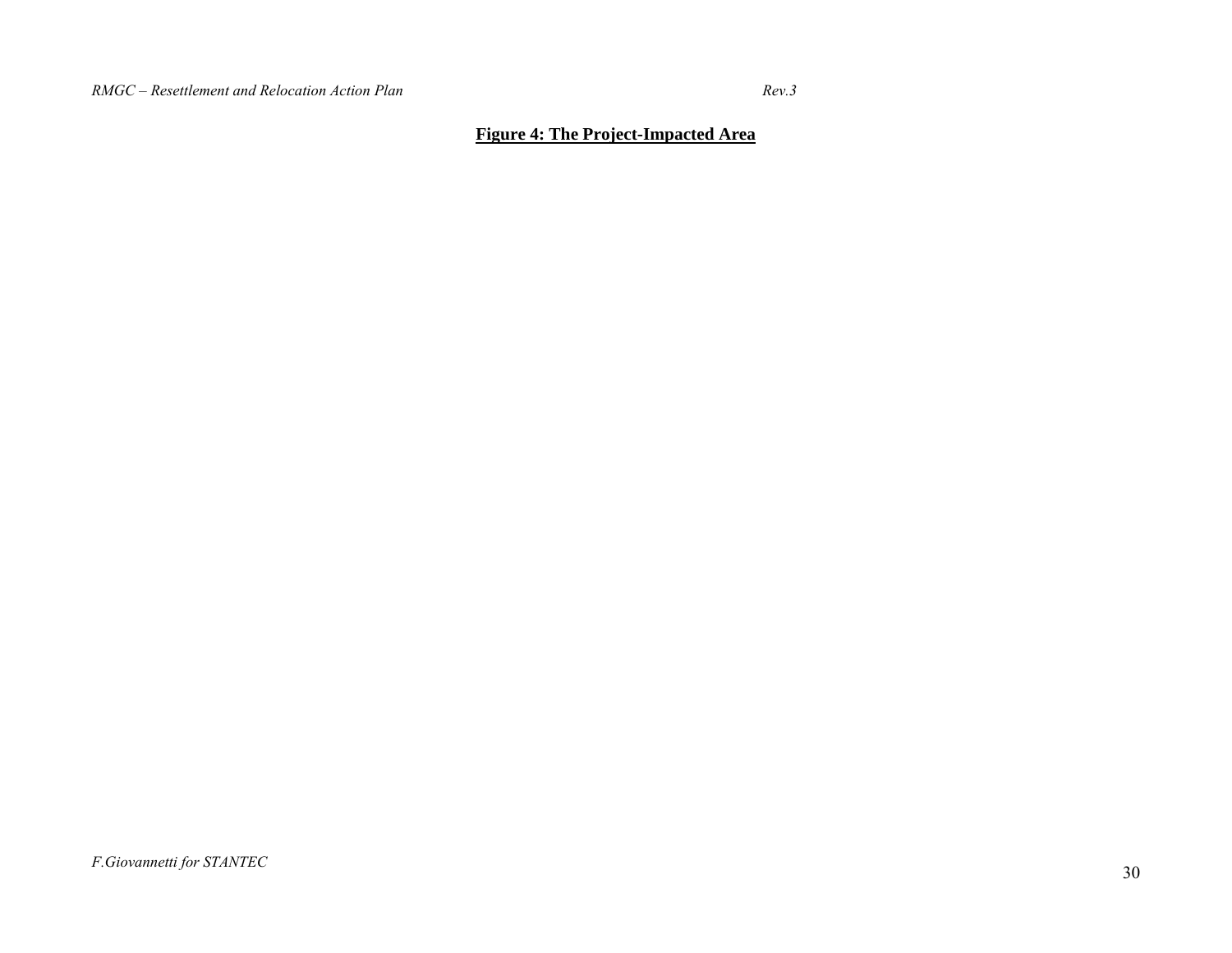4.5 Affected homesteads typically include residential structures, their non-residential annexes, a yard and possibly a garden.

4.6 In addition to homesteads located on a private parcel of land, affected residences also include apartments located within an apartment block.

- 4.7 The total numbers of affected residential structures are as follows:
	- Roşia Montană *comuna*: 863
	- Abrud *orasul*: 111
	- Total<sup>-</sup> 974

4.8 Details on affected residential structures are provided in Annex 11.

4.9 The centre of Roşia Montană includes a number of buildings presenting historical interest. Most of these buildings date back from the 19<sup>th</sup> century and represent diverse periods or influences in Austro-Hungarian architecture. These buildings have been inventoried and described in detail by specialists, as part as a culture preservation effort initiated by RMGC. Their characteristics and interest together with the specific preservation measures considered by RMGC in cooperation with the relevant Government authorities are addressed in a separate Cultural Properties Management Plan. RMGC is considering preserving certain historical buildings in Roşia Montană locality and is developing a specific plan in this purpose (See Cultural Heritage Management Plan).

# **PUBLIC STRUCTURES AND FACILITIES**

#### **Schools**

4.10 There are three schools in the Project-Impacted Area (see Figure 5):

- The Simeon Balint School in Roşia Montană is the largest with a kindergarten of about 40 pupils, the primary section (4 classes) and the elementary section (4 classes); it includes the public library (23,000 books).
- The Gura Minei School in Roşia Montană has also a kindergarten section with about 20 children, and a primary section with about 40 pupils.
- The primary school in Corna had 4 classes.

4.11 Roşia Montană *comuna* also has schools outside of the Project-Impacted Area: one in Gura Rosiei and one in Vartop.

*Other Affected Local Public Facilities* 

- 4.12 The following public facilities are also affected (See Figure 5):
	- The city hall and the police station,
	- The football field in Roşia Montană,
	- Cultural facilities operated by Minvest SA operates: community centre (Camin Cultural), the Roşia Montană Mining Museum and the Club Muncitoresc (Workers' Club).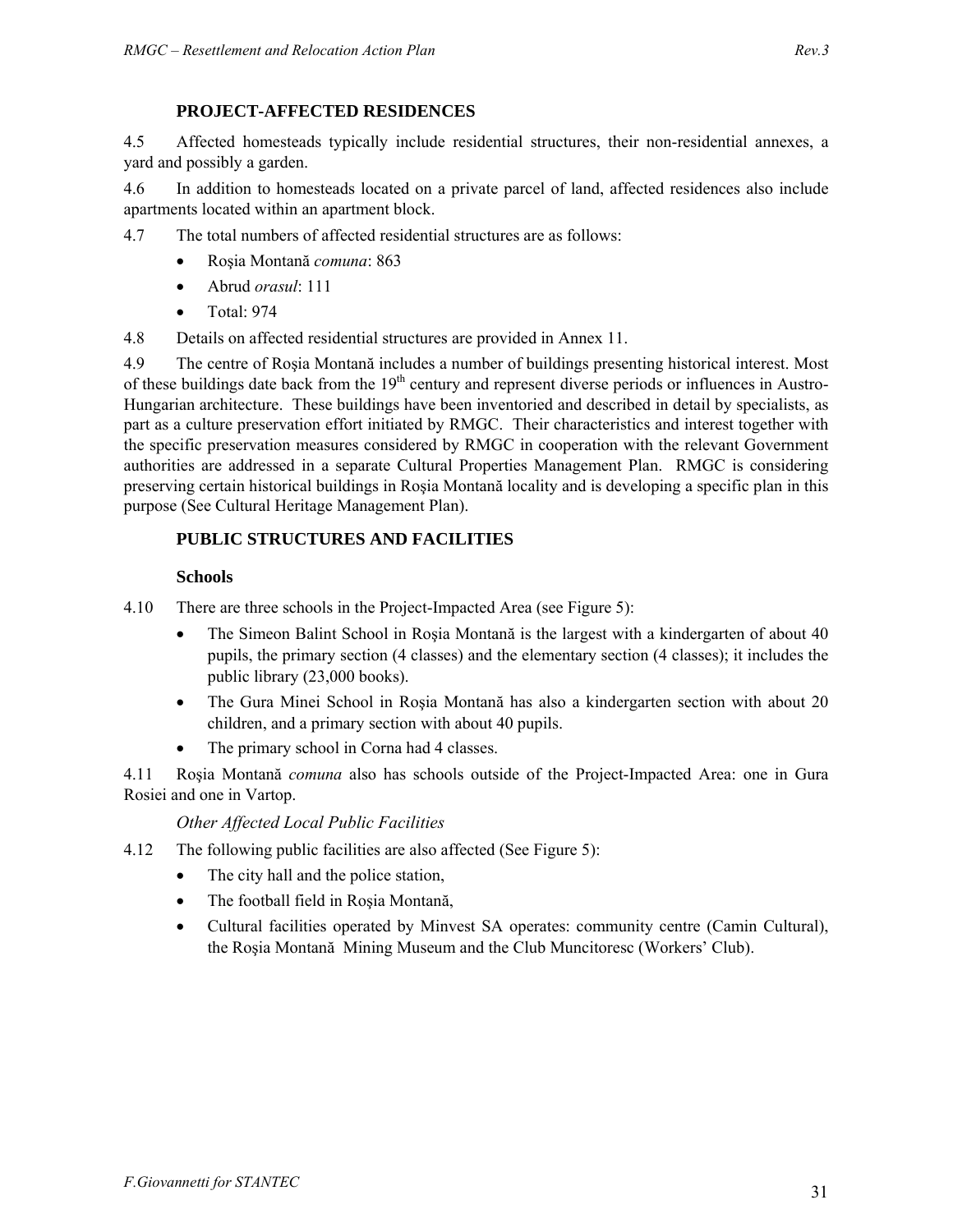$Rev.3$ 

## **Figure 5: Location of Public Buildings**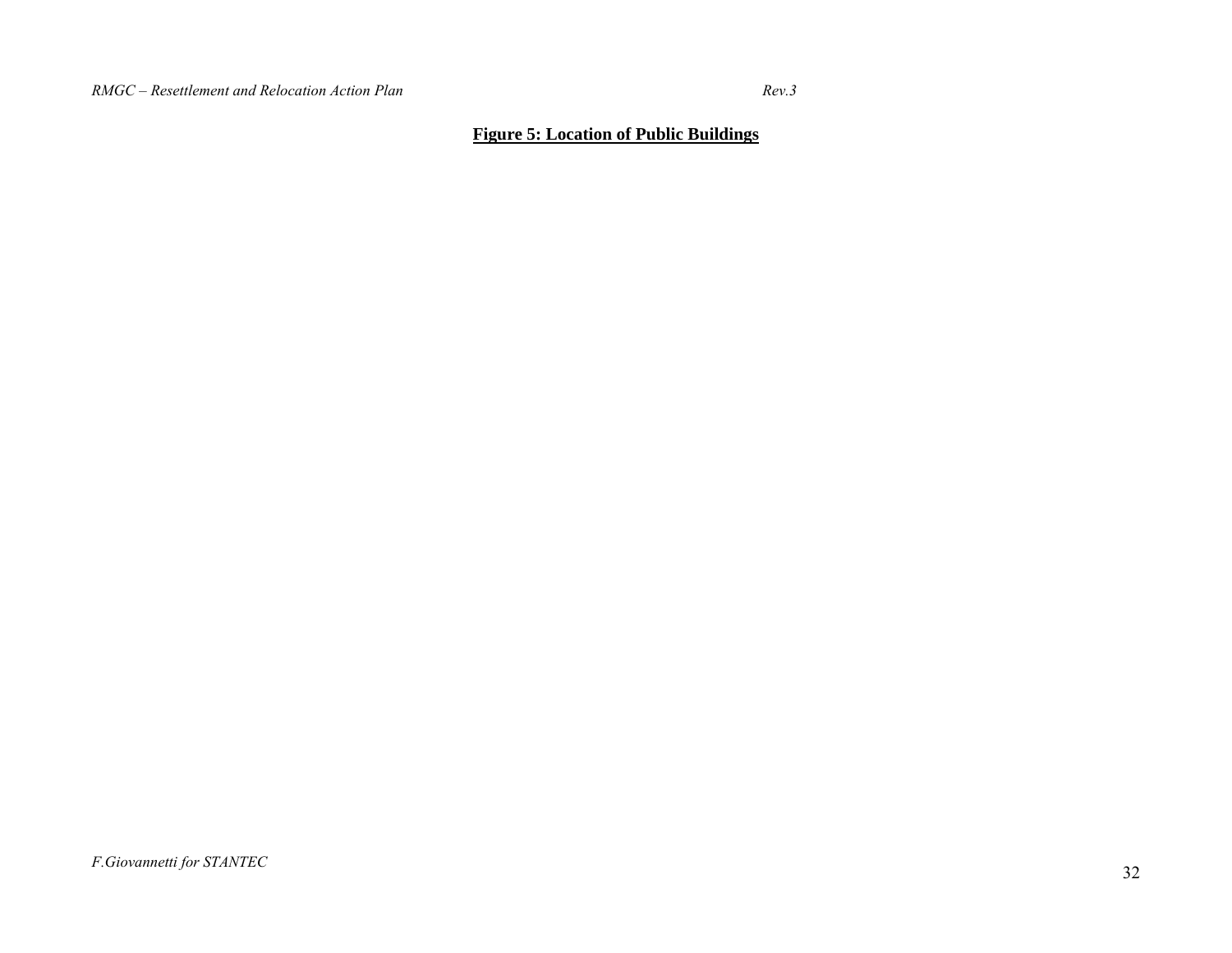- 4.13 Water, power and telephone networks will be affected, as follows:
	- Roşia Montană *comuna* operates two separate water networks, both built and maintained by the public mining company. These public networks serve about 600 households, in the Roşia Montană valley. Water originates from springs and is chlorinated. Several localities of the comuna are not served, notably in Corna valley, and houses have their own water supply, usually from springs or wells.
	- The majority of the households in Roşia Montană use pit latrines. There is a small sewerage system serving some of the apartment blocks (next to the stadium and the town hall). The effluent is emptied by a vacuum tanker service from Abrud.
	- Roşia Montană *comuna* is connected to the national electrical grid operated by Electrica SA. Power is distributed from several transformer stations at 110 kV and 20 kV. The distribution lines include 35 kV, 20 kV and 6 kV and all consumers are metered. All the localities are electrified.
	- Many households in Roşia Montană are connected to the national telephone network through conventional lines.
- 4.14 Annex 12 provides details on public networks.

#### **Affected Churches and Cemeteries**

4.15 2 churches in Corna, 2 prayer houses in Corna and 6 cemeteries are affected by the Project. The majority of the churches (5) and 6 cemeteries are not physically affected (some of these remaining churches and cemeteries are located in the Protected Zone.),while the company has redesigned the project to avoid churches and historical monument outside of the protectual area.

4.16 Figure 6 presents the situation of these churches and cemeteries.

#### **PROJECT-AFFECTED BUSINESSES**

4.17 34 small businesses are affected by the Project (See also Annex 4). Out of these 34 businesses, 13 are Physical Persons (PF), 9 include Family Associations (AF), and 12 are Registered Limited Companies (SRL). Most of the affected businesses are groceries or general stores (16), bars (4), or a combination of those two (3). Other retail and service-based activities are locksmith, hairdresser, car repair, shoe repair, doctor's practice, second hand clothes store, funeral wreaths, musicians and transportation. Businesses in processing, production and manufacturing include protective work clothing, fish farming, roof tiles and wood plank processing.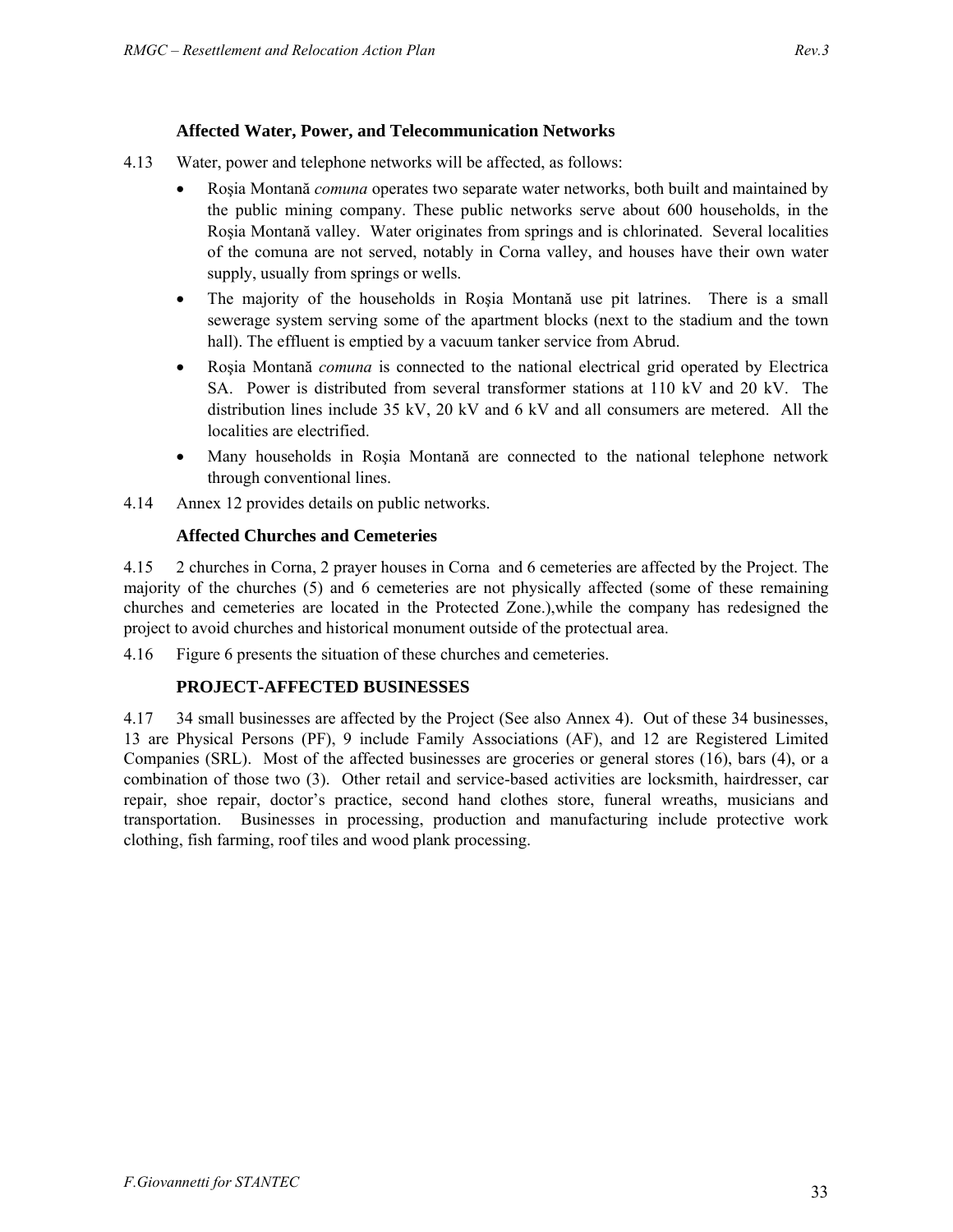# **Figure 6: Churches\$cemeteries**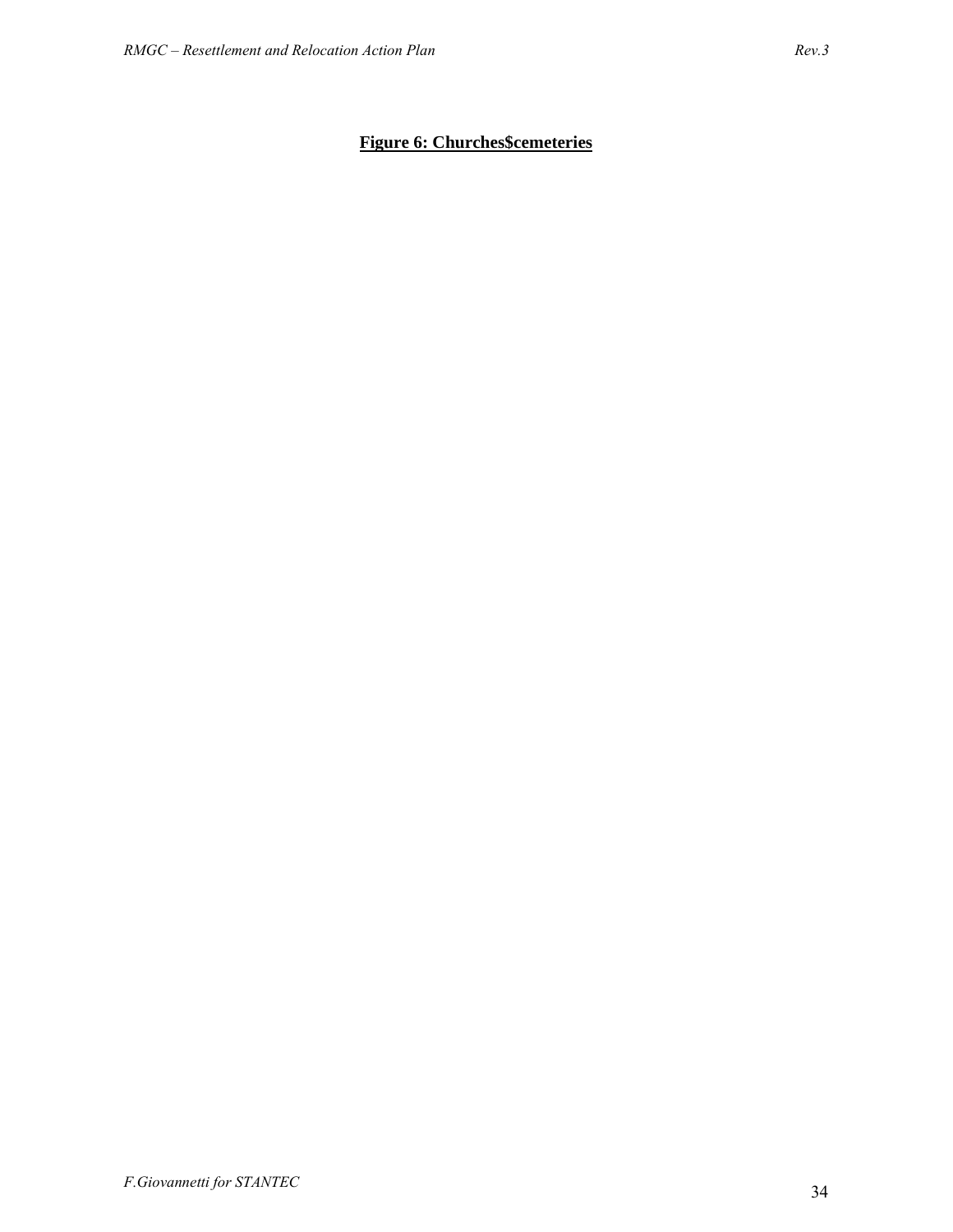# **5. COMPENSATION, RESETTLEMENT AND RELOCATION STRATEGY**

#### **BACKGROUND OF FINAL RRAP**

5.1 About 42% of affected dwellings have already been purchased by RMGC, between the end of 2002 and June 2004, when the company stopped purchasing properties to reconsider its resettlement / relocation strategy. A first resettlement and compensation strategy was developed by RMGC in 2002 and documented in a preliminary Resettlement and Relocation Action Plan, which was released to the public in early 2003. This strategy was consistently applied until June 2004. At that time, RMGC evaluated the approach and identified the need for changes.

5.2 The compensation method for buildings applied by RMGC in the past caused discontent within the community as it was perceived as unfair. The original strategy based house compensation, regardless of the actual surface of the building, on the surface they should have lived in according to the Romanian minimum dwelling standard – for example, a household of 4 should live in 115 sqm, thus compensation would be calculated for a surface of 115 sqm. This approach awarded high compensation to people with small dwellings, a fact resented by people who had large dwellings. This also led to some people fraudulently maximizing compensation by dividing their houses between several artificially created households or bringing in new household members who did not live in the community before.

5.3 The new approach considers the need to:

- adjust compensation to address several economic changes including the recent application of VAT to real estate constructions, the change from the US Dollar to the Euro as the reference currency of the National Bank of Romania, cash brought into the country by Romanian citizens working abroad, the introduction of mortgaged credit, the perspective of EU adhesion, and the changes to Constitution securing private property,
- update consultation with community representatives, with support from external consultation specialists.
- revise compensation bases and resettlement assistance.

5.4 RMGC initiated specialist studies on the evolution of the real estate market within a 250 km radious around Rosia Montana. Agricultural experts and authorized evaluators in the mean time contributed to reanalyze the compensation principles for land, crops and fruit trees. These were refined during the course of year 2004, and the whole compensation and resettlement package was eventually revisited, in terms of eligibility criteria, compensation amounts, and resettlement assistance. This RRAP is based on these revisited principles.

#### **PRINCIPLES**

#### **Key Principles of the RRAP**

- 5.5 The guiding principles of the Resettlement and Relocation Action Plan are the following:
	- The Plan complies with Romanian applicable laws and regulations and with the World Bank Group Operational Directive 4.30 on Involuntary Resettlement;
	- Persons who provide evidence of ownership of properties located within the Project-Impacted Area as defined in the Urbanism Certificate requested by RMGC in March 2006 are eligible for compensation of properties that they may use either to relocate or to resettle. Additionally, the properties that fall under the PUZ Amendments for the industrial area will be eligible.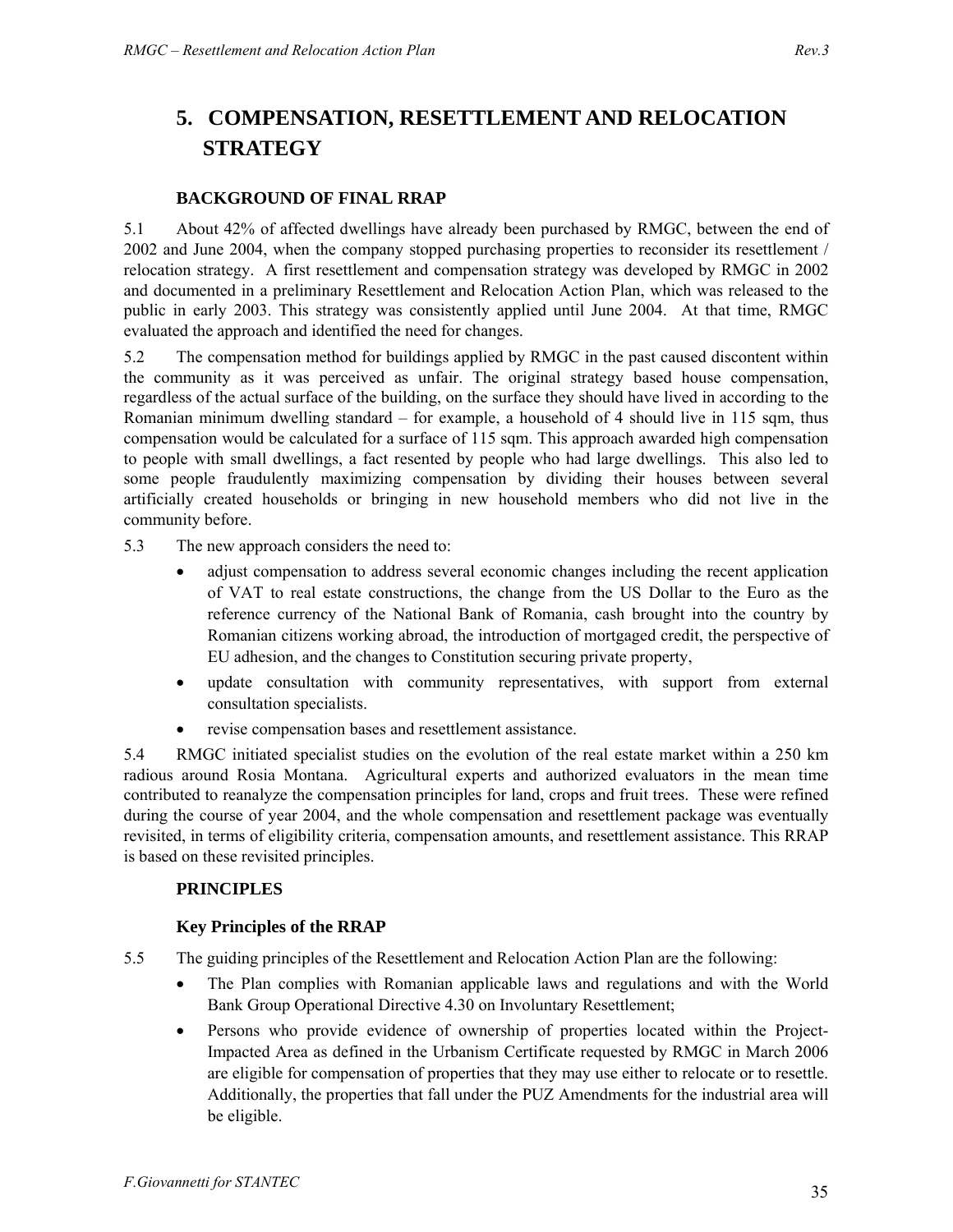- Owners of properties located in this area are eligible to compensation;
- RMGC is purchasing properties on a "willing seller / willing buyer" basis; expropriation may be used as a last resort only where agreement cannot be reached;
- Eligible Project-Affected People receive compensation against the replacement value of their affected property, at a level intended to allow them to replace their property with a similar one, an obligatory condition for projects compliant with Equator Principles;
- Eligible Project-Affected People can either use this compensation to resettle on a resettlement site developed by RMGC in Piatra Alba (in Roşia Montană *comuna*) or in Alba Iulia, or receive the compensation in cash and relocate by purchasing themselves a replacement property in a location of their choice;
- The property of Eligible Project-Affected People is valued and compensated following the same rules whether they choose to resettle or to relocate. Those who choose to relocate use their compensation to purchase themselves a property in a location of their choice, while those who choose to resettle use their compensation to purchase a property on a resettlement site developed by RMGC;
- Resettlers have an option to build their replacement housing themselves on the designated resettlement sites;
- The community of Roşia Montană, including affected municipal infrastructure and other public facilities, will be re-established on the Piatra Alba resettlement site;
- Different types of resettlement houses are proposed;
- RMGC will provide various types of assistance and training to help affected people restore their livelihoods in their new locations;
- Businesses are compensated for lost income during the period required for their reestablishment, and assisted in re-establishment, whether concerned business persons opt for resettlement or relocation;
- The project will implement a thorough grievance and complaint system.

5.6 The following sketch shows the mechanism of compensation and of its use either for relocation or resettlement:

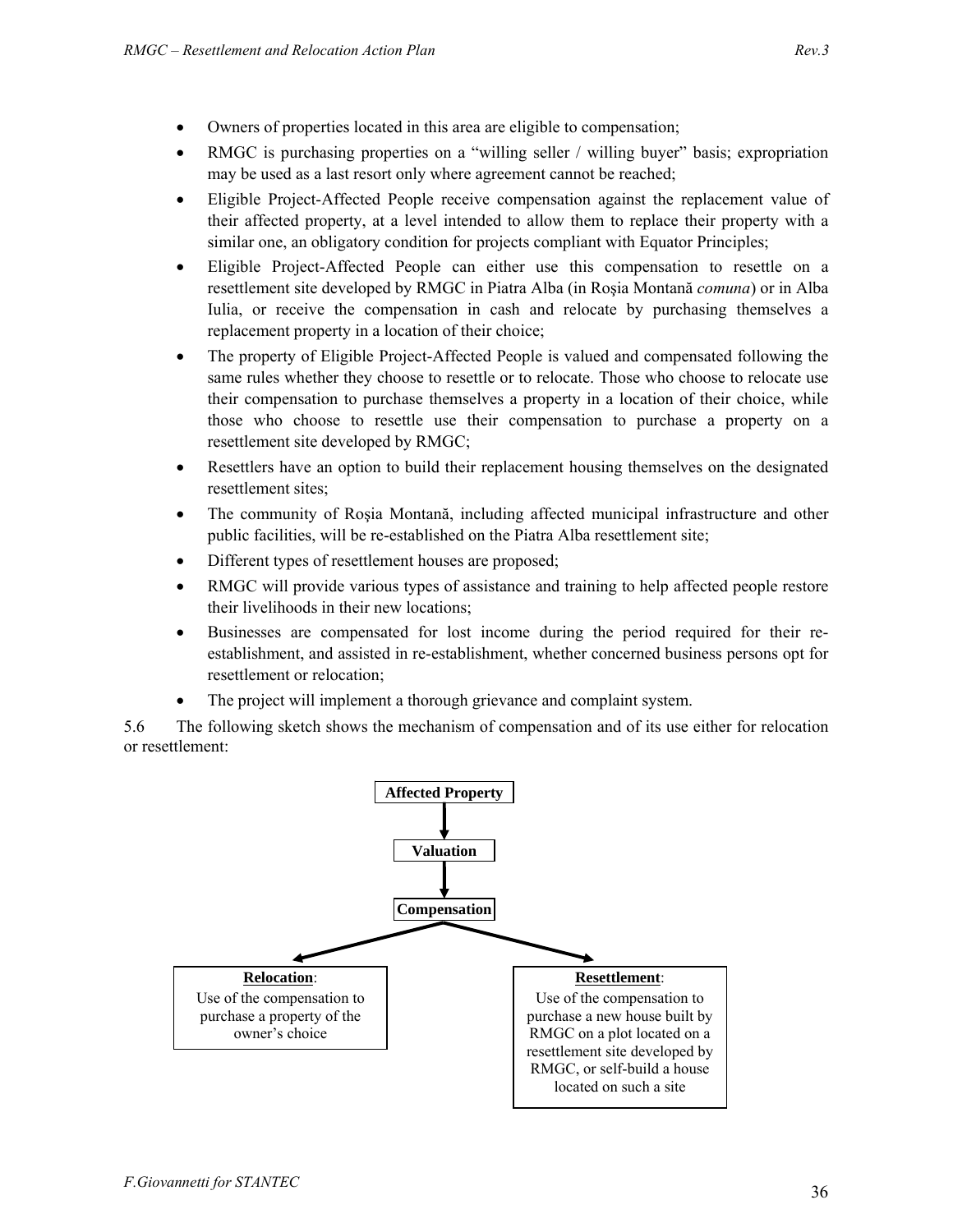# **SUMMARY OF ENTITLEMENTS**

5.7 The following table summarizes entitlements related with types of lost assets.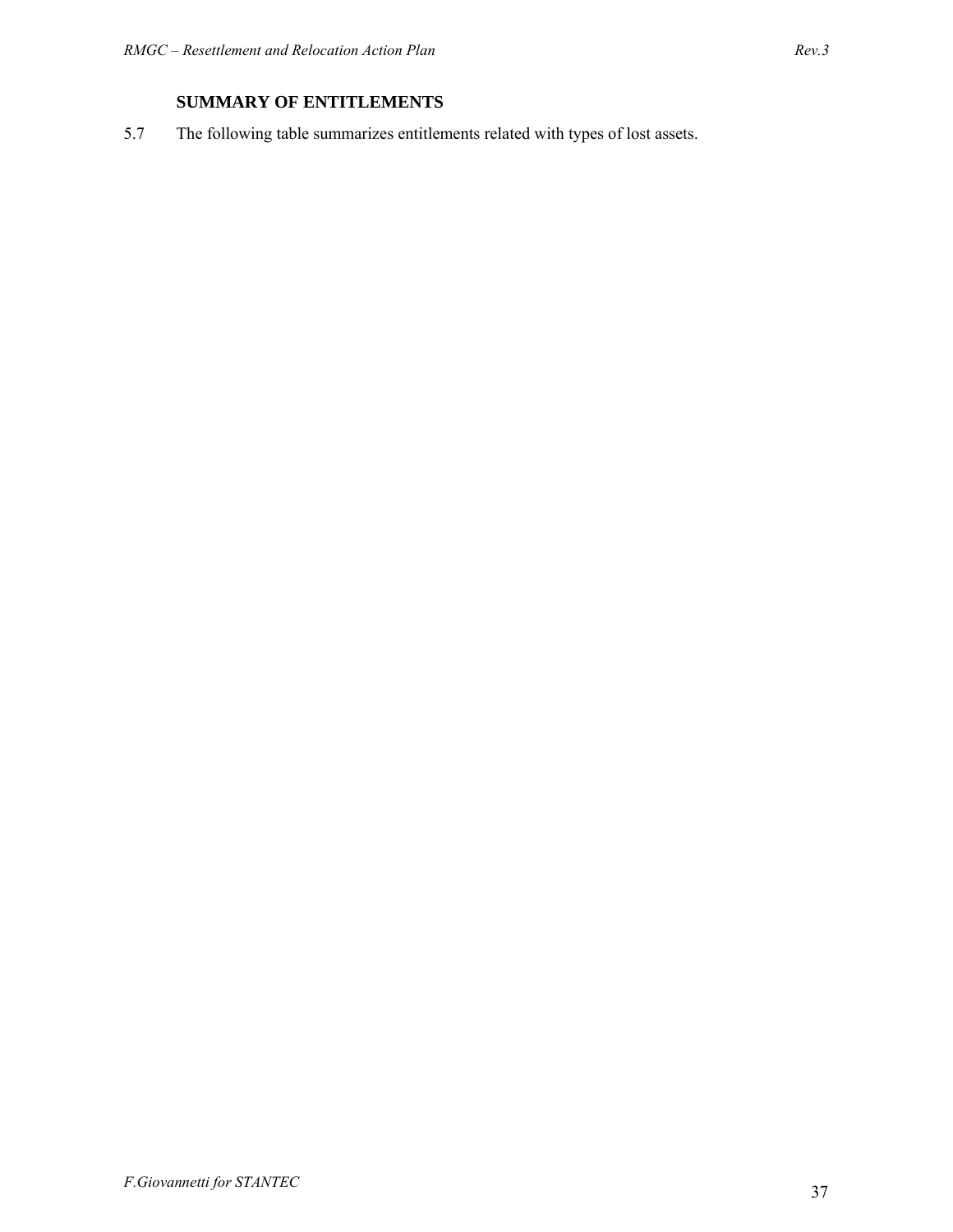#### **Table 4: Entitlement matrix**

| Category<br>of PAPs | Impact                              | <b>Eligibility Criteria</b>                                                              | <b>Compensation Entitlement</b>                                                                                                                                                                                                                                                                                                                                                                                                                                                                                                                                                      | <b>Options</b><br>available to<br><b>PAPs</b>                                                                                                           | <b>Other entitlements</b>                                                                                                                                                                                                                                                                                                                                                                                                      |
|---------------------|-------------------------------------|------------------------------------------------------------------------------------------|--------------------------------------------------------------------------------------------------------------------------------------------------------------------------------------------------------------------------------------------------------------------------------------------------------------------------------------------------------------------------------------------------------------------------------------------------------------------------------------------------------------------------------------------------------------------------------------|---------------------------------------------------------------------------------------------------------------------------------------------------------|--------------------------------------------------------------------------------------------------------------------------------------------------------------------------------------------------------------------------------------------------------------------------------------------------------------------------------------------------------------------------------------------------------------------------------|
| Property Owners     | Loss of<br>residential<br>structure | Ownership title<br>pertaining to property<br>situated in the<br>Project-Impacted<br>Area | Compensation of lost residential property at full replacement value<br>according to calculation method and rates detailed in $\S$ 5.8 and<br>further                                                                                                                                                                                                                                                                                                                                                                                                                                 | The affected<br>owner can<br>choose between<br>relocation and<br>resettlement                                                                           | Moving assistance (see $\S 5.36$ )<br>$\bullet$<br>Salvaging (see $\S 5.38$ )<br>Monitoring for potential hardship<br>after relocation or resettlement<br>Specific monitoring of<br>$\bullet$<br>vulnerable people after relocation<br>or resettlement and specific<br>assistance if needed<br>• Access to the Skills<br>Enhancement Fund (see $\S$ 5.82)<br>Access to the Small business<br>$\bullet$<br>fund (see $\S$ 5.88) |
|                     | Loss of<br>courtyard<br>land        | Ownership title<br>pertaining to property<br>situated in the<br>Project-Impacted<br>Area | Compensation of lost courtyard land at full replacement value<br>according to method and rates detailed in $\S$ 5.21 and further:<br>Built-in land: 8,33 Euro/sqm per $m2$ based on the analysis of<br>$\bullet$<br>recent transactions in the area<br>Garden land: $8,33$ Euro/sqm as above + compensation for<br>$\bullet$<br>potentially lost garden crop based on lost income for one<br>harvest of cabbage, equal to Euro 0,599/sqm                                                                                                                                             | The affected<br>owner can<br>choose between<br>relocation and<br>resettlement                                                                           | Harvest of standing crops (see $\S$<br>$\bullet$<br>5.37)<br>• Salvaging (see $\S$ 5.38)                                                                                                                                                                                                                                                                                                                                       |
|                     | Loss of<br>agricultural<br>land     | Ownership title<br>pertaining to property<br>situated in the<br>Project-Impacted<br>Area | Compensation of lost agricultural land at full replacement value<br>according to method and rates detailed in $\S$ 5.21 and further:<br>Arable agricultural land: Euro 9410 per hectare (both garden<br>$\bullet$<br>and open field)<br>Pasture land Euro 1280/ha<br>$\bullet$<br>Unproductive land: Euro 110/haIn addition, compensation of<br>$\bullet$<br>potentially lost annual crops based on:<br>Garden: lost income for one harvest of cabbage, equal to Euro<br>$\bullet$<br>$0,599$ /sqm.<br>Open field: lost income for one harvest of potato, equal to Euro<br>$\bullet$ | Relocation, or<br>resettlement if<br>the affected<br>owner also<br>owns an<br>impacted<br>residential<br>property, with<br>possibility to<br>provide an | Harvest of standing crops (see $\S$ )<br>5.37)                                                                                                                                                                                                                                                                                                                                                                                 |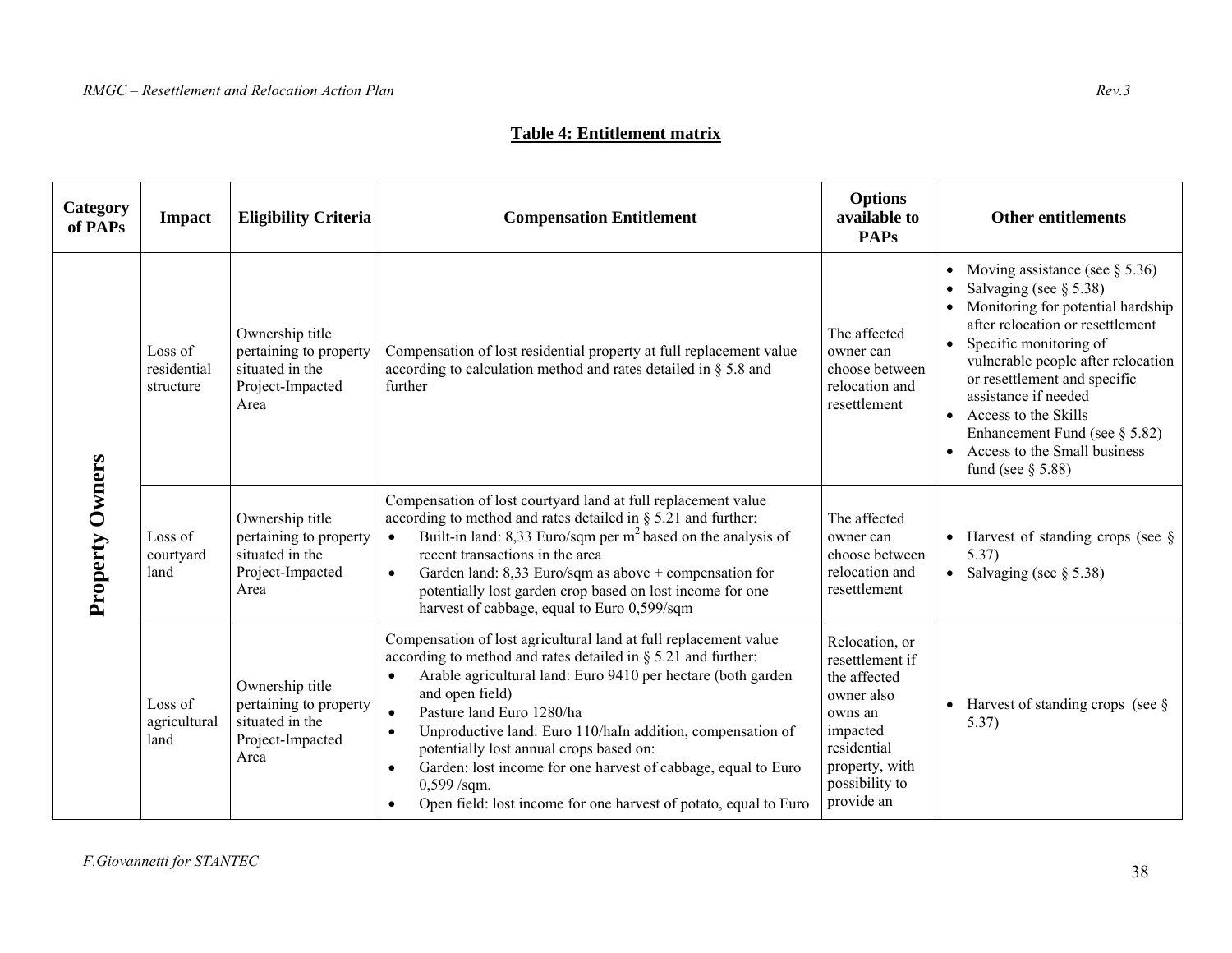| Category<br>of PAPs                  | <b>Impact</b>                  | <b>Eligibility Criteria</b>                                                              | <b>Compensation Entitlement</b>                                                                                                                                                                                                                                                                                                                                                                                                                                                                                                                                                                            | <b>Options</b><br>available to<br><b>PAPs</b>                                                                     | <b>Other entitlements</b>                                                                                                                                                                                                                 |
|--------------------------------------|--------------------------------|------------------------------------------------------------------------------------------|------------------------------------------------------------------------------------------------------------------------------------------------------------------------------------------------------------------------------------------------------------------------------------------------------------------------------------------------------------------------------------------------------------------------------------------------------------------------------------------------------------------------------------------------------------------------------------------------------------|-------------------------------------------------------------------------------------------------------------------|-------------------------------------------------------------------------------------------------------------------------------------------------------------------------------------------------------------------------------------------|
|                                      |                                |                                                                                          | 4040 per hectare<br>Hay: lost income for one year of hay production, equal to Euro<br>$\bullet$<br>570per hectare                                                                                                                                                                                                                                                                                                                                                                                                                                                                                          | agricultural plot<br>of similar<br>potential                                                                      |                                                                                                                                                                                                                                           |
|                                      | Loss of<br>forest land         | Ownership title<br>pertaining to property<br>situated in the<br>Project-Impacted<br>Area | Compensation of lost forest land including lost timber at full<br>replacement value according to rates detailed in $\S$ 5.21 and further                                                                                                                                                                                                                                                                                                                                                                                                                                                                   | Relocation, or<br>resettlement if<br>the affected<br>owner also<br>owns an<br>impacted<br>residential<br>property | • Harvest of firewood (see $\S$ 5.37)                                                                                                                                                                                                     |
| <b>Users of Agricultural</b><br>Land | Loss of<br>annual<br>crops     | Ascertained<br>ownership of annual<br>crops in the Project-<br>Impacted Area             | Compensation for annual crops is included in the rates for<br>agricultural land (see above "Loss of Agricultural Land" and Table<br>10). In case compensation for such crops needs to be paid to a<br>different individual than the owner, the rates shown in Table 5 for<br>crop compensation and crop re-establishment are applied separately<br>from those related with bare land. Compensation for annual crops is<br>at full replacement value based on the market value of produce for<br>the most profitable crops for gardens (cabbages) and for open fields<br>(potatoes) and for hay for hayland | Relocation, or<br>resettlement if<br>the affected<br>owner also<br>owns an<br>impacted                            | Harvest of standing crops (see $\S$<br>5.37)                                                                                                                                                                                              |
|                                      | Loss of<br>perennial<br>crops  | Ascertained<br>ownership of<br>perennial crops in the<br>Project-Impacted<br>Area        | Compensation for perennial crops at full replacement value,<br>including the value of the lost crop, the expenses potentially incurred<br>during the re-establishment period, and the potentially lost income<br>during the re-establishment period, according to calculation methods<br>and rates detailed in $\S$ 5.31 and further                                                                                                                                                                                                                                                                       | residential<br>property                                                                                           | • Harvest of standing crops and<br>firewood (see $\S$ 5.37)                                                                                                                                                                               |
| Tenants                              | Loss of<br>rented<br>residence | Ascertained<br>occupancy of a<br>dwelling situated in<br>the Project-Impacted<br>Area    | No compensation                                                                                                                                                                                                                                                                                                                                                                                                                                                                                                                                                                                            | Relocation                                                                                                        | Moving assistance (see $\S$ 5.36)<br>$\bullet$<br>Monitoring for potential hardship<br>after relocation or resettlement<br>Specific monitoring of<br>$\bullet$<br>vulnerable people after relocation<br>and specific assistance if needed |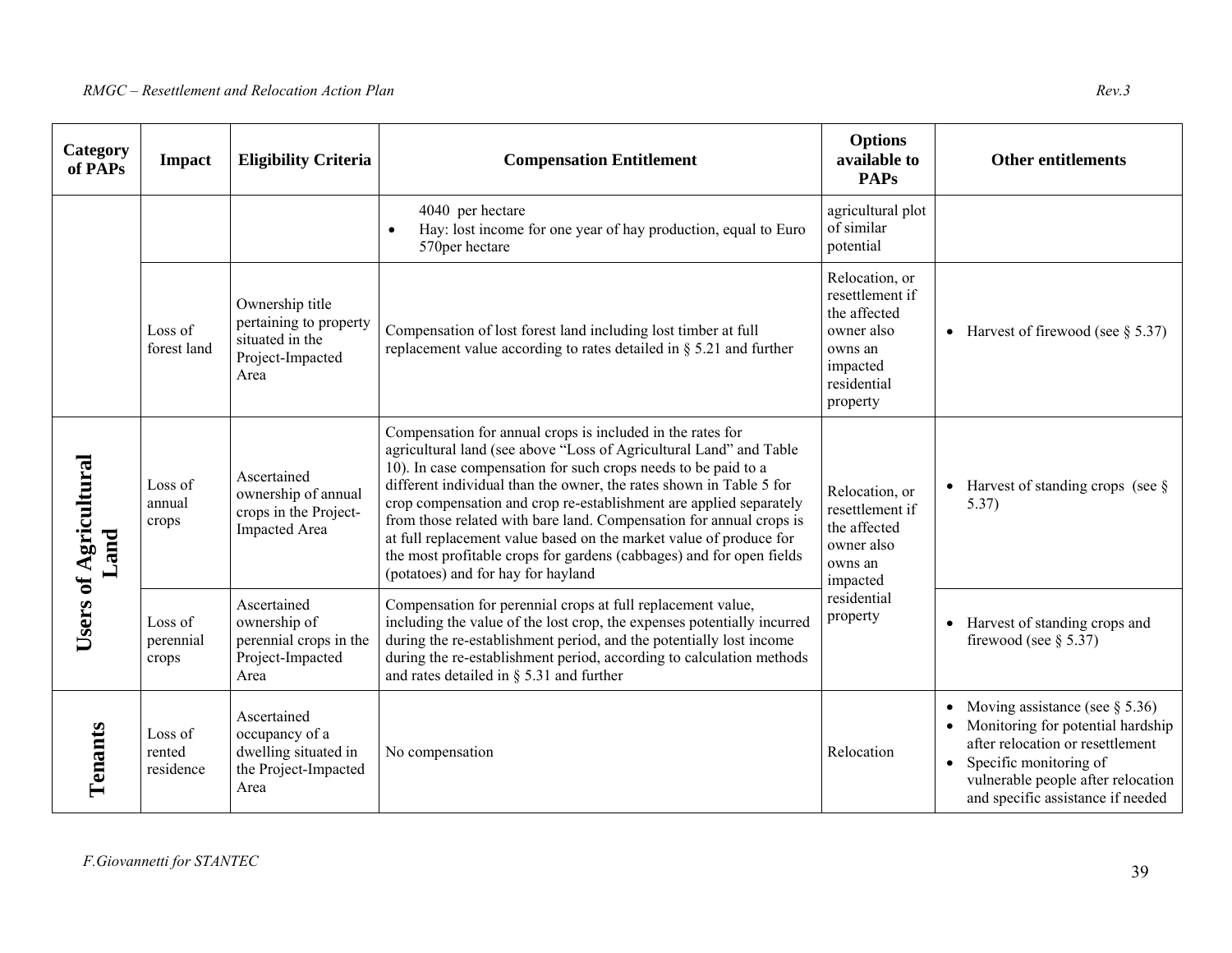| Category<br>of PAPs            | Impact                                                        | Eligibility<br><b>Criteria</b>                                                                                            | <b>Compensation Entitlement</b>                                                                                                                                                                                                                                          | <b>Options</b><br>available to<br><b>PAPs</b>                                  | <b>Other entitlements</b>                                                                                                                  |
|--------------------------------|---------------------------------------------------------------|---------------------------------------------------------------------------------------------------------------------------|--------------------------------------------------------------------------------------------------------------------------------------------------------------------------------------------------------------------------------------------------------------------------|--------------------------------------------------------------------------------|--------------------------------------------------------------------------------------------------------------------------------------------|
|                                | Loss of<br>business                                           | Ascertained<br>ownership of<br>business situated in<br>the Project-Impacted<br>Area                                       | Compensation for loss of income as detailed in $\S 5.79$                                                                                                                                                                                                                 | Compensation<br>or assistance to<br>retirement for<br>older<br>businesspersons | Access to the Skills<br>$\bullet$<br>Enhancement Fund (see $\S$ 5.82)<br>Access to the Small business<br>$\bullet$<br>fund (see $\S$ 5.88) |
| <b>Businesspeople</b>          | Loss of<br>employment<br>in small<br>business                 | Employment in an<br>impacted business                                                                                     | Compensation for loss of income in the amount of three months of<br>salary (in average) or based on a case-by-case assessment                                                                                                                                            | N/A                                                                            | Access to the Skills<br>$\bullet$<br>Enhancement Fund (see $\S$ 5.82)<br>Access to the Small business<br>$\bullet$<br>fund (see $\S$ 5.88) |
|                                | Loss of<br>immoveable<br>assets<br>related with<br>a business | Ascertained<br>ownership of<br>immoveable asset<br>related with a<br>business situated in<br>the Project-Impacted<br>Area | Compensation at full replacement value:<br>Structures: same principles (including methods and rates<br>$\bullet$<br>where applicable) as those applicable to residential $N/A$<br>structures and annexes<br>Other immoveable assets: case by case valuation<br>$\bullet$ |                                                                                |                                                                                                                                            |
| entities<br>Public             | Loss of<br>public<br>buildings                                | Public building<br>situated in the<br>Project-Impacted<br>Area                                                            | Reconstruction of buildings of similar or better functionalities in the<br>resettlement site at Piatra Alba according to details presented in §<br>5.68 and further                                                                                                      | N/A                                                                            |                                                                                                                                            |
| congregati<br>Religious<br>ons | Loss of<br>churches                                           | Church situated in the<br>Project-Impacted<br>Area                                                                        | Reconstruction in the Piatra Alba resettlement site or compensation<br>at full replacement cost to the relevant congregation                                                                                                                                             | Reconstruction<br><sub>or</sub><br>compensation                                |                                                                                                                                            |
|                                | Loss of<br>cemetery                                           | Cemetery situated in<br>the Project-Impacted<br>Area                                                                      | Reconstruction in the Piatra Alba resettlement site and relocation of<br>graves in conformance with applicable Romanian regulations, or<br>relocation of graves in existing cemeteries                                                                                   | Resettlement or<br>relocation                                                  |                                                                                                                                            |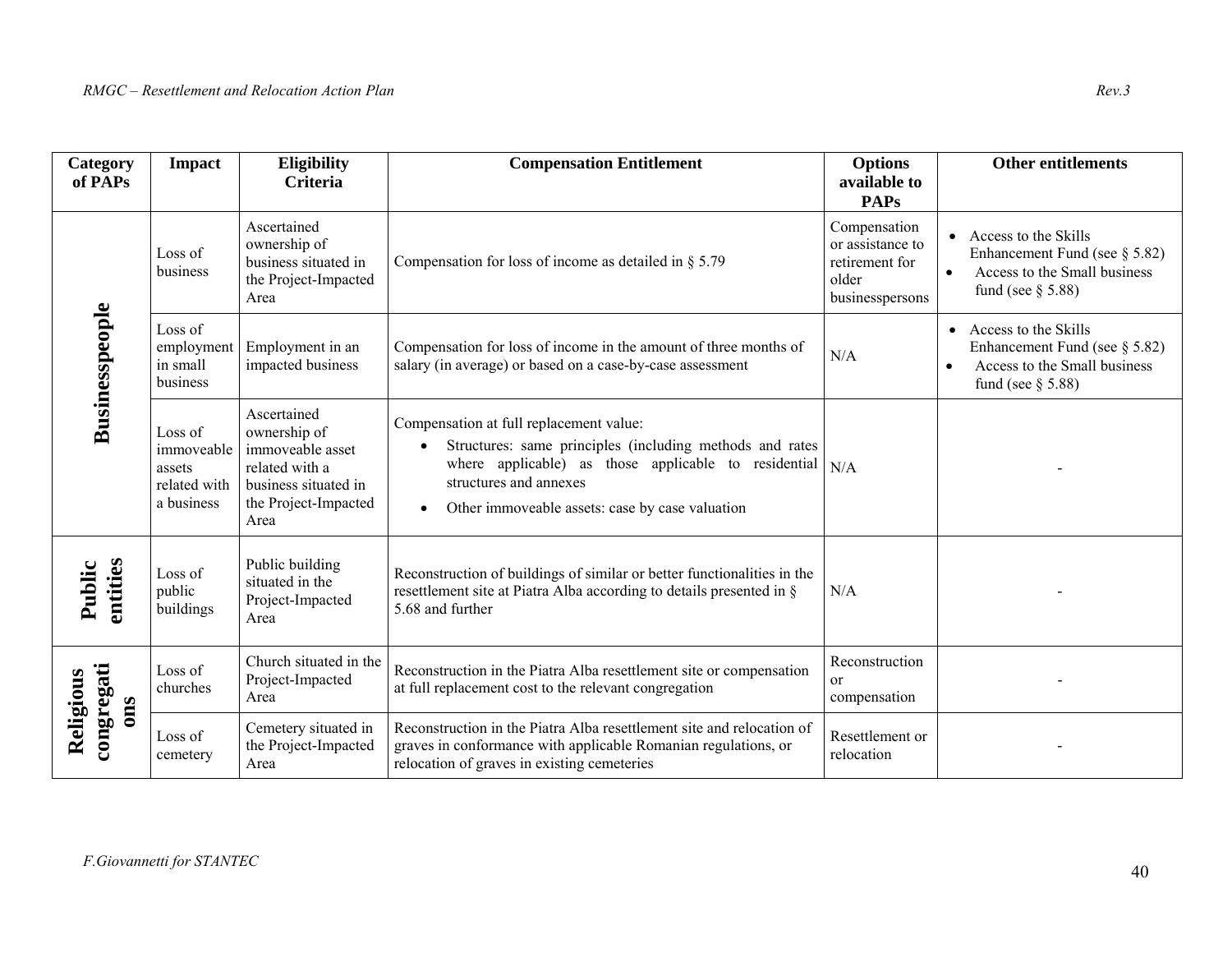# **CALCULATION OF COMPENSATION**

#### **Compensation for Structures**

#### *Principles*

5.8 In accordance with the "full replacement value" principle, compensation rates are based on reconstruction costs, as evaluated by RMGC from contractors' quotations.

5.9 Compensation methods and rates for structures are based on the following principles:

- A categorization of buildings according to their general standard and condition, in 4 classes;
- The application of a formula taking into consideration:
	- A unit rate per square meter for each of the four classes above,
	- A supplemental factor to the unit rate per square meter, considering type of the roof cover, which is a significant factor of the overall cost of the house,
	- A supplemental factor considering the number of household members,
	- A supplemental factor considering the "household functionality", dealing with situations where several households are living in the same house.
- Within each of the four classes, the plaster condition influences the valuation,
- The household's connection to the water supply is separately evaluated, as well as sanitary utilities inside the house,
- The sanitary utilities inside the house are separately evaluated,
- Specific features and finishes are separately evaluated.

5.10 Multiple simulations indicated that this method achieved an adequate balance between fairness to people with large houses and assistance to those with numerous households.

5.11 The compensation calculation formula is:

$$
C = S \cdot U_p + A + B \cdot N_p
$$

Where:

- C is the compensation for the house, in Euros,
- S is the total surface of the house, in square meters,
- $\bullet$  U<sub>p</sub> is the unit rate for each of the four categories of house, in Euros per square meter (see hereunder § 5.13),
- A is an amount in Euros linked to the household functionality score (see hereunder  $\S 5.16$ ),
- B is a re-establishment allowance, in Euros per person (see  $\S 5.19$ ),
- $N_p$  is the number of household members actually residing in the house.

5.12 Supplemental indoor or outdoor features (such as fences, staircases, floor tiling, etc..) are taken into consideration separately. Annex 14 provides a list of these special features with the compensation rates applicable to each of them.

# *Unit Rate Up and House Categories*

5.13 The unit rates per square meter for each category of building are shown in the following table: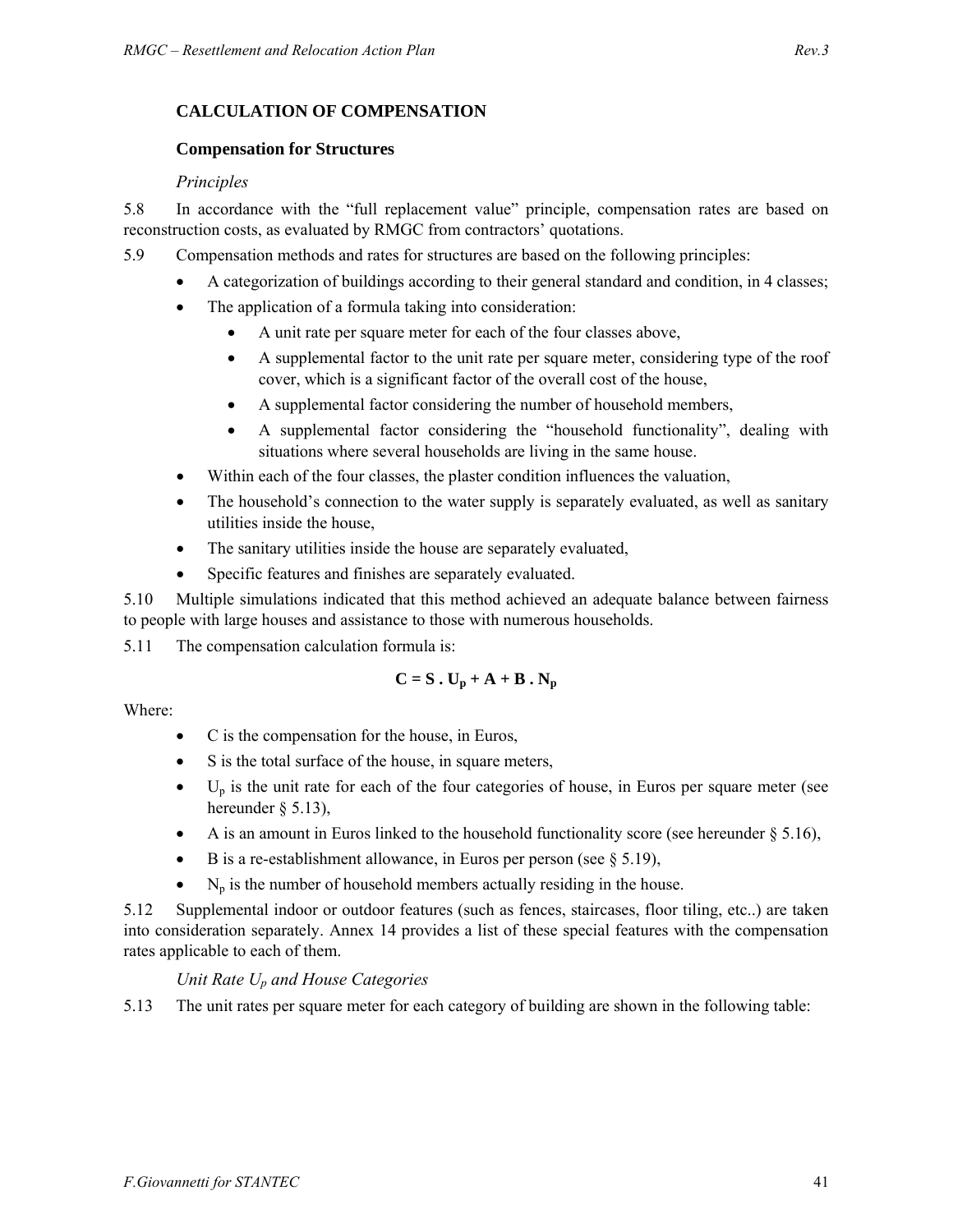| House<br>Category | Description                                                                                                                                                                                                                          | $U_p$ in Euros<br>per m2 |
|-------------------|--------------------------------------------------------------------------------------------------------------------------------------------------------------------------------------------------------------------------------------|--------------------------|
|                   | Wood structure, generally one level in addition to the basement and attic, irregular<br>exterior aspect, irregular walls, asphalted cardboard roof                                                                                   | 195                      |
| 2                 | Wood structure, generally one level in addition to the basement and attic, irregular<br>exterior aspect general condition better than category 1, including regular walls and<br>shapes, eternit or asbestos/cement or metallic roof | 250                      |
|                   | Wood or masonry structure, one or two levels in addition to the basement and attic,<br>good condition, eternit or asbestos/cement or metallic roof                                                                                   | 310                      |
| 4                 | Villa type with two inhabitable levels in addition to the basement and attic, masonry<br>structure, very good condition, eternit or asbestos/cement or metallic roof                                                                 | 375                      |
|                   | Apartment Any apartment located in one of the apartment blocks                                                                                                                                                                       | 250                      |

# **Table 5: Categorization of Houses and Values of Up For Each Category**

5.14 In addition to the rates presented in the table above, account is also taken of the type and quality of the roof cover, as follows:

## Table 6: Supplement to U<sub>p</sub> Related with the Type and Quality of the Roof Cover

| House<br>Category | <b>Base Roofing</b>                    | Supplemental features                  | Supplement to $U_p$<br>in Euros per m2 |
|-------------------|----------------------------------------|----------------------------------------|----------------------------------------|
|                   | Asphalted cardboard                    | Eternit or asbestos/cement or metallic | $+8$                                   |
|                   | Asphalted cardboard                    | Tiles                                  | $+17$                                  |
| $\overline{2}$    | Eternit or asbestos/cement or metallic | Tiles                                  | $+8$                                   |
| 3                 | Eternit or asbestos/cement or metallic | <b>Tiles</b>                           | $+8$                                   |
| 4                 | Eternit or asbestos/cement or metallic | Tiles                                  | $+8$                                   |

5.15 Account is also taken of the quality of the exterior plaster, as follows:

# **Table 7: Influence of the Exterior Plaster on Up**

| Poor quality exterior plaster $\mid U_p$ is diminished by 2% |                                   |
|--------------------------------------------------------------|-----------------------------------|
| No exterior plaster                                          | $\bigcup_{p}$ is diminished by 3% |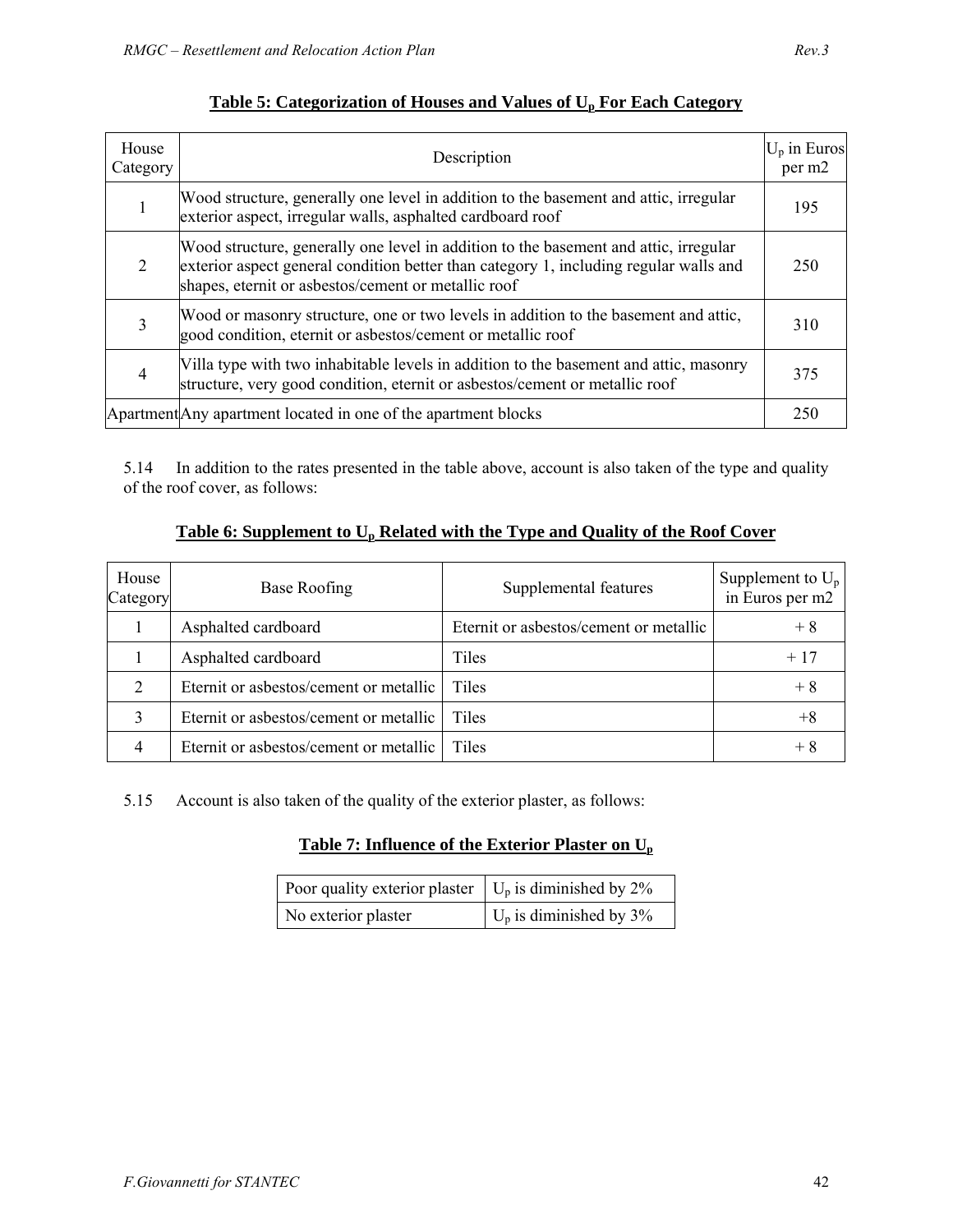#### *Household Functionality Score*

5.16 The maximum score is 100, corresponding to a maximum supplement of Euros 10,000. If the household scores a portion of the total, they will receive an equivalent proportion of the maximum Euros 10,000<sup>7</sup>.

| <b>Elements of Household Functionality</b>                                                             | <b>Score</b> |
|--------------------------------------------------------------------------------------------------------|--------------|
| Separate entrances in the courty and                                                                   | 5            |
| Clear physic limits between households in the courty and                                               | 5            |
| Separate/individual electricity(18p) and water(8p), telephone<br>$(3p)$ , cable $(1p)$                 | 30           |
| Separate/individual sets of annexes                                                                    | 10           |
| Separate/individual toilettes                                                                          | 10           |
| Separate equipped kitchens                                                                             | 25           |
| Separate entrances to the dwelling, without disturbance to the<br>other households occupying the house | 15           |
| <b>MAXIMUM TOTAL</b>                                                                                   | 100          |

#### **Table 8: Household Functionality Factor A**

#### *Water Supply and Sanitation*

- 5.17 Water supply and sanitation are compensated as follows:
	- The basic rates mentioned in Table 7 above include compensation for a private water supply pipeline from the water source to the house of a length of 70 meters or less;
	- In the case where the pipeline to the house is longer than 70 meters:
		- There is no additional compensation if the pipeline has been paid by the water company,
		- If it has been paid by the owner, it is compensated (if it has been paid by several owners, it is compensated to the different owners),
	- Special features such as individual wells or tanks are compensated on a case by case basis,
	- The standard rates Up of Table 7 assume that water is only available in the courtyard, and in-house connections are compensated in addition to the house value as per Table 11.

<sup>7</sup> A household scoring 70 would receive a supplement of Euros 7,000.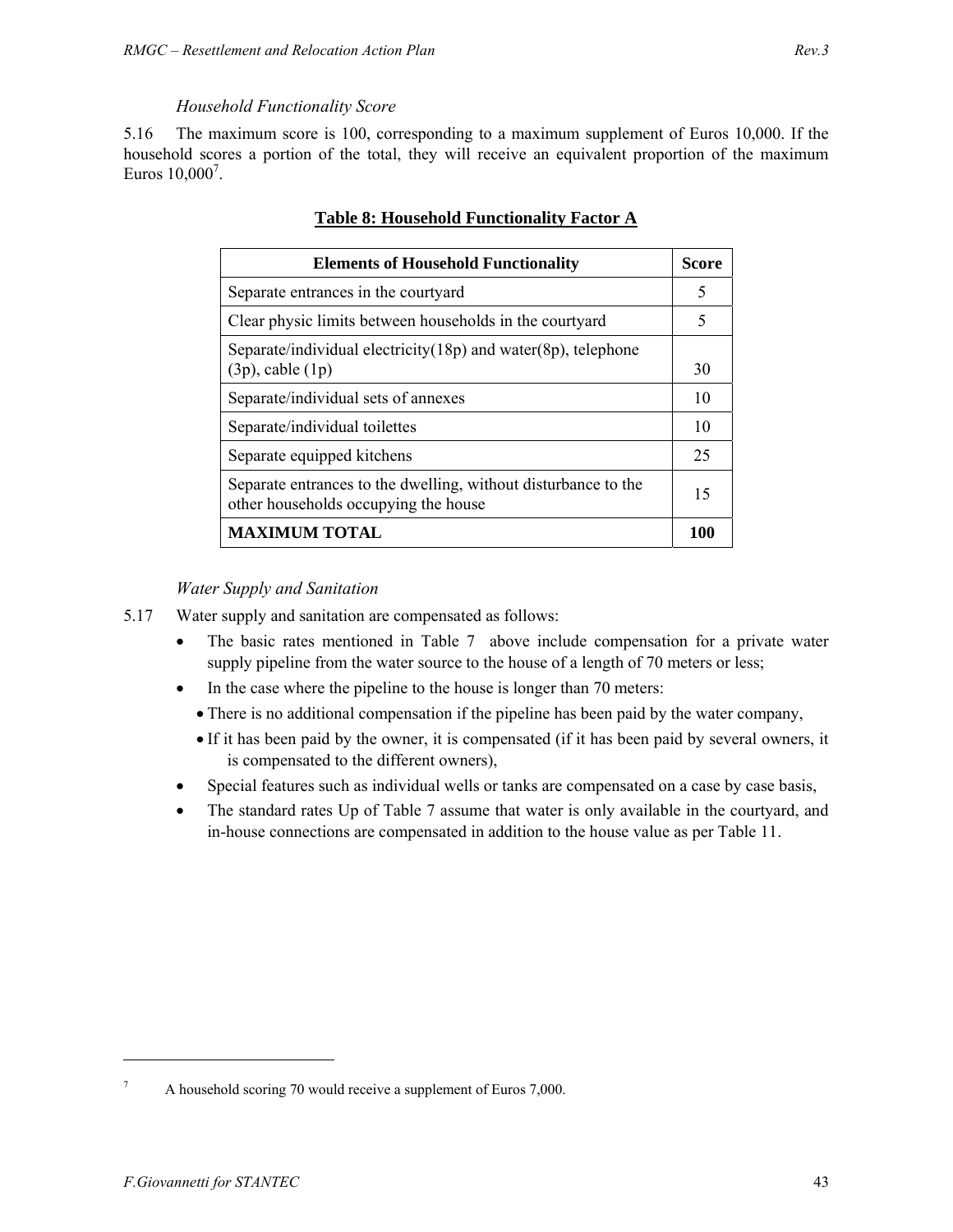|   | Water available only in the<br>courtyard                           | No supplement                      |
|---|--------------------------------------------------------------------|------------------------------------|
| 2 | Connection of the house bathroom<br>to water supply and sanitation | House value $+600$ Euro            |
| 3 | Connection of the house kitchen to<br>water supply and sanitation  | House value $+250$ Euros           |
| 4 | Septic tank                                                        | Additional compensation            |
| 5 | No water in the courtyard                                          | House value price less<br>750Euros |

## **Table 9: Compensation for water and sanitation in the house**

#### *Annexes and Special Features*

5.18 Annexes and special features such as fences, chimneys, special floor materials etc. are compensated on the basis of specific compensation rates applied per square meter or per unit. These compensation rates are presented in Annex 14.

#### *Re-Establishment Allowance*

5.19 The re-establishment allowance is Euro 500 per person actually residing in the affected dwelling. This is intended cover expenses such as the cost of the new water, electricity and telephone subscriptions needed in the relocation or resettlement locations, the cost of updating identity and other documents, of registering children in a new school, etc…

#### **Compensation for Forest Land**

- 5.20 Compensation for forest land will be as follows:
	- The forest is paid up to  $E_{\text{Euro 0,72}}$  per square meter
	- If a given plot has an afforested part and a non afforested part, the non afforested part is compensated at the agricultural land type identified.

#### **Compensation for Land (Other than Forest)**

#### *Categorization of Non-Forest Land*

- 5.21 Land other than forest land is categorized as follows:
	- Courtyard land (land located within the homestead), including:
		- Built-in land,
		- Garden land (non built-in land within the homestead),
	- Agricultural land (land located outside of the homesteads), including:
		- Arable land (arable agricultural land),
		- Hay land (non arable agricultural land mowed for hay on a regular basis),
		- Pasture land (non arable agricultural land and without potential for hay),
		- Unproductive land.

#### *Compensation Calculation Principles*

- 5.22 The compensation value for non forest land includes:
	- the replacement value of the land itself,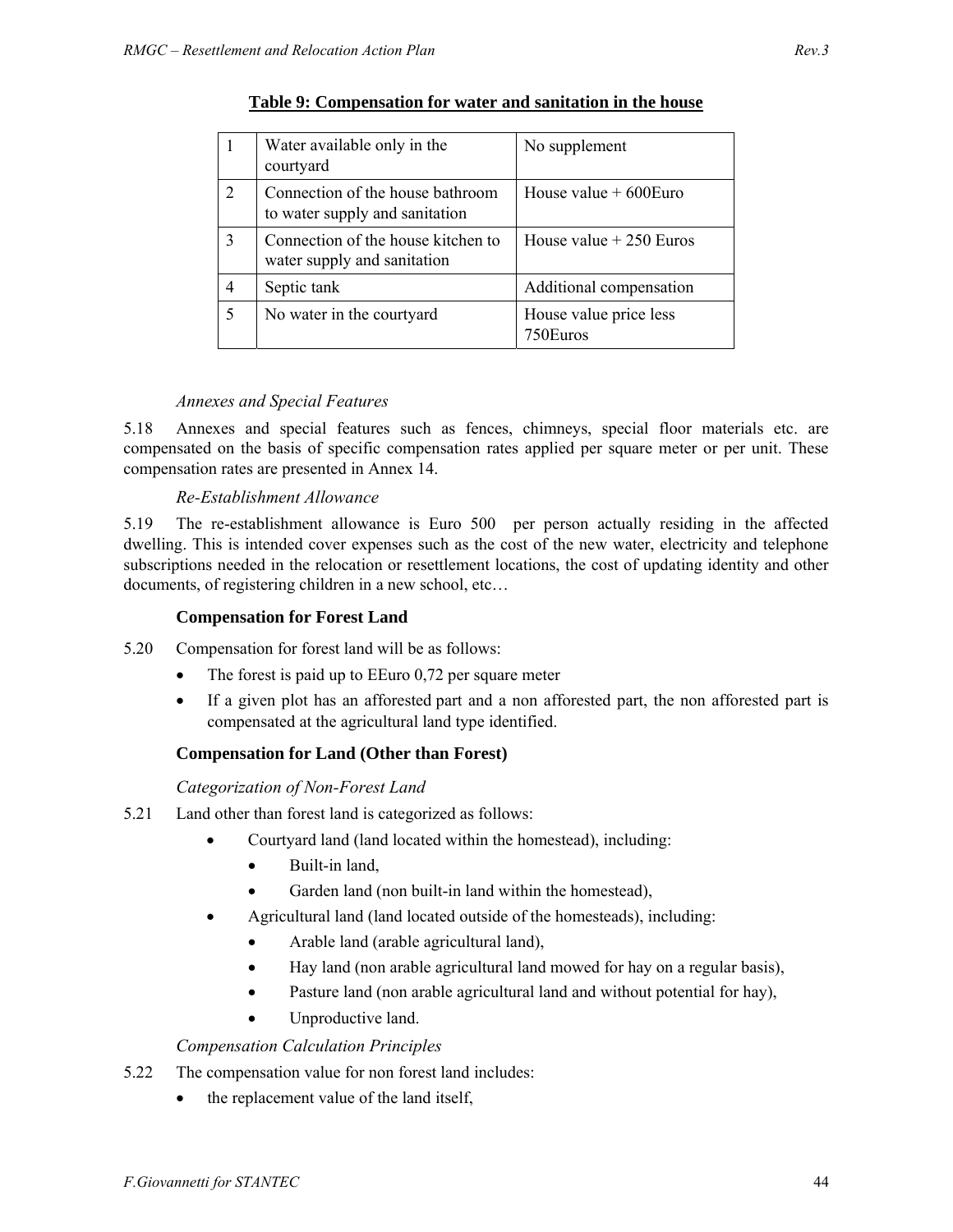• the replacement value of non-perennial crops lost as a result of the displacement (hay, vegetables, etc…), including the market value of the lost harvest and the cost of reestablishing the crops in a new location.

5.23 Compensation for non forest land has been recalculated in 2004 and 2005 based on a survey carried out by professional evaluators in a radius of 250 km around the Project area. Land transactions have been investigated for 14 towns<sup>8</sup>, both in the center and in the periphery for land categorized either as "intravilan" (urban) or as "extravilan" (not urban), and the minimums, maximums and averages have been recorded for each of these towns.

5.24 This analysis shows that a compensation value of 8,33 EEuro per square meter will allow affected people to replace built-in land by "intravilan" land in most localities in the area (including Campeni, Abrud, Zlatna, Turda, Alba Iulia, Sebes, Cugir, Aiud, Deva, Campia Turzii), with the exception of Cluj-Napoca, a much bigger and more expensive town.

#### *Built-In Courtyard Land*

5.25 A uniform value of 8,33 EEuro/sqm is used as replacement value for built-in courtyard land (see  $$5.24$ ).

#### *Garden Courtyard Land*

5.26 The compensation for garden courtyard land is based on the same land replacement value of 8,932 Euros/m2, but also includes in addition to the compensation for land itself the following two supplements:

- Compensation for lost crops, based upon the lost income for the most profitable garden crop in the area, ie cabbage;
- Compensation of the cost of re-establishing the same garden in another location, based on an estimate of the cost of labour and other inputs required.

#### *Agricultural Land (Arable and Hay)*

5.27 For agricultural land located outside the courtyard and not pasture or unproductive land, an uniform replacement value of 0.5 Euro per square meter is applied.

5.28 Depending on the use of this agricultural land (garden, arable or hay), supplements to this compensation will be given for:

- Lost annual garden crops, calculated on the basis of one year cabbage production
- For arable land, based on the basis of one year potato production
- For hay land, based on the value of one year hay production.

#### *Pasture and Unproductive Land*

5.29 The replacement value of pasture land and unproductive land has been extrapolated from transactions in the broader Project zone (as detailed above), respectively at Euro 0,128/sqm and Euro 0,011/sqm.

#### *Summary: Compensation Rates for Non-Forest Land*

5.30 The following table summarizes the compensation rates for non-forest land.

<sup>8</sup> Campeni, Abrud, Zlatna, Turda, Cluj-Napoca, Alba Iulia, Sebes, Cugir, Aiud, Deva, Campa Turzii, Arad, Hunedoara, Sibiu.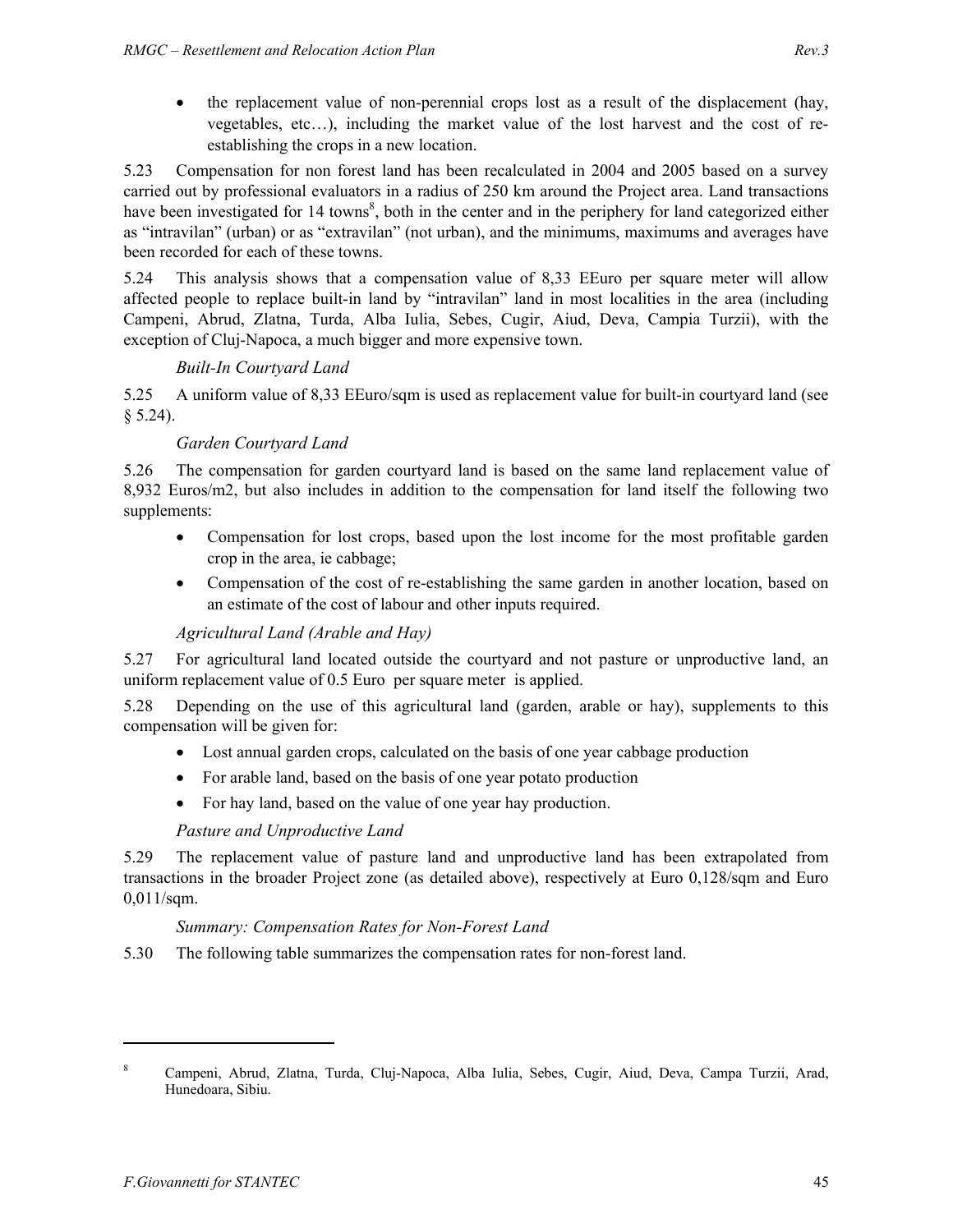| Category               | Unit           | Land replacement<br>value including<br>crop<br>compensation<br>(EUROS) |
|------------------------|----------------|------------------------------------------------------------------------|
| Courtyard – Built-in   | m <sup>2</sup> | 8,33                                                                   |
| Courtyard - Garden     | m <sup>2</sup> | 8,93                                                                   |
| Agricultural - Garden  | m <sup>2</sup> | 1,098                                                                  |
| Agricultural - Arable  | m <sup>2</sup> | 0,941                                                                  |
| Agricultural - Hay     | m <sup>2</sup> | 0,557                                                                  |
| Agricultural - Pasture | m <sup>2</sup> | 0,128                                                                  |
| Unproductive           | m <sup>2</sup> | 0,011                                                                  |

## **Table 10: Compensation Rates for Land in EUROS**

#### **Compensation for Perennial Crops (Fruit Trees)**

- 5.31 Compensation for fully productive fruit bearing fruit trees includes the following elements:
	- The cost of re-establishing the tree,
	- The expenses incurred to maintain the replacement tree until it is fully productive (including both the period until the tree is able to bear fruit and the subsequent period until it is fully productive),
	- The loss of income during the period of re-establishment of the replacement tree until it is fully productive.

5.32 For newly planted trees, the compensation includes the cost of re-establishing the tree and the expenses incurred to maintain the affected tree until it is compensated for.

5.33 Compensation rates arrived at using this method for fruit trees are shown in Table 11.

#### **Table 11: Compensation Rates for Fruit Trees in Euros**

| Type                  | Rate in Euros for<br>fruit-bearing trees | Minimum height in Rate in Euros for<br>meters for<br>compensation of<br>fruit-bearing trees | non fruit-bearing<br>trees above the<br>minimum height |
|-----------------------|------------------------------------------|---------------------------------------------------------------------------------------------|--------------------------------------------------------|
| Plum-tree, per tree   | 35                                       | 1.2                                                                                         |                                                        |
| Apple-tree, per tree  | 44                                       | 1.                                                                                          | 4,5                                                    |
| Pear-tree, per tree   | 50                                       |                                                                                             | 4,5                                                    |
| Nut-tree, per tree    | 135                                      | 1,5                                                                                         |                                                        |
| Cherry-tree, per tree | 40                                       | 1,5                                                                                         |                                                        |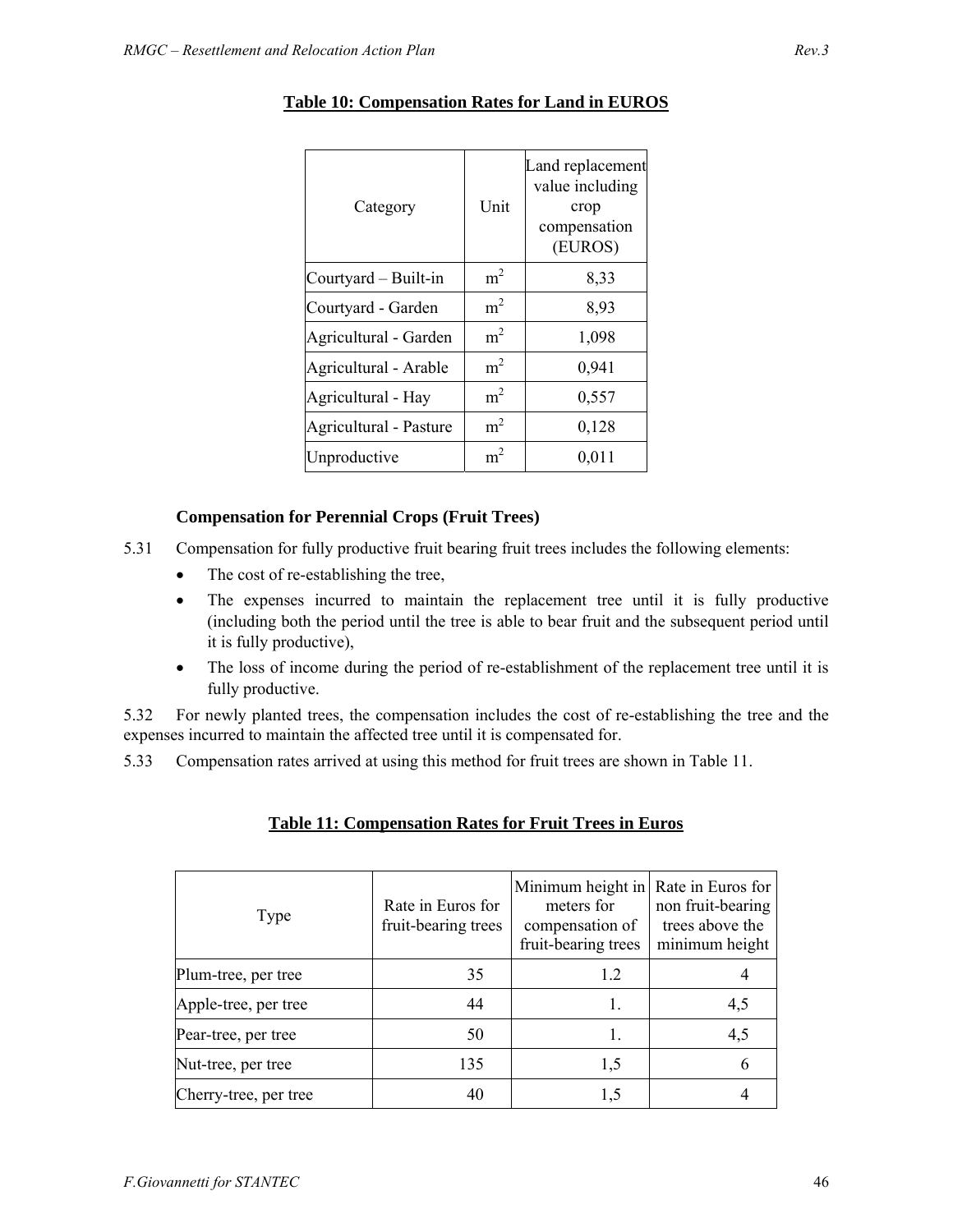#### **Case of People Compensated According to Previous Policies**

5.34 For people who were compensated in 2002, 2003 and early 2004 according to previously applicable policies, no recalculation of compensation will be made. Comparisons carried out by RMGC show that, at the time when compensation was paid and given the economic conditions of that time, these people suffered no loss, and monitoring done since indicates that they were able to relocate in locations of their preference.

#### **RELOCATION**

#### **Overview**

5.35 In addition to compensation for land calculated according to the rules detailed in the paragraphs above, Project-Affected Households who elect to relocate will receive the following assistance:

- Transportation assistance
- Salvaging
- Harvesting

#### **Transportation Assistance**

5.36 RMGC will provide a maximum of two trips with a suitable vehicle in respect of each family that needs to move and has an eligible property/ies. This is in order to enable the owners of said properties to move resident family members, personal belongings, livestock, and harvested and salvaged items from the acquired property/ies to either their new house built by the Company at the chosen resettlement site or to the location where the person relocates to, up to a maximum distance of 250 kilometres. RMGC may consider providing more trips, subject to a case-by-case assessment, to those people who would need more belongings to be moved, or one longer trip up to a distance of 500km.

#### **Harvest**

5.37 In addition to being paid compensation, people will, for a limited period of a maximum of ten days until the transfer of possession of the property to the Company, be allowed to harvest their existing crops and firewood from trees that they own, provided that this is in accordance with the law and the trees are not in a protected forest area. No additional payments will be made to people who cannot harvest crops or trees for any reason.

#### **Salvaging Assistance**

5.38 In addition to receiving new buildings if they resettle or compensation if they relocate, affected property owners will, for a limited period of a maximum of ten days until the transfer of possession of the property to the Company, be allowed to salvage materials from their acquired buildings and structures, should they wish to do so. However, this shall be subject to the following:

- "Salvaging" shall cover only the limited removal of items like doors, windows, wooden floors and external roof protection materials and no other construction materials. The salvaging of other materials and items, like house walls, will not be authorized.
- Salvaging will not be allowed for buildings/ structures that are national patrimony protected buildings, and people who cannot salvage for this reason protected building will not receive additional compensation.
- RMGC will inform the owner in writing when it prohibits salvaging from a building it requires for operational purposes. In lieu of salvaging, RMGC will pay an additional amount of 2% of the value of the structure to an owner who agrees not to salvage.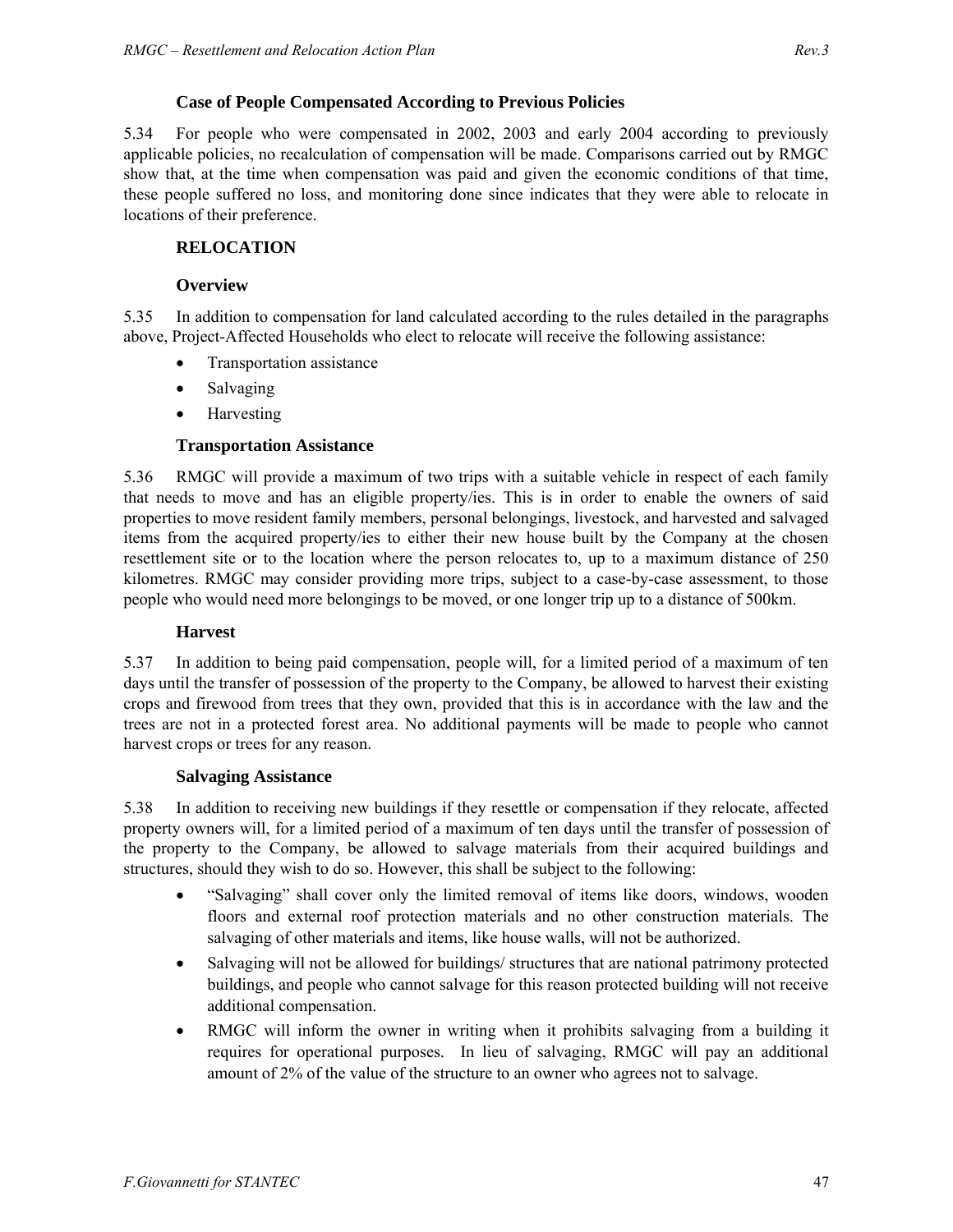- If a person salvages items from a building or structure that the Company does require, then the additional 2% of the value of the building or structure will not be paid by the Company and salvaging and transport assistance will not be provided with respect to these items.
- During the ten day salvage period the Company will provide a crew to assist people to salvage. During this five day period, this crew will also load items onto the transport vehicle and then unload them at the point of destination.

## **RESETTLEMENT**

#### **Principles**

5.39 As mentioned above, the property of Eligible Project-Affected People who elect to resettle is valued and compensated following the same rules applied to those who choose to relocate. They then use their compensation to purchase a property, including a plot and a newly built house, on a resettlement site developed by RMGC. They can also, if such is their preference, choose to build their house themselves on a plot located within the resettlement site.

5.40 Only those Project-Affected Households who actually live in the affected property are eligible to resettlement.

5.41 The definition of the entitlement for Eligible Project-Affected Households who choose resettlement will be based on the following process:

- Calculation of the compensation for their land, trees and structures,
- Selection by the Project–Affected Household of the resettlement site (two sites are proposed, one in Roşia Montană , the other one in Alba Iulia),
- Selection by the Project–Affected Household of their resettlement package (house design / plot size / interior finish),
- Calculation, following a pricing matrix, of the cost of the resettlement package and comparison with the compensation to which the household is entitled,
- The balance between the cost of the resettlement package and the compensation can be refunded to the household if it is positive, or paid by the household if it is negative.

5.42 Eligible Project-Affected Households will have a choice of 8 house designs ranging from 65 m2 to 149 m2 in surface. For each of these 8 house designs, a choice of 3 plot sizes will be available. Each house design will be available with a minimal interior finish, and supplemental finish features may be added if the resettler household pays for them. Each combination [house design / plot size / interior finish] will be priced according to the pricing matrix mentioned above.

5.43 Eligible Project-Affected Households will also have the option to build their house themselves on a plot developed and provided by RMGC on one of the resettlement sites. RMGC will in this case take care of the construction licence.

5.44 Situations of shared ownership pose a specific problem: the person actually residing in the displaced property may not be entitled to a resettlement house because his/her share of the compensation would not be sufficient to purchase a resettlement house. These situations will be assessed on a case-by-case basis. In principle, those persons should obtain the full usufruct of a resettlement house, the property of which would be shared according to the same distribution of shares as the displaced property. The company still retain the option make an offer to compensate various properties also by compensating the shares owned by various owners, when this is seen as appropriate.

#### **Resettlement sites**

*Selection Process*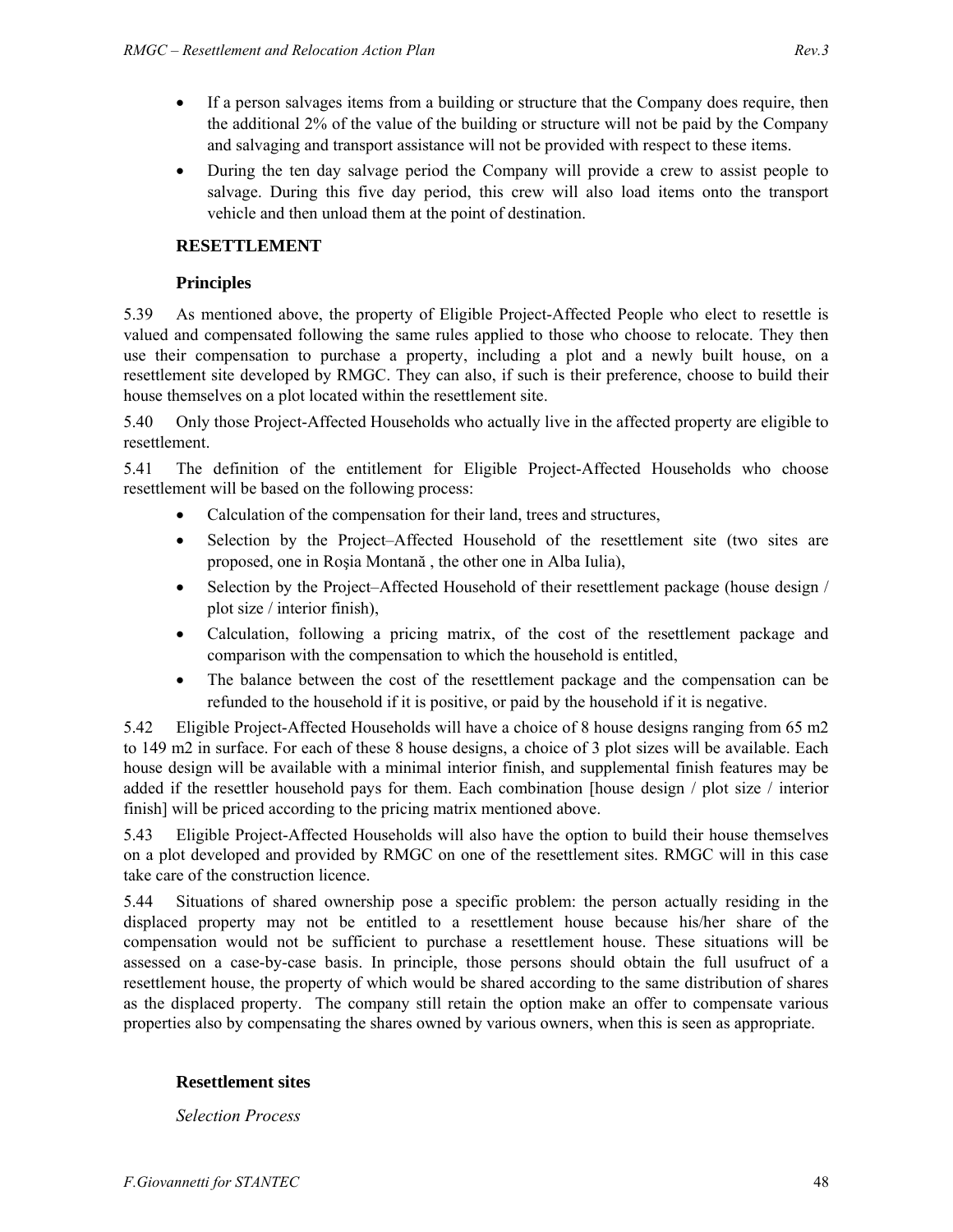5.45 Resettlement sites have been investigated early in the process of developing the Roşia Montană mining project. Annex 15 details the process followed, and the results of the technical evaluation and of the consultation with potential resettlers and the elected representatives for the concerned villages. The outcome of the site selection process described in Annex 15 is that 2 sites will be proposed to potential resettlers:

- Piatra Alba in Roşia Montană *comuna*, where the public functions of Roşia Montană administration will be re-established, and resettlement houses will be built by RMGC for resettlers,
- Furcilor Hill in Alba Iulia town, where resettlement houses will be built by RMGC for resettlers.

5.46 *"Piatra Alba"* is a large area above Gura Rosiei on the hill between Roşia valley and the next valley to the north, Vartop valley. It is communal land and as such easy to acquire, with a mix of pasture and forest. No infrastructure is available in the vicinity, which will make this site costly to develop. The Municipal Council of Roşia Montană has strongly advocated the use of this site for the reestablishment of the community infrastructure and resettlement of households, although some potential resettlers would prefer to resettle at a flatter site.

5.47 *"Furcilor Hill*" is a large, level site close to all existing infrastructure and to the centre of the city of Alba Iulia.

## *Impact on the Host and Neighbouring Communities*

5.48 None of the sites requires residential buildings to be moved prior to development, except for one house located on the route to the Piatra Alba site access road. This property has already been purchased. The Alba Iulia resettlement site is easily accessible using existing accesses.

#### *Consultation with Host and Neighbouring Communities*

5.49 Resettlement sites have been identified and investigated in cooperation with concerned local authorities in both resettlement locations. The proposed change in destination of these sites requires amendments to the PUGs, which will require that information be released to the public.

#### **Resettlement Package**

#### *Process and Objectives*

5.50 Project Alba, an Alba Iulia based architecture and urban planning company, initially prepared six generic house designs. Subsequently, these were developed to the point of final design and outline specifications and were presented to local and national builders in order for RMGC to determine potential housing prices. At the same time, the designs were reviewed with local residents and RMGC staff responsible for the survey of existing houses.

The current layout of the Piatra Alba development is currently under a massive life-quality driven revision process, using specialised architects for mountain villages planning. The improvement is meant to use the advantages of the local geography in the benefit of the constructions that will be built in the area.

5.51 As a result of this review, the Project architects from Project Alba and Planning Alliance<sup>9</sup> prepared revised designs based on two separate typologies – one single-storey and the other doublestorey. Construction constraints were also taken into consideration, the range of houses was eventually simplified and a last round of consultation took place in November 2002 on the generic plans.

 $\overline{a}$ 

<sup>9</sup> Planning Alliance, a Canadian consulting firm, provided assistance to RMGC in the early stages of the Project planning and preparation.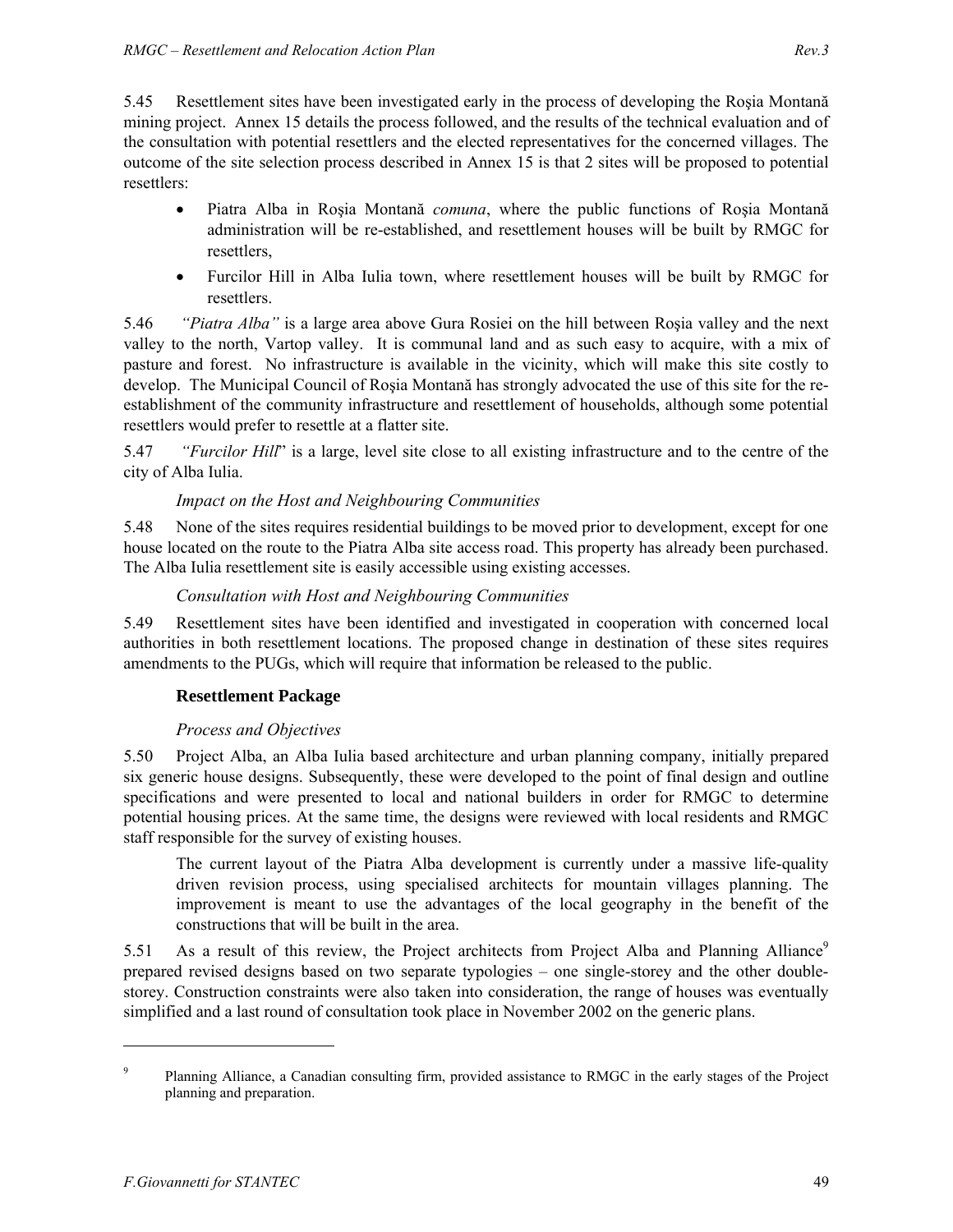#### *House Design*

- 5.52 House design aims to:
	- Provide a range of designs that match the range existing amongst current buildings, in terms of size and finish,
	- Standardize construction,
	- Allow for future expansion and the erection of rear annexes,
	- Improve energy efficiency in order to reduce heating costs,
	- Ensure a high quality in construction.
- 5.53 The following table summarizes house characteristics:

| House<br>type    | Rooms         | <b>Stories</b> | Surface<br>(m2) | Common characteristics                               | Common Minimal Interior Finish                                            |
|------------------|---------------|----------------|-----------------|------------------------------------------------------|---------------------------------------------------------------------------|
| 1SS1             |               |                | 65              | $block$ $\bullet$<br>Cellular<br>concrete<br>walls,  | Simple paint with lime for walls<br>and ceiling,                          |
| 1SS2             |               |                | 88              | Concrete floor slabs,<br>Coloured rock dust exterior | Oil based paint for bath and<br>$\bullet$<br>kitchen up to 1.5m height,   |
| 2SS1             |               |                | 88              | finish,                                              | Oil paints for woodwork<br>$\bullet$                                      |
| <b>2SS2</b>      |               |                | 107             | plating<br>for<br>Stone<br>foundation walls,         | (windows & doorframes),<br>Wood plank flooring (rooms and                 |
| 3SS1             | $\rightarrow$ |                | 111             | Concrete foundations,<br>Red tile roof.              | halls),<br>Mosaic flooring (kitchen, bath,                                |
| 3SS <sub>2</sub> | 3             |                | 120             | Galvanized metal eaves and<br>downspouts,            | pantry)<br>Washed cement flooring (cellar),<br>٠                          |
| 3TS1             | 3             | 2              | 139             | Wooden railings.                                     | Aluminium frame windows,<br>٠<br>Wood Doors with wood frame,<br>$\bullet$ |
| 4TS1             | 14            | 2              | 149             |                                                      | Mosaic floor in balcony & terrace<br>$\bullet$                            |

## **Table 12: Characteristics of the Resettlement Houses**

5.54 Figure 7 shows some of the proposed designs.

5.55 New houses in Piatra Alba (Roşia Montană) will be provided with wood-burning systems for space and hot water heating. Houses in Alba Iulia will have the option to use gas for space and hot water heating.

#### **Pricing Matrix**

5.56 The proposed pricing matrix for resettlement houses and plots is presented in Table 13. A price is established for each combination [House + Plot], as well as for plots without a house intended for resettlers who would prefer to build their house themselves. This matrix will be used for each resettler to compare, with RMGC's assistance, the price of the different packages with the compensation he/she is entitled to for the old property. The prices are estimated based on the basic construction with minimum finishes.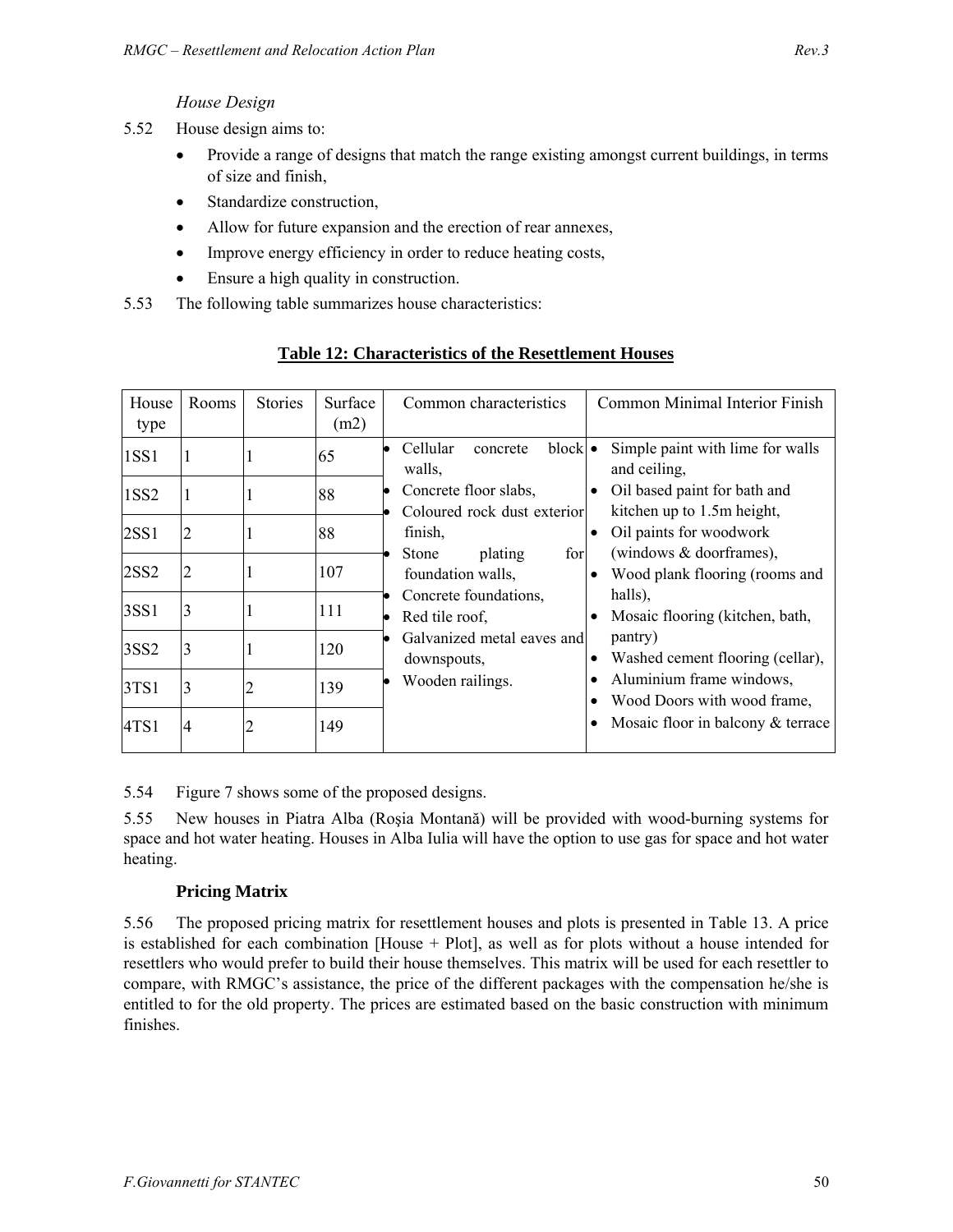# **Figure 7a: Design of Resettlement Houses – Examples**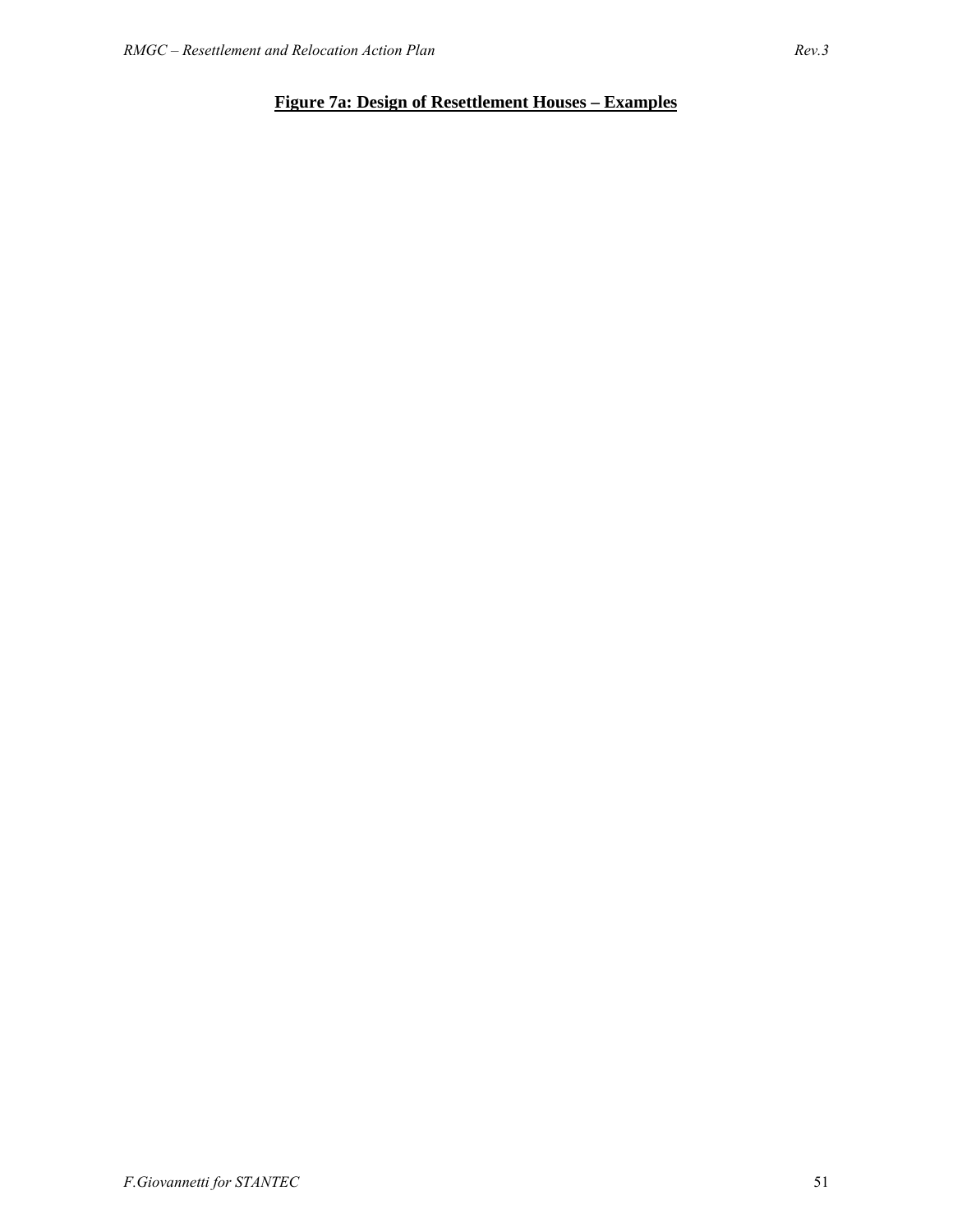# **Figure 7b: Design of Resettlement Houses – Examples**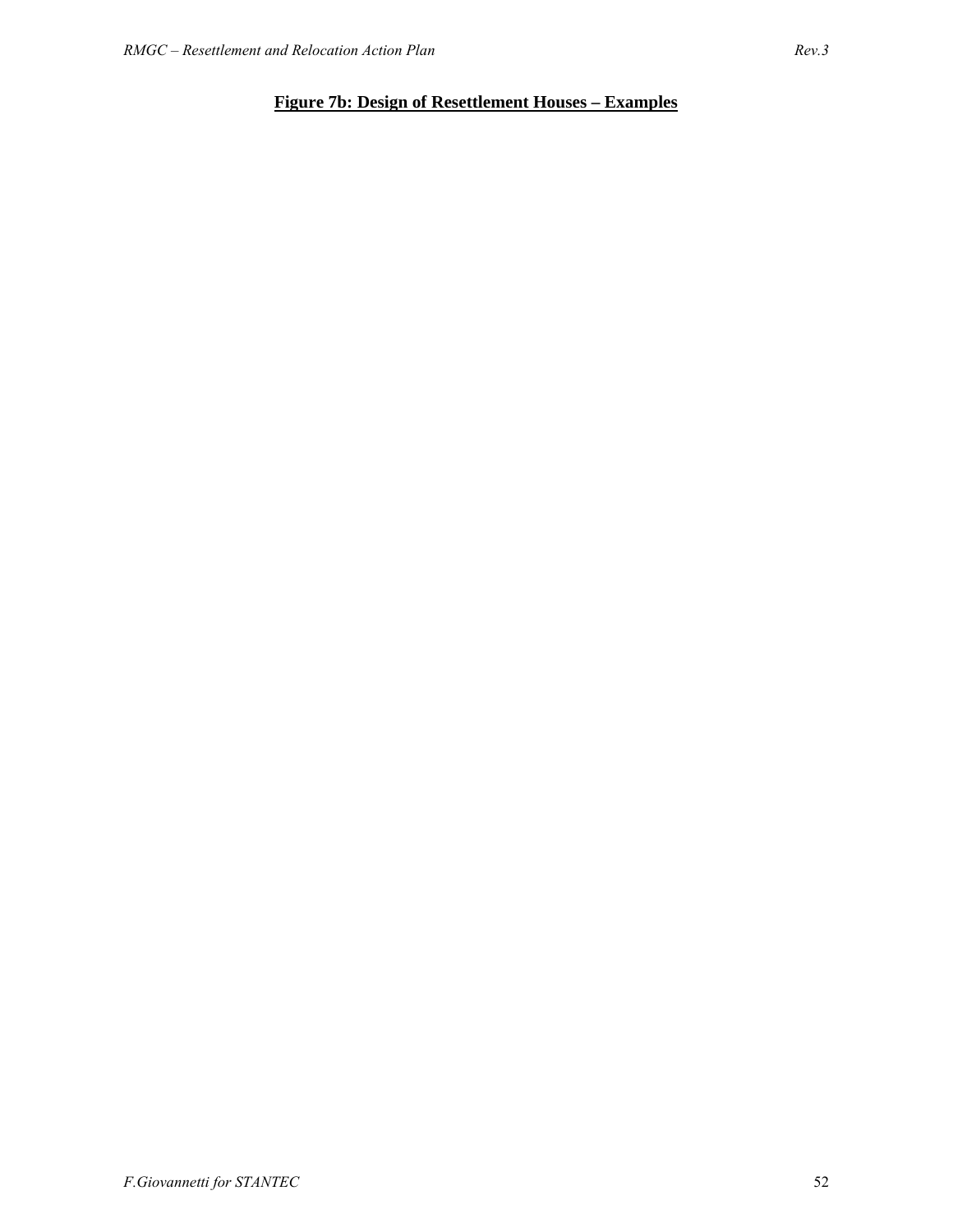# **Figure 7c Design of Resettlement Houses – Examples**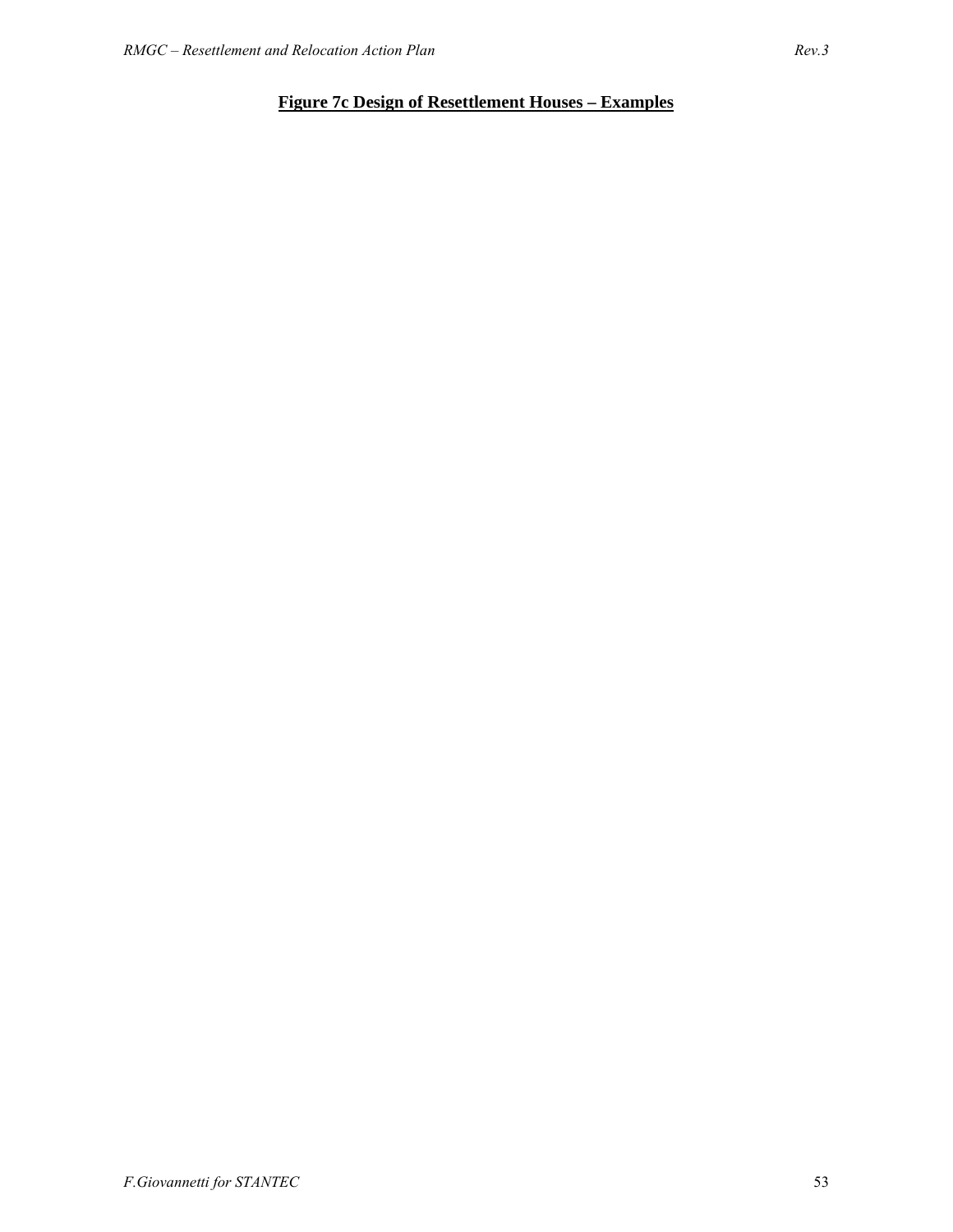# **Figure 7d Design of Resettlement Houses – Examples**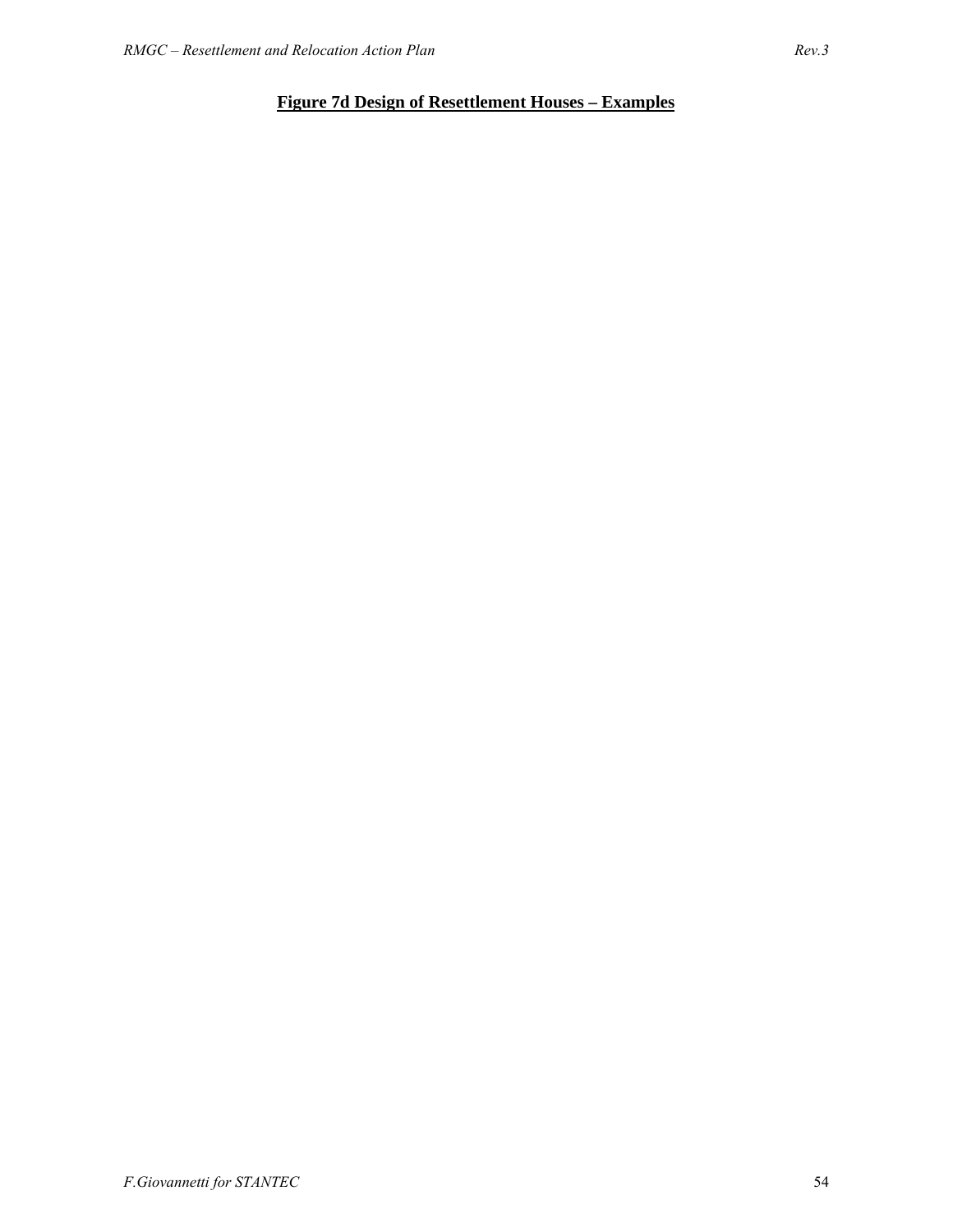| Piatra<br>Alba/Type<br>of house | Footage<br>sqm | Price with<br>minimum<br>finishes<br>Euro | Cellar<br>sqm | Cellar price<br>Euro | Price with<br>minimum finishes<br>and cellar without<br>land Euro | Price with<br>minimum<br>finishes, cellar<br>and 400sqm plot<br>at replacement<br>value Euro | Price with<br>minimum<br>finishes, cellar<br>and 600sqm<br>plot at<br>replacement<br>value Euro | Price with<br>minimum<br>finishes, cellar<br>and 800sqm plot<br>at replacement<br>value Euro |
|---------------------------------|----------------|-------------------------------------------|---------------|----------------------|-------------------------------------------------------------------|----------------------------------------------------------------------------------------------|-------------------------------------------------------------------------------------------------|----------------------------------------------------------------------------------------------|
| <b>1SS1</b>                     | 65             | 13780                                     | 25            | 3500                 | 17280                                                             | 20612                                                                                        | 22278                                                                                           | 23944                                                                                        |
| <b>1SS2</b>                     | 88             | 18656                                     | 25            | 3500                 | 22156                                                             | 25488                                                                                        | 27154                                                                                           | 28820                                                                                        |
| <b>2SS1</b>                     | 88             | 18656                                     | 25            | 3500                 | 22156                                                             | 25488                                                                                        | 27154                                                                                           | 28820                                                                                        |
| <b>2SS2</b>                     | 107            | 22684                                     | 30            | 4200                 | 26884                                                             | 30216                                                                                        | 31882                                                                                           | 33548                                                                                        |
| 3SS1                            | 111            | 23532                                     | 26            | 3640                 | 27172                                                             | N/A                                                                                          | 32170                                                                                           | 33836                                                                                        |
| 3SS2                            | 120            | 25440                                     | 29            | 4060                 | 29500                                                             | N/A                                                                                          | 34498                                                                                           | 36164                                                                                        |
| 3TS1                            | 139            | 29468                                     | 26            | 3640                 | 33108                                                             | 36440                                                                                        | 38106                                                                                           | 39772                                                                                        |
| 4TS1                            | 149            | 31588                                     | 30            | 4200                 | 35788                                                             | 39120                                                                                        | 40786                                                                                           | 42452                                                                                        |

## **Table 13: Resettlement Packages (House + Plot) – Estimated Pricing Matrix**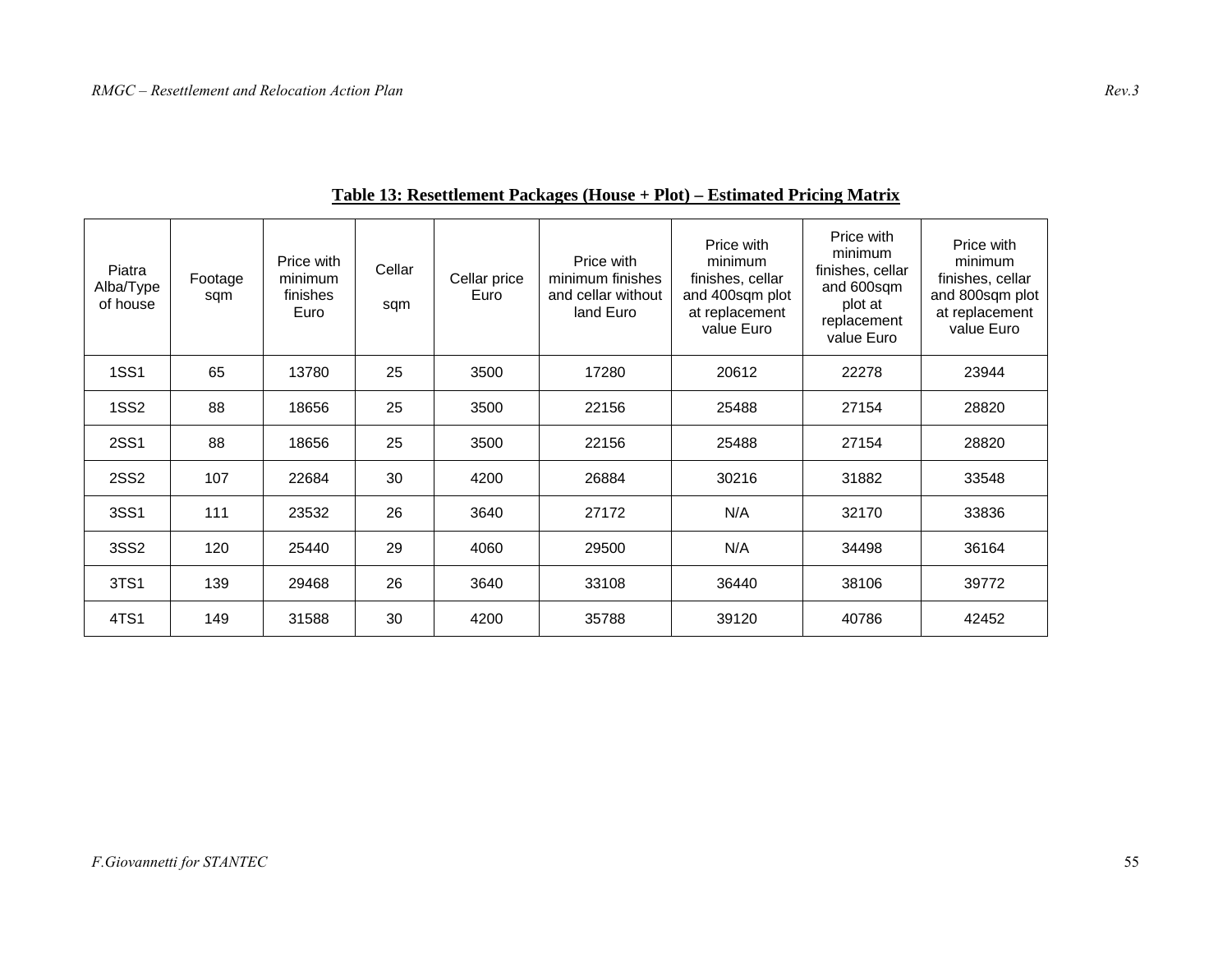| Alba<br>Iulia/Ttype of<br>house | Footage<br>sqm | Price with<br>minimum<br>finishes Euro | Cellar<br>sqm | Cellar price<br>Euro | Price with<br>minimum<br>finishes and<br>cellar without<br>land Euro | Price with<br>minimum<br>finishes,<br>cellar and<br>400sqm plot<br>at<br>replacement<br>value Euro | Price with<br>minimum<br>finishes,<br>cellar and<br>600sqm plot<br>at<br>replacement<br>value Euro | Price with<br>minimum<br>finishes,<br>cellar and<br>800sqm plot<br>at<br>replacement<br>value Euro |
|---------------------------------|----------------|----------------------------------------|---------------|----------------------|----------------------------------------------------------------------|----------------------------------------------------------------------------------------------------|----------------------------------------------------------------------------------------------------|----------------------------------------------------------------------------------------------------|
| <b>1SS1</b>                     | 65             | 13780                                  | 25            | 3500                 | 17280                                                                | 20612                                                                                              | 22278                                                                                              | 23944                                                                                              |
| <b>1SS2</b>                     | 88             | 18656                                  | 25            | 3500                 | 22156                                                                | 25488                                                                                              | 27154                                                                                              | 28820                                                                                              |
| <b>2SS1</b>                     | 88             | 18656                                  | 25            | 3500                 | 22156                                                                | 25488                                                                                              | 27154                                                                                              | 28820                                                                                              |
| <b>2SS2</b>                     | 107            | 22684                                  | 30            | 4200                 | 26884                                                                | 30216                                                                                              | 31882                                                                                              | 33548                                                                                              |
| 3SS1                            | 111            | 23532                                  | 26            | 3640                 | 27172                                                                | N/A                                                                                                | 32170                                                                                              | 33836                                                                                              |
| 3SS2                            | 120            | 25440                                  | 29            | 4060                 | 29500                                                                | N/A                                                                                                | 34498                                                                                              | 36164                                                                                              |
| 3TS1                            | 139            | 29468                                  | 26            | 3640                 | 33108                                                                | 36440                                                                                              | 38106                                                                                              | 39772                                                                                              |
| 4TS1                            | 149            | 31588                                  | 40            | 5600                 | 37188                                                                | 40520                                                                                              | 42186                                                                                              | 43852                                                                                              |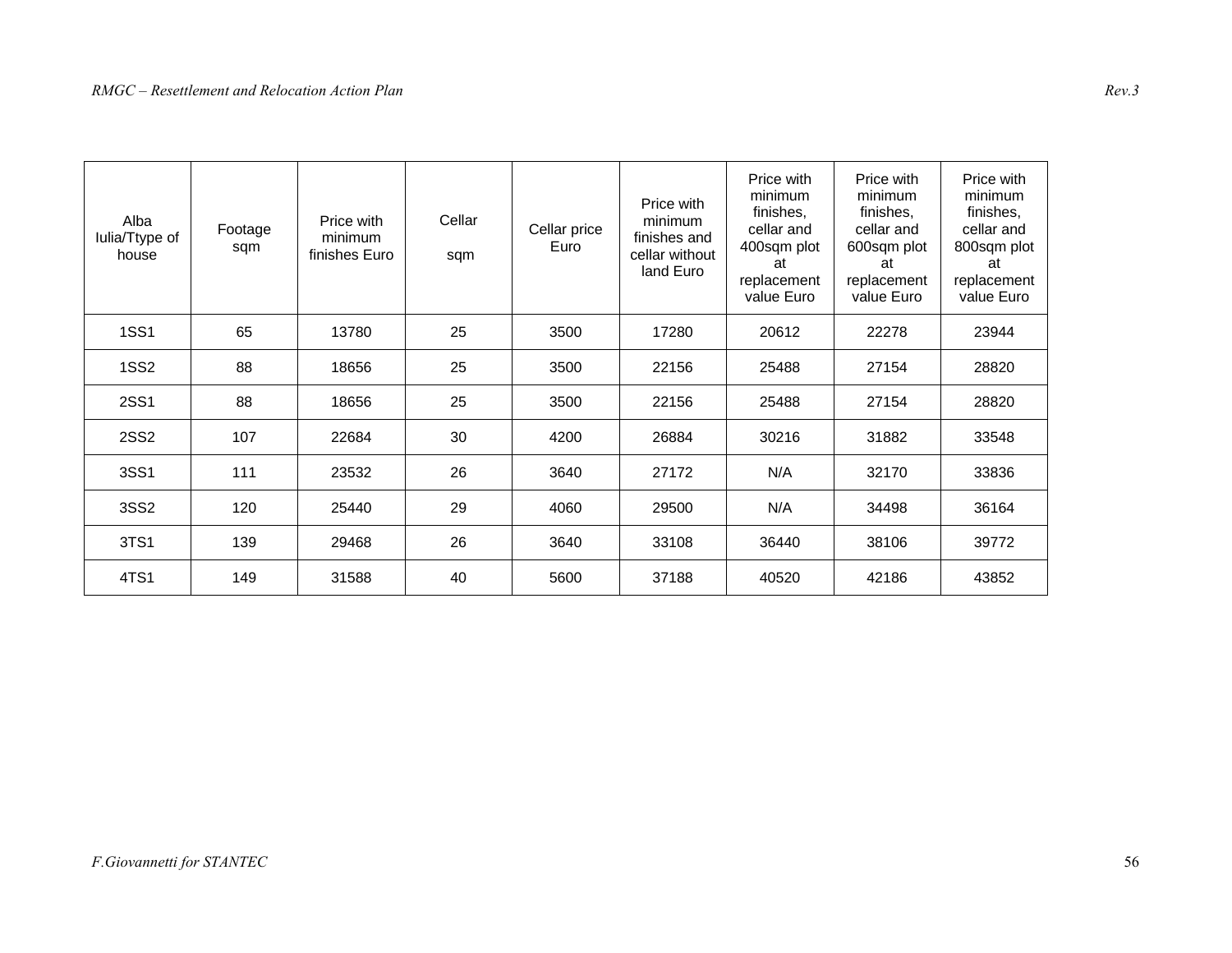| <b>Principles</b>                                                                                                                                 |
|---------------------------------------------------------------------------------------------------------------------------------------------------|
| Self built option available for Piatra Alba                                                                                                       |
| If the compensation value is not enough for a new house, the owner may choose a smaller house, for which the company can get construction licence |
| Three options of plot size                                                                                                                        |
| Based on payable items list an additional sheet is made for special features                                                                      |
| Resettlement entitlement reserved to resident owners. Non resident owners                                                                         |
| are not entitled to resettlement housing. Look at the case of non-owner residents                                                                 |
| (especially usufruct Aries of shared ownership). Principle should be that they are entitled                                                       |
| to the full usufruct of a resettlement house, while the ownership of the house would remain with the indivise shared ownership.                   |
|                                                                                                                                                   |
| Minimum finishes package - on both locations                                                                                                      |
| Simple paint with lime for walls and ceiling                                                                                                      |
| Oil based paint for bath and kitchen up to 1.5 m height                                                                                           |
| Oil paints for woodwork (doorframes)                                                                                                              |
| Wood plank flooring (rooms and halls)                                                                                                             |
| Mosaic flooring (kitchen, bath, pantry & terrace)                                                                                                 |
| Washed cement flooring (cellar)                                                                                                                   |
| Aluminiu frame windows                                                                                                                            |
| Wood doors / wood frame                                                                                                                           |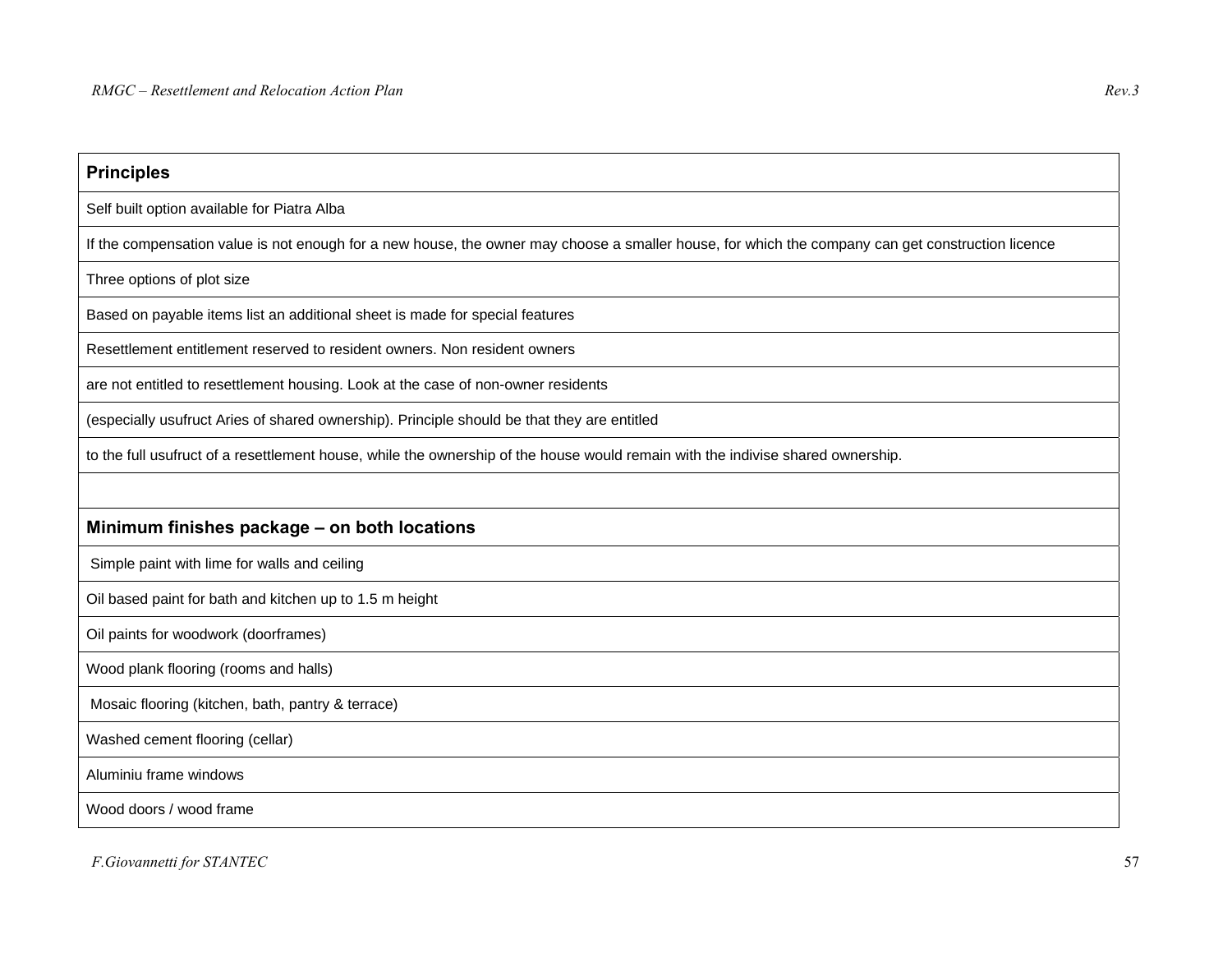Mosaic floor in kitchen, bathroom, balcony, store room

#### Teracotta heating

Other finishes as per payable items list

| <b>Heating systems sqm</b>                         | 65   | 88   | 107  | 111  | 120  | 139  | 149  |
|----------------------------------------------------|------|------|------|------|------|------|------|
| Piatra Alba wood heating<br>system cost Euros      | 1300 | 1400 | 1500 | 1600 | 1700 | 1800 | 1900 |
| Alba Iulia methan gas<br>heating system cost Euros | 100  | 1200 | 1300 | 1400 | 1500 | 1600 | 1700 |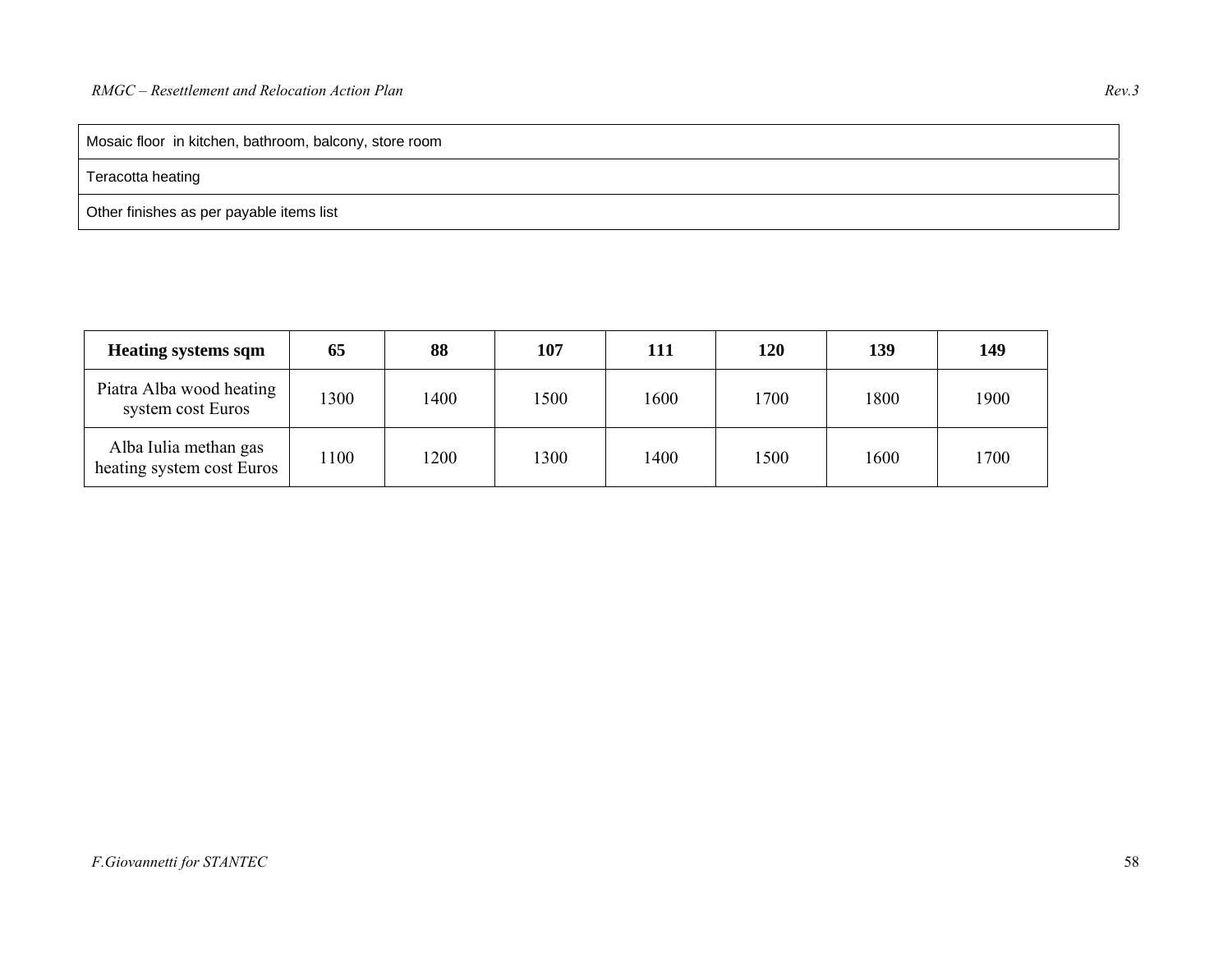#### *Transportation Assistance*

5.57 RMGC will provide a maximum of two trips with a suitable vehicle in respect of each resettler family. RMGC will consider providing more trips, subject to a case-by-case assessment, to those people who would need more belongings to be moved. The same principles and conditions applicable to relocatees also apply to resettlers .

### *Harvesting Period*

5.58 Resettlers will be allowed to harvest their existing crops. The same principles and conditions applicable to relocatees also apply to resettlers .

#### *Salvaging Assistance*

5.59 Resettlers will be allowed to salvage materials. The same principles and conditions applicable to relocatees also apply to resettlers .

#### **Replacement of Agricultural Land**

#### *Background*

5.60 Consultation with local residents indicates that affected people would be prepared to travel up to 2.5 kilometres to work their pasture or hay land, and up to 6 kilometres to harvest forested land. Forested land requires less frequent visits and so the extra distance is acceptable.

5.61 Many affected owners have indicated that they would prefer to "cash" some of their agricultural land in, rather than retaining all of it.

5.62 The socio-economic surveys show that small scale gardening, usually done on a small plot close to the dwelling, is a source of livelihood. The surface of homestead plots offered in some cases may be insufficient for gardening, thus additional land will need to be made available in the vicinity of the homestead.

#### *Availability of Agricultural Land in the Vicinity of Resettlement Sites*

5.63 Agricultural land in significant surfaces is available in a 2.5 km radius around the resettlement sites as shown by table 14, which also shows forest land that could be available in a 6 km radius:

| <b>Resettlement</b><br>Site | <b>Pasture</b><br>(Council Land)          | <b>Arable/Hay</b><br>(Private Land) | Forest<br>(Council Land) |  |  |
|-----------------------------|-------------------------------------------|-------------------------------------|--------------------------|--|--|
| Rosia Montană               | 50 ha                                     | 50 ha                               | 162 ha                   |  |  |
| Alba Iulia                  | Exact details to be determined as needed, |                                     |                          |  |  |

**Table 14: Agricultural Land Available in the Vicinity of Resettlement Sites**

#### *Policy*

5.64 Agricultural land will be replaced either in cash or in land, at the resettlers' option. The entitlement will be calculated based on rates shown in table 5. The resettler household may use a part of the compensation to "purchase" a replacement agricultural land, and be refunded the remainder in cash.

5.65 To the extent possible, the following will apply to the location of replacement agricultural plots:

- Open-field, hay, and pasture land will be located at less than 2.5 km distance of the resettlement site;
- Forest land will be located at less than 6 km distance of the resettlement site;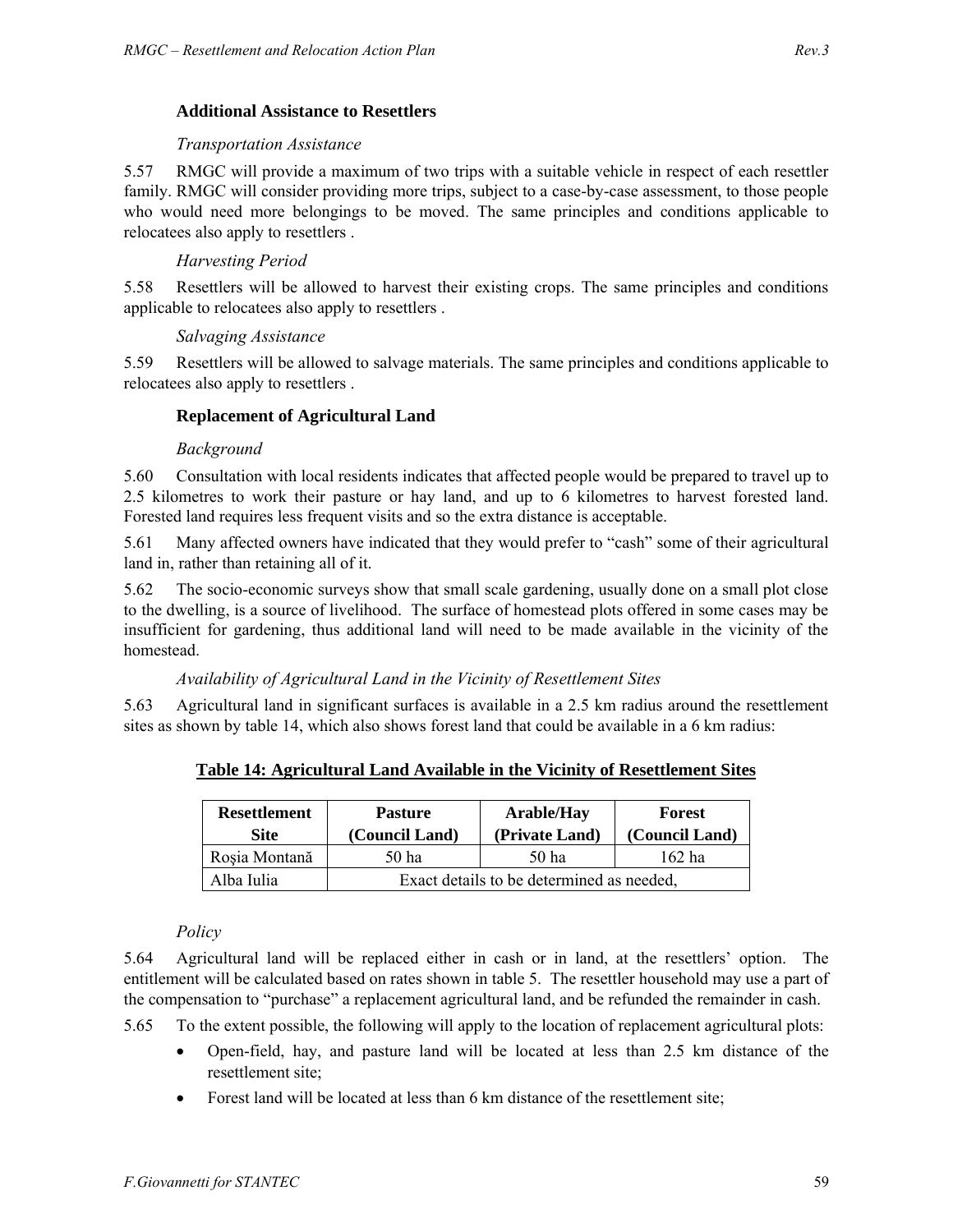Garden plots adjacent to the resettlement site will be available to those resettlers who presently have a larger garden than the homestead plot they will be provided with.

## **Public Infrastructure and Public Services in the Resettlement Sites**

#### *Road Infrastructure*

5.66 Access roads to the resettlement sites will be constructed (Piatra Alba) or upgraded (Alba Iulia) in accordance with applicable Romanian standards.

5.67 Primary roads in the new Resettlement Areas will be asphalt-surfaced to accommodate yearround transportation and public transit; secondary roads will be gravel surfaced.

#### *Schools, Local Government and Public Services*

5.68 A school will be constructed at Piatra Alba. It will include a kindergarten, a primary school from grades one to eight, and a gymnasium. The built surface will meet the needs of the growing community living in Piatra Alba .

5.69 Schoolchildren of households resettling in Alba Iulia will have access to existing Government schools in the vicinity of the resettlement site.

5.70 Local Government and public services facilities presently available in Roşia Montană, including the Town Hall, the Police Station, the Post Office, the Cultural House, the Medical Center, and the public plaza will be rebuilt in Piatra Albă.

#### *Water, Sanitation and Power*

5.71 Every plot will have piped water and waterborne sewerage. For resettlers in Piatra Alba, the water supply will be from the existing system of springs on Vartop, which now supply the existing plant at Gura Roseii, together with Gura Roseii and surrounding villages. A new transmission main will be laid and a new reservoir will be constructed to the Piatra Alba site. The reservoir is designed to provide fire flow. In Alba Julia, Furcilor Hill site, the resettlers will be directly connected to the town water supply mains.

5.72 In Piatra Alba, those residents preferring to have a pit latrine, as they do now, will be allowed to do so. Those residents preferring an indoor waterborne system will be connected to the sewage collection system. The sewage will be treated at a package waste water treatment plant at the base of the hill, adjacent to the main Campeni – Abrud road, and the treated effluent will be discharged to the Abrud river. In the Alba Julia Furcilor Hill site, the resettlers will connect to the existing sewage collection system.

5.73 Low voltage electricity lines are adjacent to or nearby the two resettlement sites. An electricity supply will be provided in all resettlement sites and houses will be connected to the service. RomTelecom will replace the telephone network.

#### **Churches & Cemeteries**

5.74 Consultation with representatives of each congregation having property in the Project-Affected Area has started and is on-going. RMGC will either compensate for churches and other church property, or reconstruct them in Piatra Alba depending on the results of the consultation and on the numbers of congregants being resettled in Piatra Alba. In Alba Iulia, there are adequate existing church facilities and cemeteries that can accommodate the slight increase in population that will result from resettlement. More information about these are available in the Heritage Management Plan, produced by the company.

5.75 Prominent sites have been planned in Piatra Alba for some new churches. Land has been secured at the Piatra Alba site for cemeteries, which is adequate both to replace cemeteries in Roşia Montană impacted by the new Mine and to fulfill the requirements of cemeteries for a *comuna* of the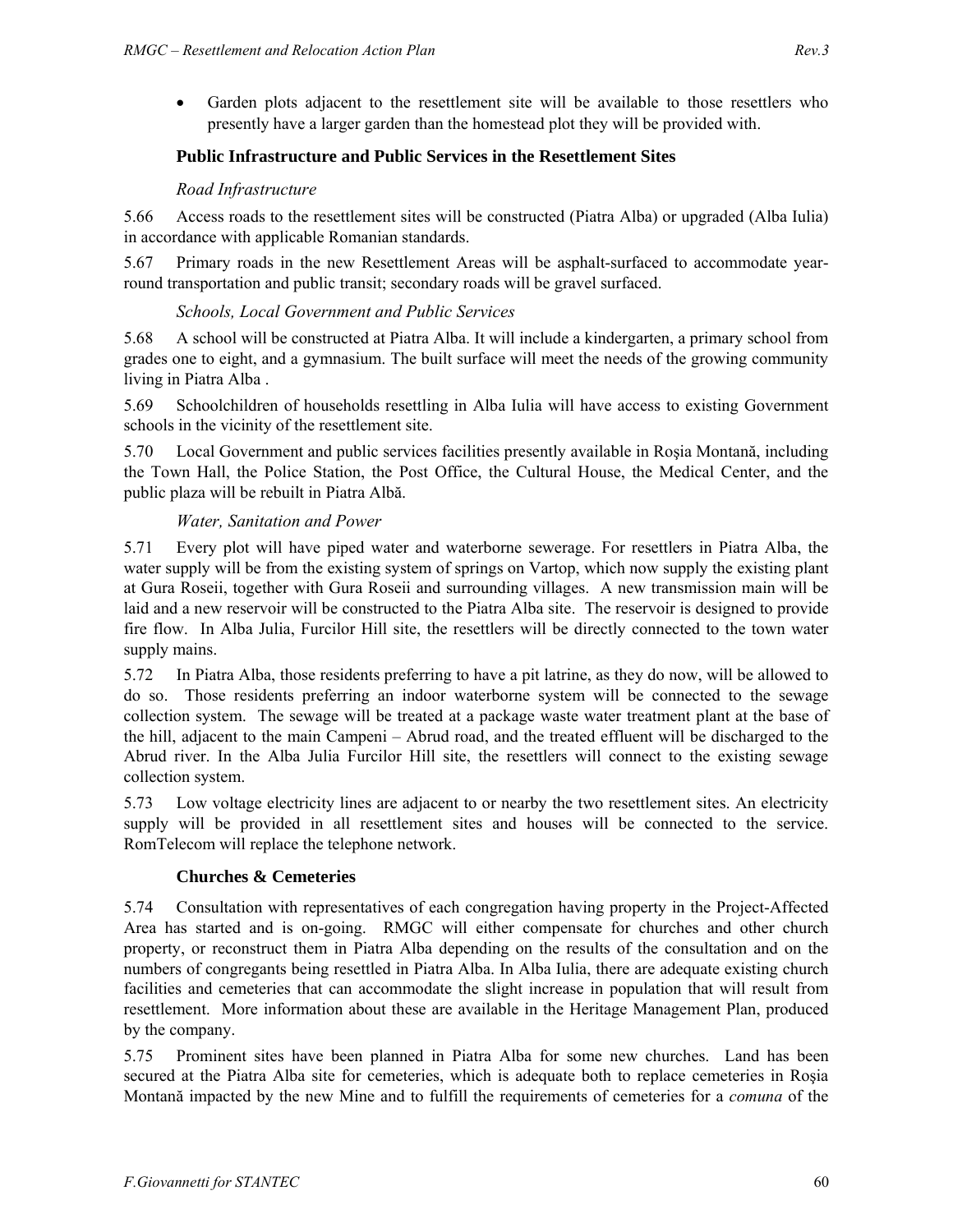size of Roşia Montană. Graves will be resettled according to applicable Romanian legislation (Order 351982 and Order 235/2002).

# **LIVELIHOOD RESTORATION**

## **Business Re-Establishment Package**

## *Principles*

5.76 RMGC's aim is to assist eligible businesses to re-establish themselves in a new location. Compensation for immovable physical assets will be managed separately, in accordance with the guidelines set out in this RRAP for the compensation of structures. Baseline information on the 34 affected businesses is presented in Annex 4.

## *Eligibility*

5.77 Eligibility criteria are the following:

- The business is physically located within and is currently operating within the Project-Impacted Area;
- The business is legally licensed to conduct business at its current location and is actively conducting business.

5.78 Employees losing their jobs as a result of the business stopping operation will be compensated on a case – by – case basis. In average, they should receive the equivalent of three month salary.

#### *Compensation Options*

5.79 Businesses will not be purchased by RMGC, but will receive a compensation for lost income during the disturbance period. In practice, they will be able to choose the highest amount resulting from one of the following three options:

- An Euro 3000 lump sum; or
- The sum of one year's turnover as reported to the fiscal authorities for 2001-2002 *PLUS* twenty percent; or
- Five times gross profits as reported to the fiscal authorities for 2001-2002 *PLUS* twenty percent.

Due to the longer duration of the project than expected, the amounts still to be compensated (not payed yet) will be increased by 50% to cover the lost income during the time passed from the first down payment made as part of this commercial compensation. The compensation will be payed in RON at the day exchange rate of RON\EURO.

5.80 Business owners over the age of 60 may not want to or may not be able to re-establish their business effectively before they wish to retire. Business owners in this position and choosing to close their business will be able to choose their best outcome from the three compensation options and then apply to receive one and a half times that amount.

5.81 Businesses that meet the above qualifying criteria and are primarily based in the mine impacted area, but derive some or all of their income from clients or markets outside the mine impacted area will receive compensation based on their overall business turnover. The newly registered small businesses starting 2003 be analysed also from the economical impact produced by the project.

# **Skill Enhancement Fund**

5.82 RMGC has created a Skills Enhancement Fund, as part of an education and training programme for displaced people from the Project-Impacted area. This fund is meant to help the restoration of livelihood for relocated and resettled persons whose productive skills may be less applicable in their new situation. The objectives of the RMGC Skills Enhancement Fund is to provide affected household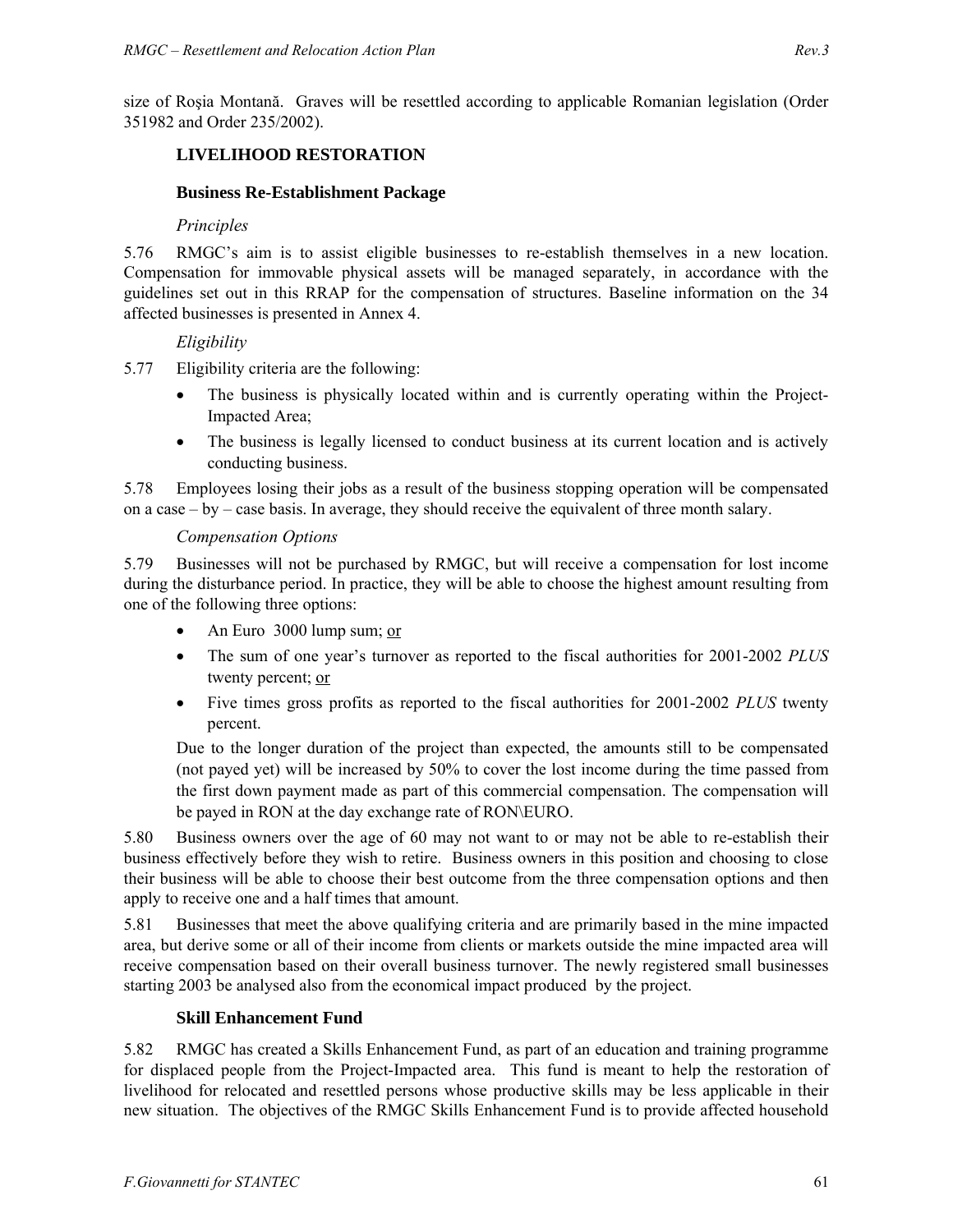members with education and training support to improve their socio-economic opportunities, help them participate in RMGC's small business finance fund, and to improve vocational skills.

5.83 RMGC assigns to each relocated or resettled household an amount of up to a maximum 800 Euro ( 1000 US\$ ) towards the cost of one or more designated family members undertaking an education or vocational training course of their choice.

5.84 To increase the opportunities for local people to be selected for employment in the new plant and mine, the company has organised free open courses for computer skills and English language training for inhabitants of the Project Impacted area who are interested in improving their knowledge in these fields. Attendees of the computer skills training course will receive a certificate that is consistent with certification demands of certain employers.

5.85 The above training and grant programmes are designed to be a stimulus to relocatees and resettled persons to undertake small business enhancement and to benefit from the RMGC financial programme designed for this purpose.

5.86 The financial support for skills enhancement program will be available only for individuals or families resident of household, owners of properties (households) in the Project Impacted Area who have signed sell/purchase/agreement with the RMGC for all their properties existing in the Project Impacted Area, whether they elect to relocate or resettle.

5.87 The implementation of the Skill Enhancement component started in June 2004 and 45 relocated families have already accessed this fund.

#### **Small Business Enhancement Assistance**

5.88 A loans programme is being implemented to provide micro-finance and small business development through loans that will be arranged for approved proposals. The loans programme is designed to assist income restoration and economic growth for eligible people displaced by the project who wish to create new businesses or to develop existing businesses.

5.89 These measures are intended to provide sufficient resources to help displaced persons to start a business, or develop an existing one in the new location area, or access larger funds from local and international financial markets. Assistance given to resettlers and relocatees will be directed at improving former levels of production, income earning capacity and living standards, or at least at restoring them to the levels they would have been at without the project. In this respect, the Company has set aside funds that will be available for micro loans financing through a revolving credit scheme. The lending program will be supported by training in managing credits, for running small businesses, and for learning to access larger grants and loans from financial institutions. The program will also provide business advocacy and financial consultancy.

Linkages With Other Social Plans Prepared by RMGC

## *Community Sustainable Development Plan*

 5.90 RMGC has developed a management plan to deal with the RMP's *indirect* impacts and associated social and economic issues, namely the Community Sustainable Development Plan (CSDP).

The CSDP has been prepared as part of the Environmental Impact Assessment (EIA). The RRAP focuses on the acquisition of surface rights and mitigating associated socio-economic impacts concerning physical and economic displacement because of the RMP. Whereas, the CSDP targets a wider geographical area and aims to mitigate a range of measure and to maximise the socioeconomic benefits of the RMP.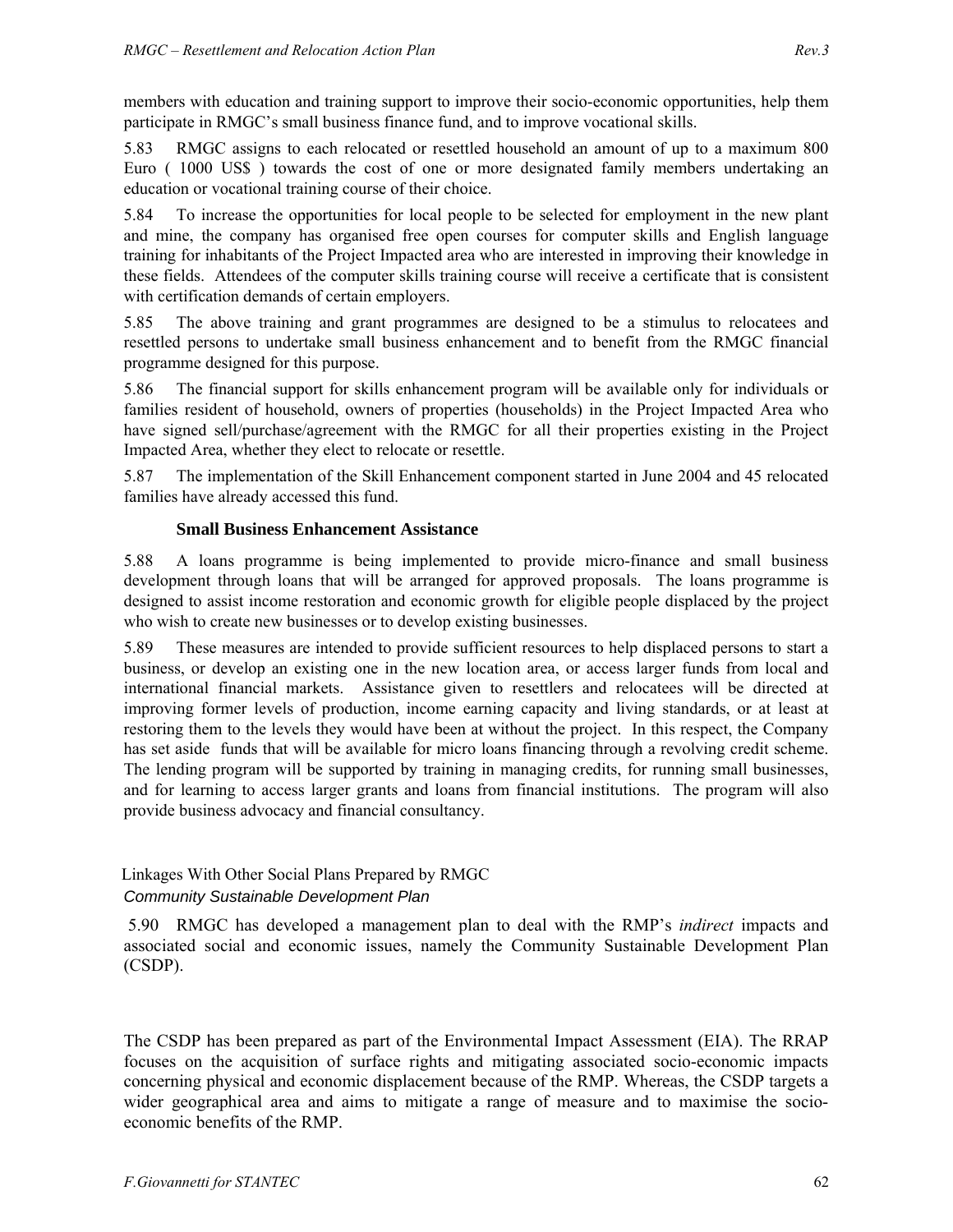- 5.91 In summary, the principle differences between the RRAP and CSDP are described below:
- RRAP regards direct impacts related with land acquisition, physical and economic displacement.
- CSDP regards indirect impacts, such as influx of job-seekers, disruption to the social fabric, restrictions of access resulting from mine construction or operation activities, and economic impacts such as inflation.
- In addition, the CSDP provides a framework to promote ongoing and sustainable economic and social development of the Community. These efforts will supplement measures committed by RMGC in the RRAP. The CSDP contains a range of measures, instruments, tools and initiatives to help local communities deal with less direct impacts, as well as to strengthen the areas' social and economic condition.

## *Hiring Policy*

5.92 Through its Hiring Policy RMGC aims at minimizing the influx of non-Community jobseekers and maximizing job opportunities for local community members. This hiring policy will give preference in order of priority for workers with equal capacities and qualifications to:

- 1. Those persons resident in the Project-Affected Area in 2004;
- 2. Rosiamin and RMGC employees resident in the Comuna of Roşia Montană or the Orasul of Abrud;
- 3. Rosiamin and RMGC employees resident elsewhere in Alba County;
- 4. Other persons resident in Alba County;
- 5. Other persons resident in Huneadora County;
- 6. Persons non-resident in Alba or Huneadora Counties.

The hiring policy, RRAP and the CSDP also contain additional measures to assist local people to gain employment with the RMP or partake in associated economic development in the Community via skills enhancement, training and educational opportunities, and small business assistance.

#### *Procurement Policy*

5.93 RMGC also has a procurement policy committing RMGC, its EPC contractors and subcontractors to procure goods and services as much as is feasible from locally- and regionally-based firms. The provisions of the procurement policy are intended to maximize opportunities for local and regional businesses with regard to the RMP.

#### **ASSISTANCE TO VULNERABLE PERSONS**

#### **Government Assistance to Vulnerable People**

5.94 Romanian legislation provides several assistance packages intended for vulnerable people:

• The Minimum Guaranteed Income (Law 416/2001) is currently 3630 000 Lei/month for single people and 1 660 000 Lei/month assistance for a two-person family below it, etc... About 50 people receive this grant in 2002 in the *comuna* of Roşia Montană, and a total of 155 for both Roşia Montană and Abrud, with more applying during winter;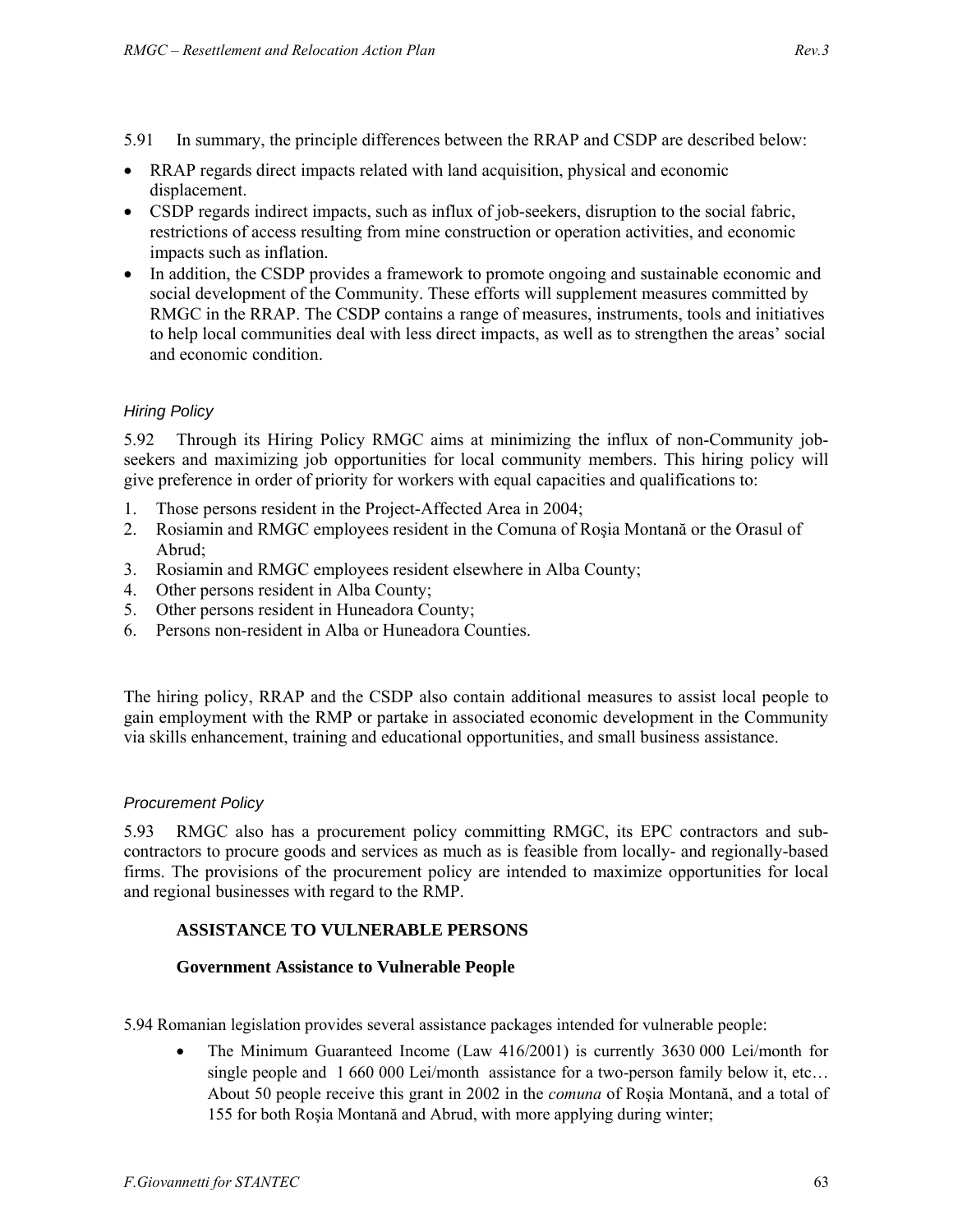- The Social Assistance for the Elderly (Law 17/2000) includes various services (temporary or permanent care at home or in a variety of social institutions) and other provisions;
- The Housing Law (Law 114/1996) includes a local government responsibility regarding social housing. Social housing is defined as subsidized rented housing for persons or families whose living standard is low and who cannot afford a private or rented dwelling under free market conditions. A social dwelling can involve construction of new or rehabilitation of old housing. Social housing can be rented cheaply to families whose net monthly income over the previous twelve months was 20% below the Minimum Guaranteed Income.

5.95 Annex 16 provides details on the legislation applicable to assistance to vulnerable people.

# **Vulnerability in the Project-Affected Area**

# *Poor Elderly*

5.96 Poor elderly, and particularly poor single elderly people, are a key category of potentially vulnerable people. They rely on established informal support networks for assistance. The type of assistance could include household chores they are no longer able to perform themselves, e.g. chopping wood, bathing, preparing meals, life chores such as getting to a clinic to see a doctor, emotional support, etc.

5.97 Those who are strong enough are engaged in subsistence activities or marginal income generation, such as some gardening activities, tending poultry or other small animals, and childcare.

5.98 The poor elderly survive on a small old age pension (if they saved during their working life) or the Minimum Guaranteed Income (if they did not save). In most cases, they do not own real estate and live in nationalized housing, social housing, low rental accommodation, or by some informal arrangement live in rent free accommodation from which they may benefit no longer after displacement.

# *Poor Single Female-Headed Households*

5.99 This category refers specifically to the poorest among single female heads of households. Like the poor elderly, poor single female heads of households will likely rely on informal support networks for a range of assistance such as child care (enabling mothers to work), credit, marginal income generation activities tied to these networks, etc.

5.100 Poor single female household heads rely on the Minimum Guaranteed Income, as well as the Child Support Grant for meeting their household needs. They do not own real estate and live in cheap accommodation.

# *Poor Handicapped or Chronically Ill*

5.101 Poor handicapped (mentally and physically) and their primary care-givers rely on informal network supports as well as income generation activities dependent on the former. The poor handicapped survive on the Minimum Guaranteed Income.

5.102 The same applies to the chronically ill (mentally and physically). Moreover, those who are chronically ill with heart disease, high blood pressure and other stress sensitive illnesses may have special difficulties during the moving and transition periods.

# **Potential Impacts of the Displacement on Vulnerable People**

5.103 Physical displacement could result in the following impacts to vulnerable people: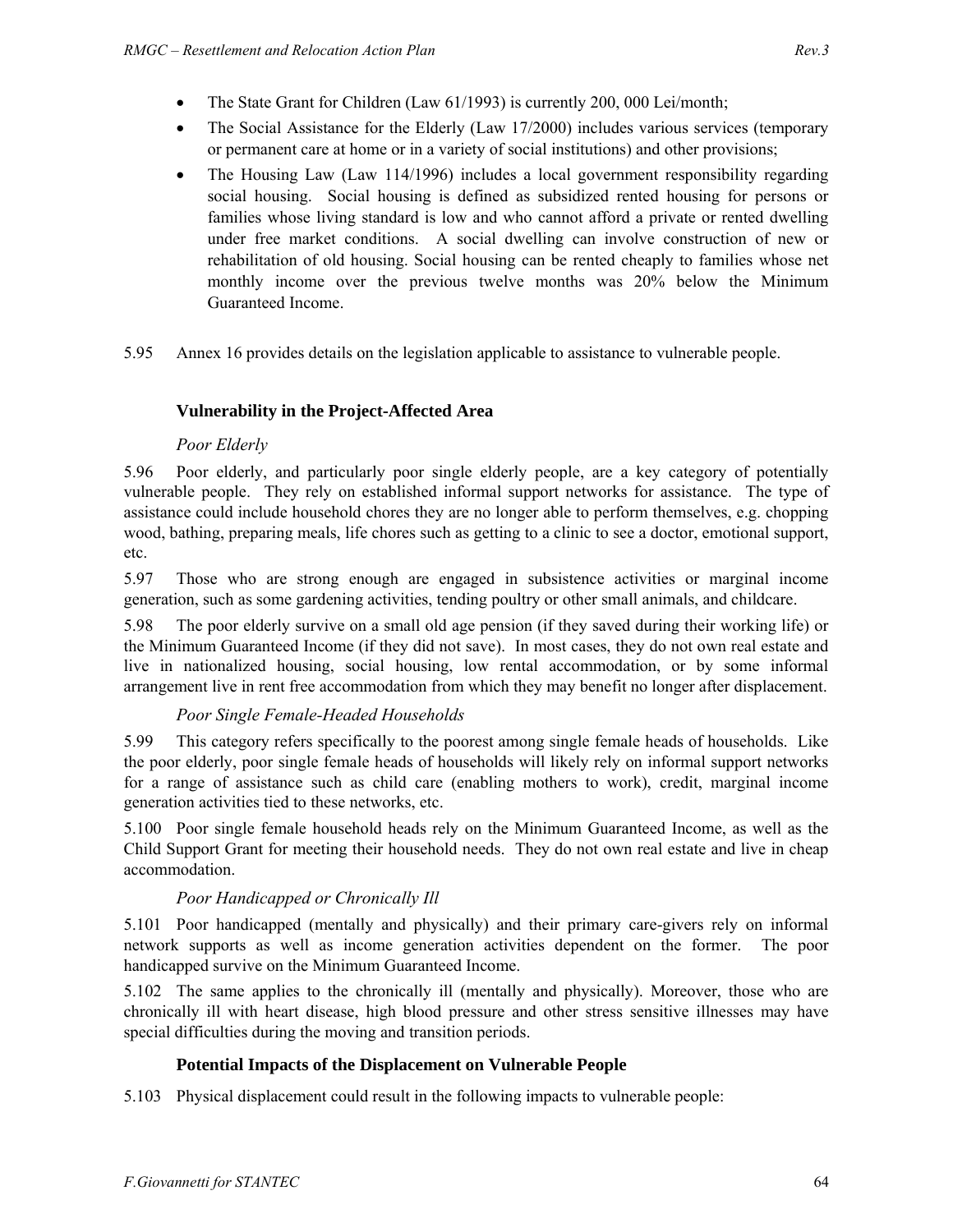- Loss of accommodation, particularly for those who do not own property (tenants) and are therefore not eligible to compensation for properties, or for residents in a house held by multiple owners (see above )
- Loss of source of livelihood, particularly for those engaged in gardening and similar activities,
- Weakening or loss of support networks.

## **Proposed Assistance Measures**

## *Principles*

5.104 RMGC's policy for vulnerable people aims to complement the provisions of Romanian legislation and the responsibilities of the Local Councils of Roşia Montană and Abrud, where they are either non-existent or inadequate and where persons or households are at risk to be further impoverished or made more vulnerable by displacement. RMGC is not responsible for providing for vulnerable persons *per se*, but will provide assistance in relation to vulnerability that is created or exacerbated by the Project.

5.105 RMGC's vulnerable people policy will include assisting the responsible organizations in the following areas:

- Social housing,
- Access to employment,
- Access to existing assistance mechanisms,
- Services to different groups of vulnerable people as detailed hereunder. All these initiatives and actions are part of a program named GNP whose full description can be found in CSDP.

5.106 Vulnerable people will also be specifically monitored by RMGC.

# *Eligibility*

5.107 RMGC's policy on vulnerable people will apply to individuals who live within the boundaries of the Project-Impacted Area.

5.108 Vulnerable people entitled to RMGC's vulnerable people assistance should meet the following criteria:

- Must be on Minimum Guaranteed Income support or on another Government income support equal to or less than the Minimum Guaranteed Income and
- The Local Council (ie. Rosia Montană or Abrud Local Council whichever is applicable) advises after assessment that the person/household is eligible for assistance.

5.109 RMGC established a register of vulnerable people living in the Project-Impacted Area in liaison with both local councils of Roşia Montană and Abrud which is continuously updated.

# *Employment*

5.110 RMGC signed a protocol with the Mayors of Roşia Montană and Abrud giving first preference for employment to persons from these areas. RMGC's Human Resource Department will set up a registration and screening system for job applications. In particular, RMGC will fast track for special consideration all those persons on the list of vulnerable people who are employable. Hiring will remain subject to RMGC's operational requirements. These employment policy elements are widely described in CSDP.

# *Housing*

5.111 Local Councils are responsible for social housing for eligible persons under Law 114/1996. Currently, a social housing unit in Roşia Montană *comuna is being built.*.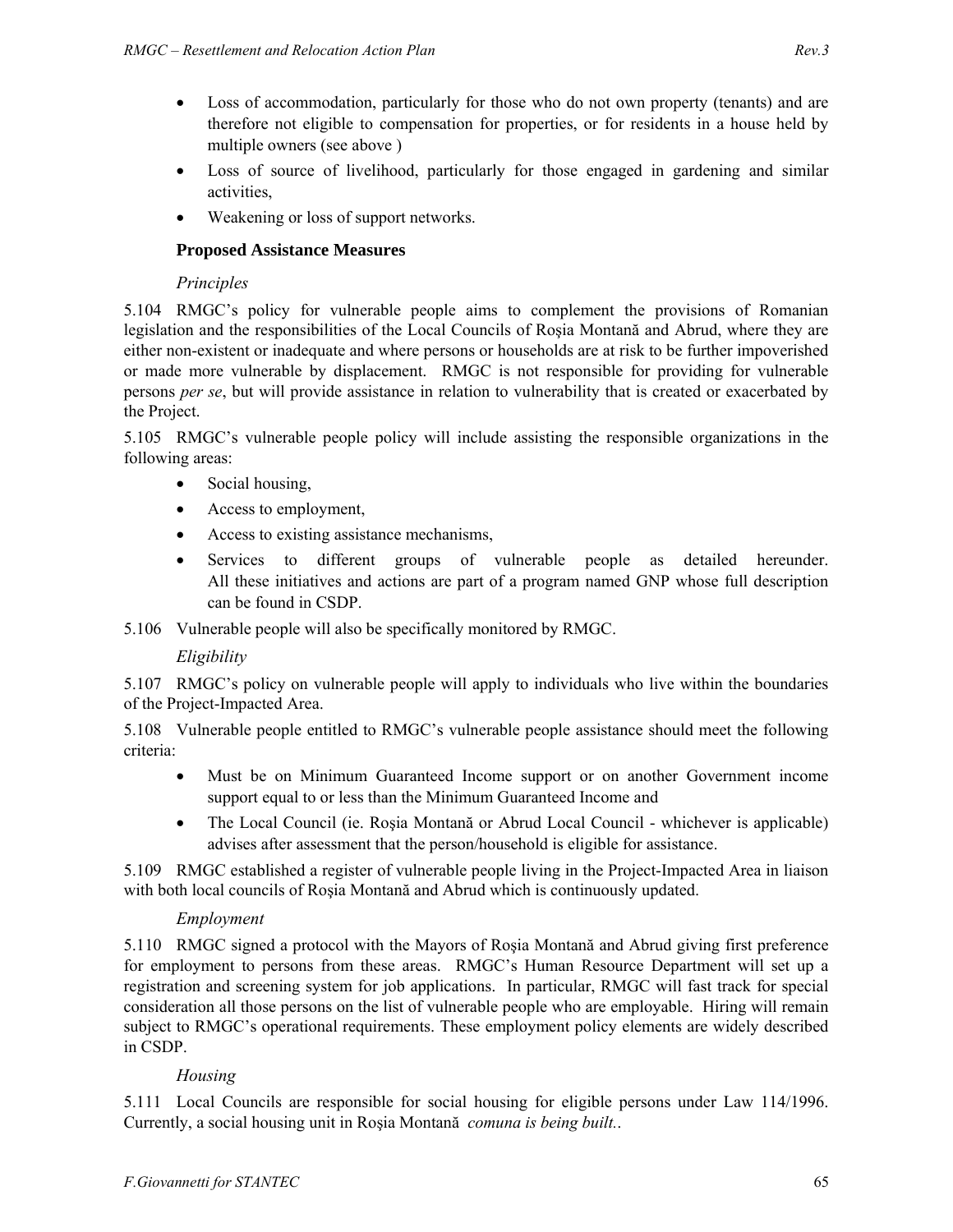5.112 A number of people in the Project-Impacted Area who are not property owners live in what is termed "nationalized" housing. However, they are in the process of receiving title to their residences from the State and will be compensated as such. A second group of people potentially requiring housing assistance are those who do not own property but have been living rent-free in an affected dwelling, are very poor and have nowhere else to go. A third group are very poor tenants who have prior longstanding low rental rates with landlords that they will not be likely to get elsewhere, but todate this is a very small group composed of only three cases.

5.113 Building social housing or making it available to vulnerable people is a Local Council responsibility under the Social Housing law. However, in the event where no social housing solution is found for vulnerable people after they are displaced, RMGC will cover their relocation expenses, including the rent of an appropriate dwelling until persons or households in need can secure social housing from their Local Council or elsewhere, and the cost of moving.

#### *Location of Resettlement Housing and Moving Assistance*

5.114 Every effort will be made to locate vulnerable people in more convenient central parts of the new resettlement sites (if they wish) or to move them where possible at the same time and to the same place as their neighbours (if they wish) so that they can maintain as far as possible their informal support network. RMGC will also provide moving assistance to vulnerable people who need it.

#### *Services to the Poor Elderly and Poor Handicapped*

5.115 Some elderly or handicapped people might find themselves without their usual informal support networks as a result of neighbours or family moving. These support networks could include providing homecare assistance such as cutting wood, cleaning the house, cooking, bathing, etc. Under Romanian law, elderly and handicapped people are entitled to such services from the government. The provision of these services is a Local Council responsibility.

5.116 RMGC will endeavour, as much as possible, to ensure that elderly or handicapped people (and other vulnerable persons) are moved and clustered as near as possible to their current neighbours, relatives and other people who form part of their informal support networks. The RMGC resettlement planning team will conduct interviews with elderly (and other vulnerable people) who wish resettle to find out where they want to be in relation to their support networks.

5.117 In the event where displaced elderly people are observed to experience specific hardship after they are displaced, RMGC monitors them and supports services to them (wood collection, housekeeping, etc...). More elements are mentioned in the CSDP at GNP description.

#### *Services to Poor Single Women Household Heads*

5.118 Poor single women heads of households with young children will also be supported as much as possible with job opportunities. Specific support for child care may be provided to women with young children on a case by case basis, to give them the opportunity to take up employment.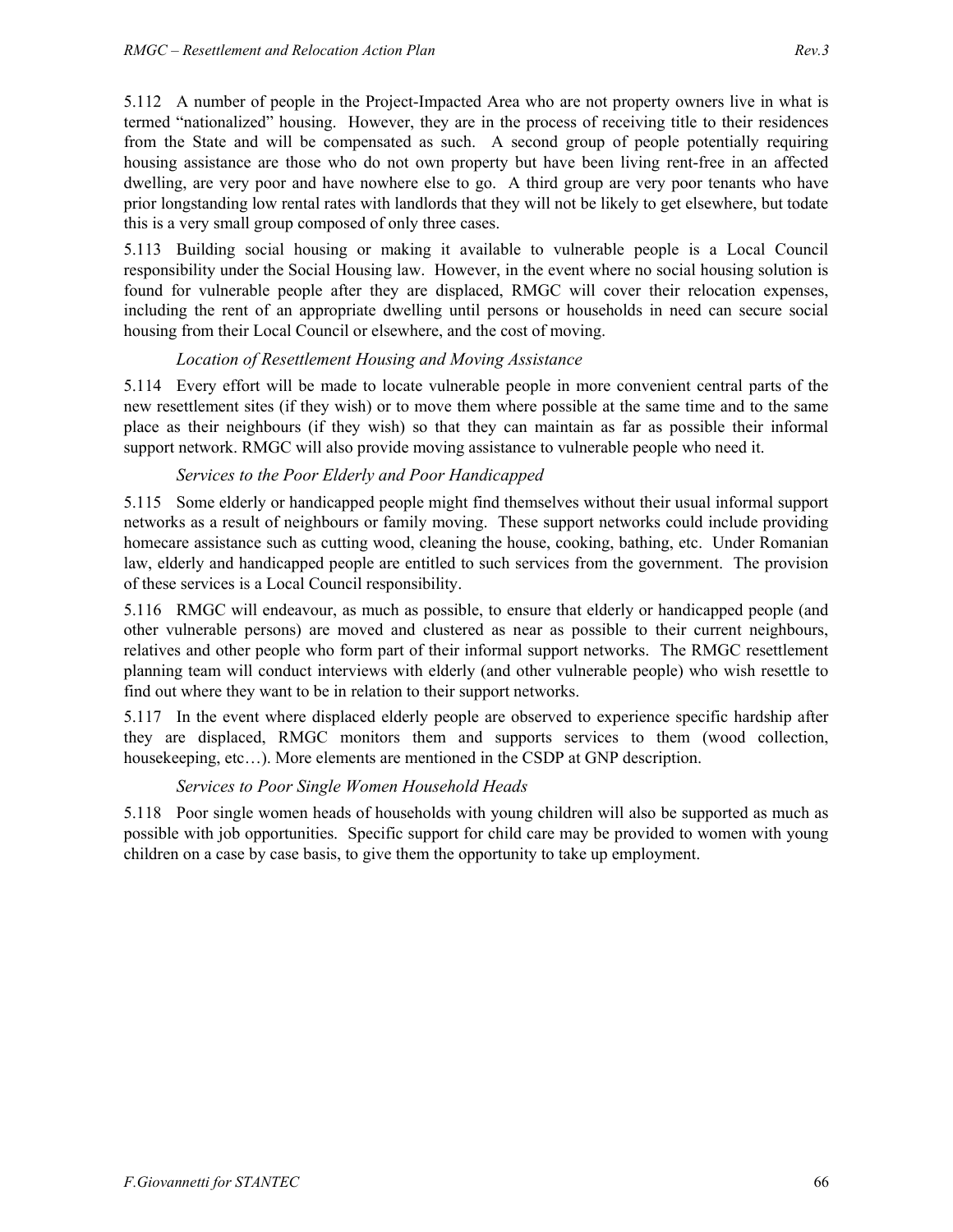# **6. IMPLEMENTATION**

### **ORGANISATIONAL FRAMEWORK**

#### **Overview**

6.1 RMGC is responsible of the implementation of the Resettlement and Relocation Action Plan, and implements it with its own staff and consultants where needed. The implementation of the RRAP requires cooperation between RMGC on the one hand, central and local Government institutions and organizations representing the community on the other.

### **RMGC Organization for the Implementation of the RAP**

#### *Responsibilities and tasks*

6.2 RMGC's Community Relations Department is in charge of the implementation of the Resettlement and Relocation Action Plan and other plans developed from the RRAP. Senior positions in the Community Relations Department are occupied by qualified Romanian experts. The manager of the CRD is based in Roşia Montană and reports to the General Manager of RMGC.

6.3 The permitting and construction of resettlement sites is under the responsibility of the Project Vice President of the Company.

6.4 The following graph shows the organization of the CRD.

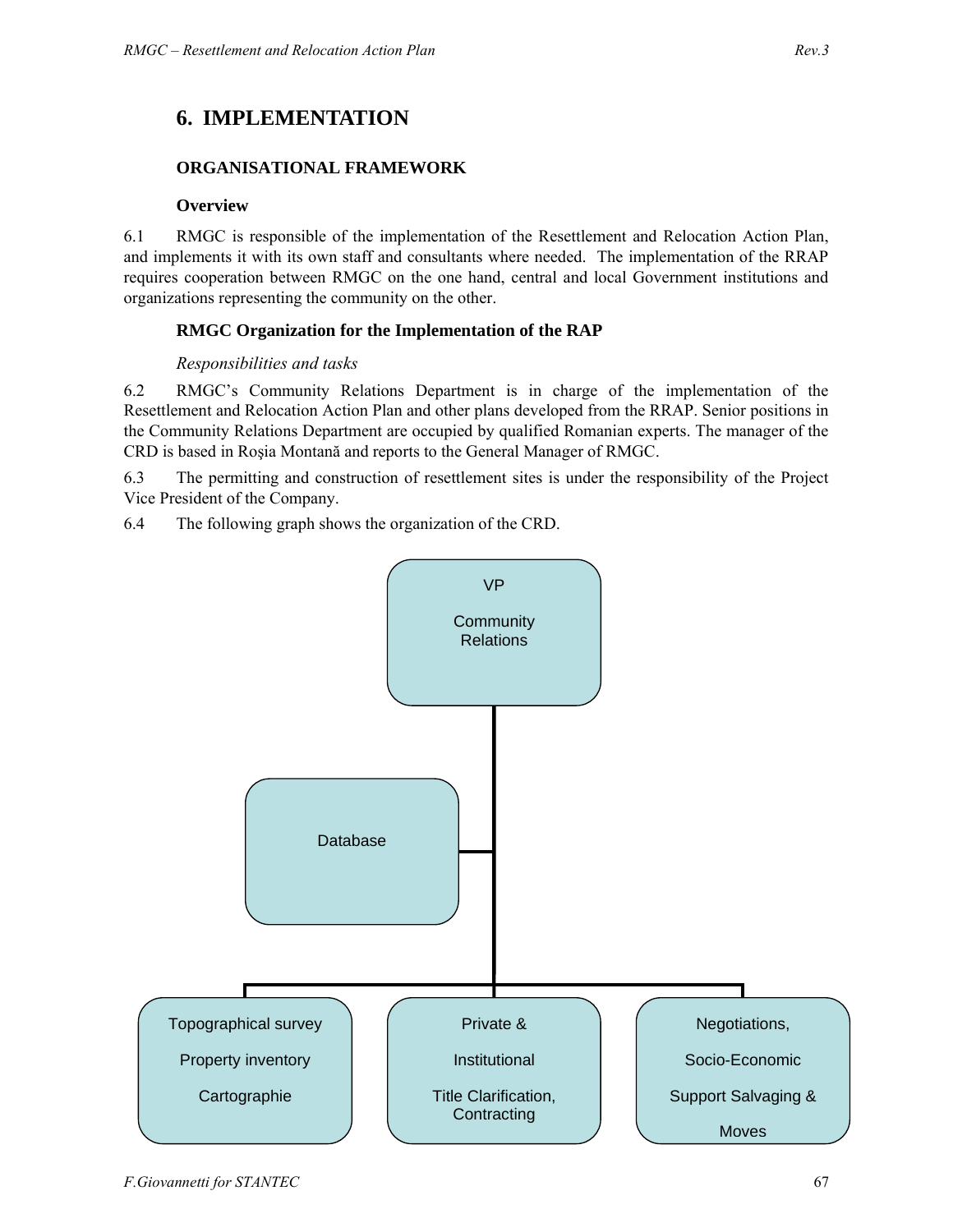6.5 The total staff and consultants (full-time and part-time) of the Community Relations Department is about 50 individuals.

6.6 Staff capacity is developed on a continuous basis, through the involvement of Romanian and international specialists in areas such as:

- Social dynamics and sociology,
- Public consultation and communication,
- Resettlement policies,
- Asset valuation (land agricultural experts, houses real estate experts),
- Social development, livelihood restoration, social and economic monitoring,
- Legal issues related with negotiation, sale and purchase of real estate, compensation and reconstruction of public facilities.

### *Office Space and Equipment*

6.7 The Community Relations Department has office space in downtown Roşia Montană, accessible to the general public at all times.

#### *Liaison with RMGC's Other Teams*

6.8 The CRD manager reports to RMGC in-country manager. The CRD is to liaise with the Project Department within RMGC, which at the present stage supervises the permitting process, and will later take care of resettlement sites development and housing construction.

#### **Government Involvement**

6.9 Government institutions are involved through the different permitting procedures required by the resettlement and compensation process, mainly the following:

- Development and update as needed of the PUGs and PUZs, both for the affected area and the resettlement sites (the PUGs and PUZs are reviewed at county level before approval by the relevant town councils);
- Construction Authorizations for the different components involved in the resettlement, both infrastructure (access road and primary roads inside the resettlement sites), and buildings (houses and institutional buildings).

6.10 RMGC will liaise as needed with all central and local Government institutions involved.

6.11 RMGC liaises on a daily and weekly basis with the concerned councils of the *comuna* of Roşia Montană and the *orasul* of Abrud, and will continue to do so throughout the whole implementation of the RRAP.

## **MANAGEMENT OF GRIEVANCES AND DISPUTES**

### **First Instance Mechanism**

6.12 The Community Relations Department will appoint a part-time grievance officer. His/her name, office location and reception hours will be publicly released through the company's gazette. This officer will screen grievances for further consideration by RMGC. A registry of grievances will be opened where the date of the grievance submission will be registered together with the name and signature of the aggrieved individual. Grievances can also be submitted in writing. Aggrieved persons will be requested to provide supporting documentation as needed, and can be heard by a representative of RMGC senior management if deemed necessary by either party. Aggrieved persons can be assisted by a counsel of their choice.

6.13 Any grievance submitted following the above-mentioned procedure will be responded to in writing by a senior official of RMGC within a maximum of one month. Except in complex cases where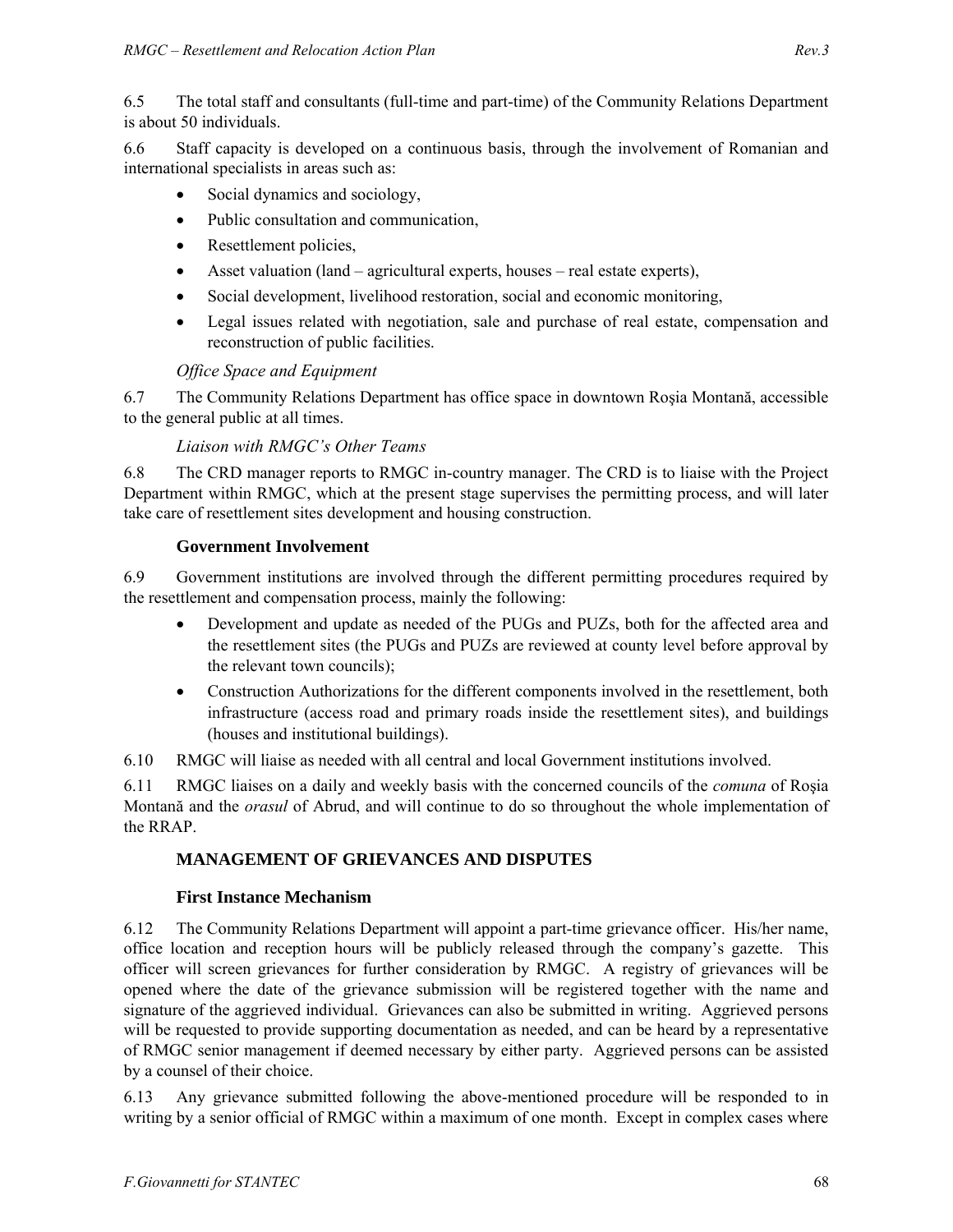### **Second Instance Mechanism**

### *Ombudsman*

6.14 RMGC will hire an independent ombudsman to serve as an independent observer and mediator in grievances. This ombudsman should ideally be a highly regarded lawyer or other suitable person familiar with the area and human rights and/or social issues. He/she will be available to the public on a part time basis (for example one day every month) in Roşia Montană.

6.15 The ombudsman will be hired following a transparent advertising process through the Romanian press. The terms of reference for the ombudsman's services will be made public. The final selection will associate both concerned mayors (Roşia Montană and Abrud).

6.16 RMGC will provide facilitation to the ombudsman as follows:

- Secretarial services and office,
- Unrestricted access to compensation files. For more details on the mechanisms, please see RRAP Evolution Report Annex

### *Process*

6.17 Any grievance that has received a negative answer or unsatisfactory settlement proposal from RMGC can be submitted by the aggrieved person to the ombudsman.

6.18 After hearing both parties independently, the ombudsman will mediate between them and attempt to find a settlement acceptable to both.

6.19 The ombudsman will independently prepare a quarterly report that will be available to the public in Roşia Montană information centre and on the Project web site.

### **Court Action**

6.20 Any citizen has access to court action in conformance with applicable laws. This applies also to RMGC as a Romanian legal person.

## **INFORMATION AND CONSULTATION**

### **Information**

6.21 RMGC has developed a Project Gazette, about 14 issues of which have already been released and distributed to each household living in the Project-Affected Area. This gazette has proven a useful tool for disseminating information about the Project progress, and compensation, resettlement and relocation policies. RMGC will continue using this channel of information during the implementation of the RRAP.

6.22 RMGC is in regular contact with Mayors and Municipal Councils of both Roşia Montană and Abrud, about general issues of compensation, resettlement and relocation, and more specifically about the reconstruction of communal infrastructure at Piatra Alba and permitting issues.

6.23 RMGC operates a Public Information Centre in Roşia Montană , which is open to the general public to obtain information and to read documentation.

6.24 A lot of RMGC's employees reside within the community, and this constitutes another channel of non formal, albeit valuable, information.

## **Consultation on the Revised RRAP and Disclosure**

6.25 Consultation on the revised RRAP will be organized as follows and in the following order: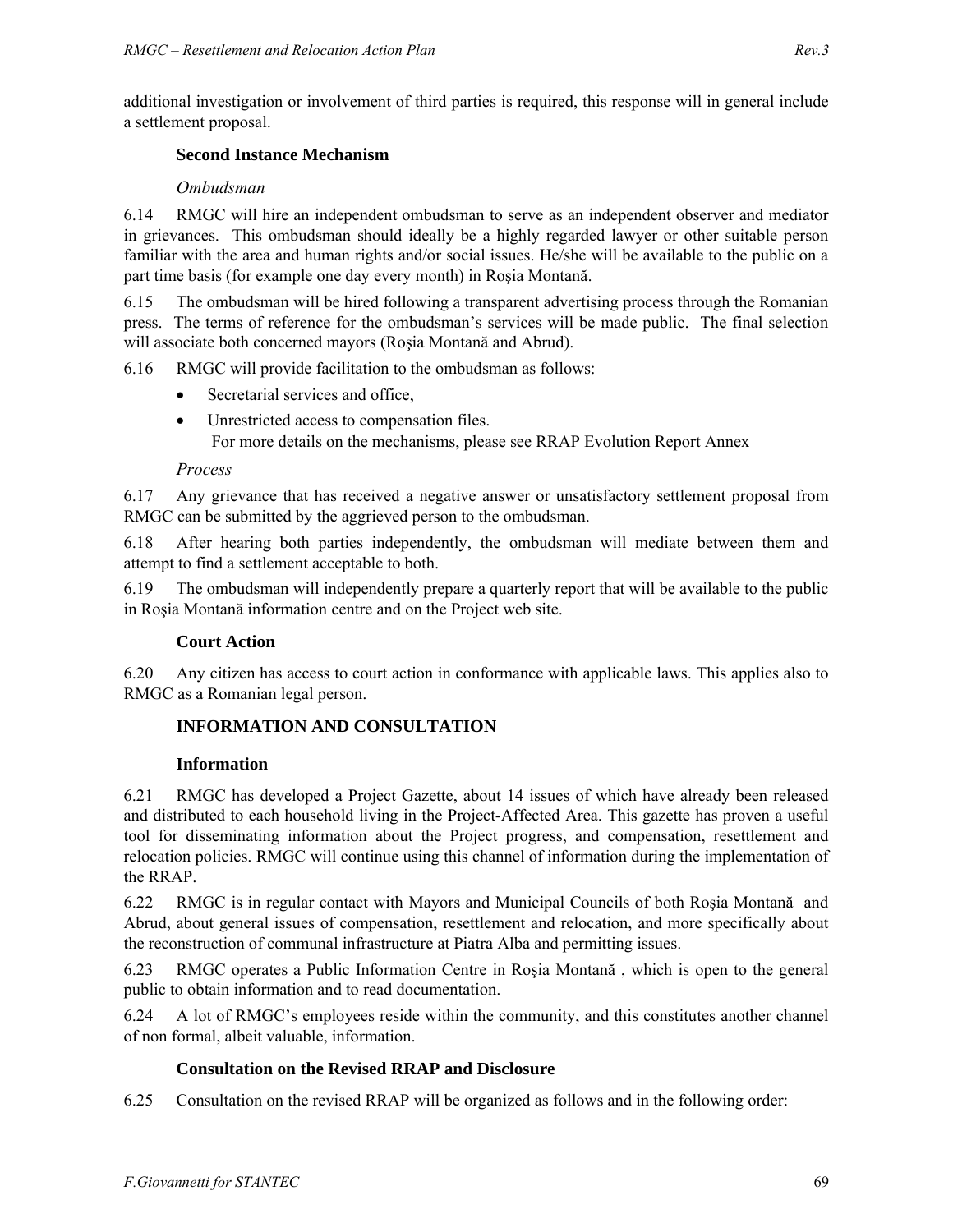- Revised compensation policies were presented to the municipal councils in both Rosia Montană and Abrud,
- Revised compensation policies were released in writing using the Project Gazette,
- The complete compensation methods in Romanian are being made available to the local public in the Public Information Centre. The full revised RRAP will be made available publicly in both Romanian and English on the web site of the company .
- A few days after the gazettes were released, several public meetings were organized (at least Roşia Montană , Abrud, Corna) to clarify information and to obtain a first set of reactions from the affected communities,
- A series of Group Discussions were organized to obtain more precise reactions and suggestions to the proposed compensation policies,
- These reactions and suggestions were reviewed by RMGC, and the RRAP is amended to reflect them.

The compensation principles and revised compensation rates have been presented in advance during the implementation phase of the Options Program started by the company on 01/12/2005. For more details see the Annex RRAP Evolution Report

6.26 Once consulted upon locally and registered as part of the EIA application, the final 2006 RRAP will be disclosed to the international public through RMGC's web site.

# **MONITORING AND EVALUATION – CHANGE MANAGEMENT**

### **General Objectives of Monitoring and Evaluation**

6.27 Evaluation and monitoring are key components of the Resettlement and Relocation Action Plan, and as such are part of RMGC's commitments. RMGC will be operating the Roşia Montană mine for about 16 years, and perhaps longer should additional existing resources prove economical. Various evaluation and monitoring activities will be undertaken over this period of time.

6.28 Monitoring and evaluation have the following general objectives:

- Monitoring of specific situations or difficulties arising from the implementation, and of the compliance of the implementation with objectives and methods as set out in the Resettlement and Relocation Action Plan;
- Evaluation of the mid-and long-term impacts of the Resettlement and Relocation Action Plan on affected households' livelihood, environment, local capacities, on economic development and settlement;

6.29 Monitoring aims at correcting implementation methods during the course of the program, as required, while evaluation is intended at providing lessons learnt for amending strategies and implementation in a longer term perspective. Monitoring will be essentially internal whereas evaluation will be external.

## **Monitoring**

### *Scope and Content*

- 6.30 Monitoring will address the following aspects:
	- Negotiation process and conclusion of agreements;
	- Social and economic monitoring: follow-up of the economic and social status of relocatees and resettlers, access to employment, cost of housing in the area, re-establishment of agriculture, actions targeting vulnerable people;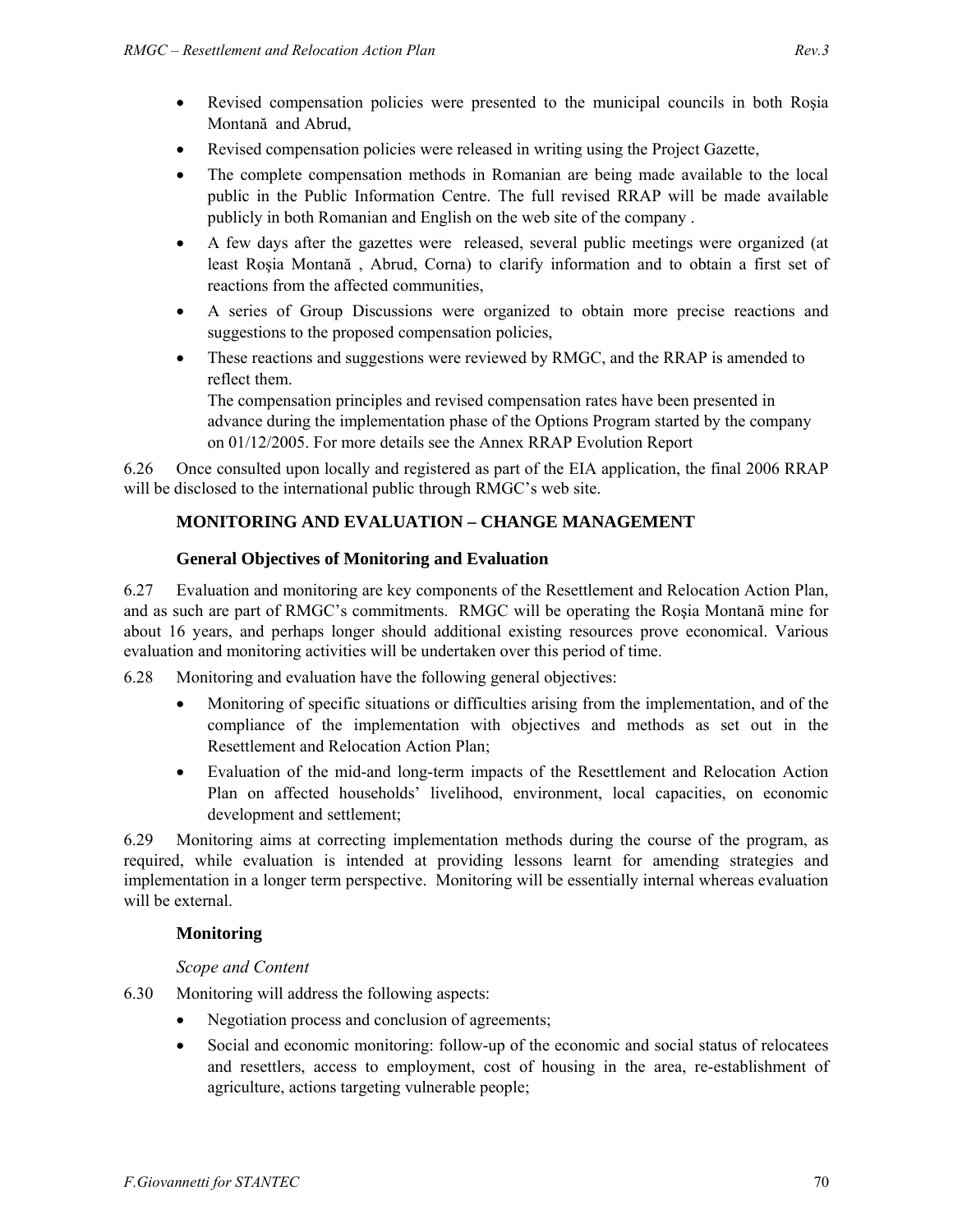- Technical monitoring: supervision of infrastructure and housing construction, commissioning and testing of the technical components of the resettlement housing;
- Implementation organization: adequacy of staff and means vis-à-vis the tasks;
- Grievances and grievance management system;
- Assistance in livelihood restoration: business re-establishment and assistance, skills enhancement and small loans component;

6.31 RMGC keeps the following statistics on a monthly basis, together with all useful material to give a proper picture of the implementation:

- Negotiation/acquisition/resettlement option: Pre-contracts, sale-purchase agreements, payments of compensation or resettlement options finalized;
- Relocation: number of relocatees moved, their destination, and to the extent possible, how they are accommodated in their new location (definitive/temporary, standard, cost);
- Resettlement: number of resettlers moved;
- Construction: indicators relevant to the works being carried out;
- Implementation Organization: staff and changes compared with previous quarters;

6.32 A monitoring report will be developed internally by RMGC, posted on the Project's website in Romanian and English, and made available in Romanian at the information centre in Roşia Montană. This monitoring report will be done when the acquisitions will approach 50% of the total number of people ( see RRAP Evolution Report Annex )

#### **Responsibilities**

6.33 Monitoring will be undertaken internally under the responsibility of the Community Relations Department. So far, the Community Relations Department has collected information on a number of 334 families already relocated.

### **Evaluation**

### *Evaluation Objectives*

- 6.34 Reference documentation for the evaluation will be the following:
	- This Resettlement and Relocation Action Plan:
	- The Romanian laws and regulations as described above;
	- The applicable WBG Safeguard Policies, i.e. OD 4.30 "Involuntary Resettlement".
- 6.35 The evaluation has the following specific objectives:
	- General assessment of the compliance of the implementation of the Resettlement and Relocation Action Plan with objectives and methods as set out in this document;
	- Assessment of the compliance of the implementation of the Resettlement and Relocation Action Plan with laws, regulations and safeguard policies as stated above;
	- Assessment of resettlement and relocation procedures as they have been implemented;
	- Evaluation of the impact of the resettlement and relocation programme on incomes and standard of living, with focus on the "no worse-off if not better-off" requirement;
	- Identification of actions to take as part of the on-going monitoring to improve the positive impacts of the programme and mitigate its possible negative impacts, if any.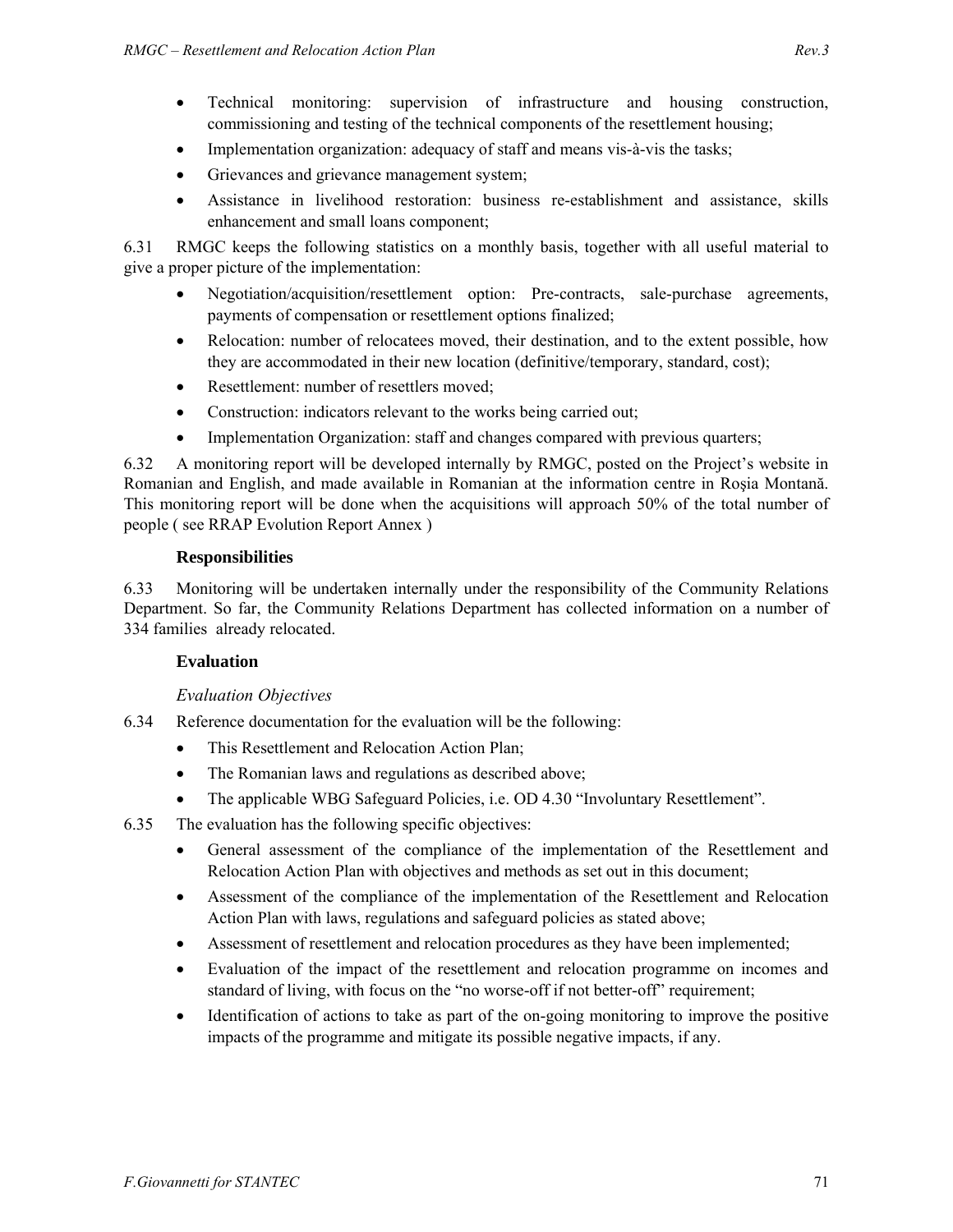### *Evaluation Indicators and Methodology*

6.36 As part of the preparation of this program, RMGC has set up a comprehensive database of Project-Affected People. This will form the baseline for evaluation against which future evolution will be assessed.

6.37 At an appropriate time, the same sample of about 250 Project Affected Households will be administered the same questionnaire that was used in July 2002. The sample will be checked for adequate representation of both resettlers and relocatees, and may be complemented if required, but it is necessary that the core of the initial sample be investigated again. People who benefit from the specific assistance packages offered by RMGC (Vulnerable People, Skill Enhancement, Small Business Loans) will be targeted as a separate group.

6.38 The key leader survey that was undertaken in July 2002 will be redone using a similar questionnaire and targeting the same individuals.

6.39 The resettlement component will be specifically evaluated against the following indicators, applied to all two resettlement sites:

- Technical factors related to housing: durability of materials, maintenance requirements and cost;
- Architectural and usability factors related to housing: convenience, satisfaction of inhabitants of both sexes;
- Socio-economic factors: access to employment, livelihood restoration, agriculture.

6.40 In addition, identified vulnerable people will be put into specific focus, and the methods for assisting them will be assessed. A sample of people identified as vulnerable will be addressed by a specific survey.

6.41 The grievance management system will also be evaluated, taking into consideration the company's perspective, as well as the ombudsman's and some sampled aggrieved individuals.

### *Auditor*

6.42 The auditor will be an independent consultant or NGO with experience in RAPP design and practical implementation, and with no previous involvement in the Project. The detailed terms of reference for the evaluation will be prepared by RMGC and publicly released.

6.43 RMGC will offer unrestricted access to its internal documentation to the evaluator.

### *Process*

6.44 The evaluation reports will be publicly released.

6.45 The independent evaluation of the RAPP implementation will take place in two successive stages:

- Within one year after the number of resetllers or relocates will approach 50% of the impacted population:  $1<sup>st</sup>$  mission of evaluation;
- 2 years after full completion of the implementation:  $2<sup>nd</sup>$  mission of evaluation.

6.46 Both evaluations will be carried out following similar methodologies and using the same indicators.

### **Change Management and Associated Consultation**

6.47 In the event where significant changes to policies and/or procedures are deemed necessary, RMGC will proceed as follows:

- Use of the Project Gazette to advise of a potential change in certain aspects of policies or procedures;
- Public meeting to explain the details of the proposed change and the rationale;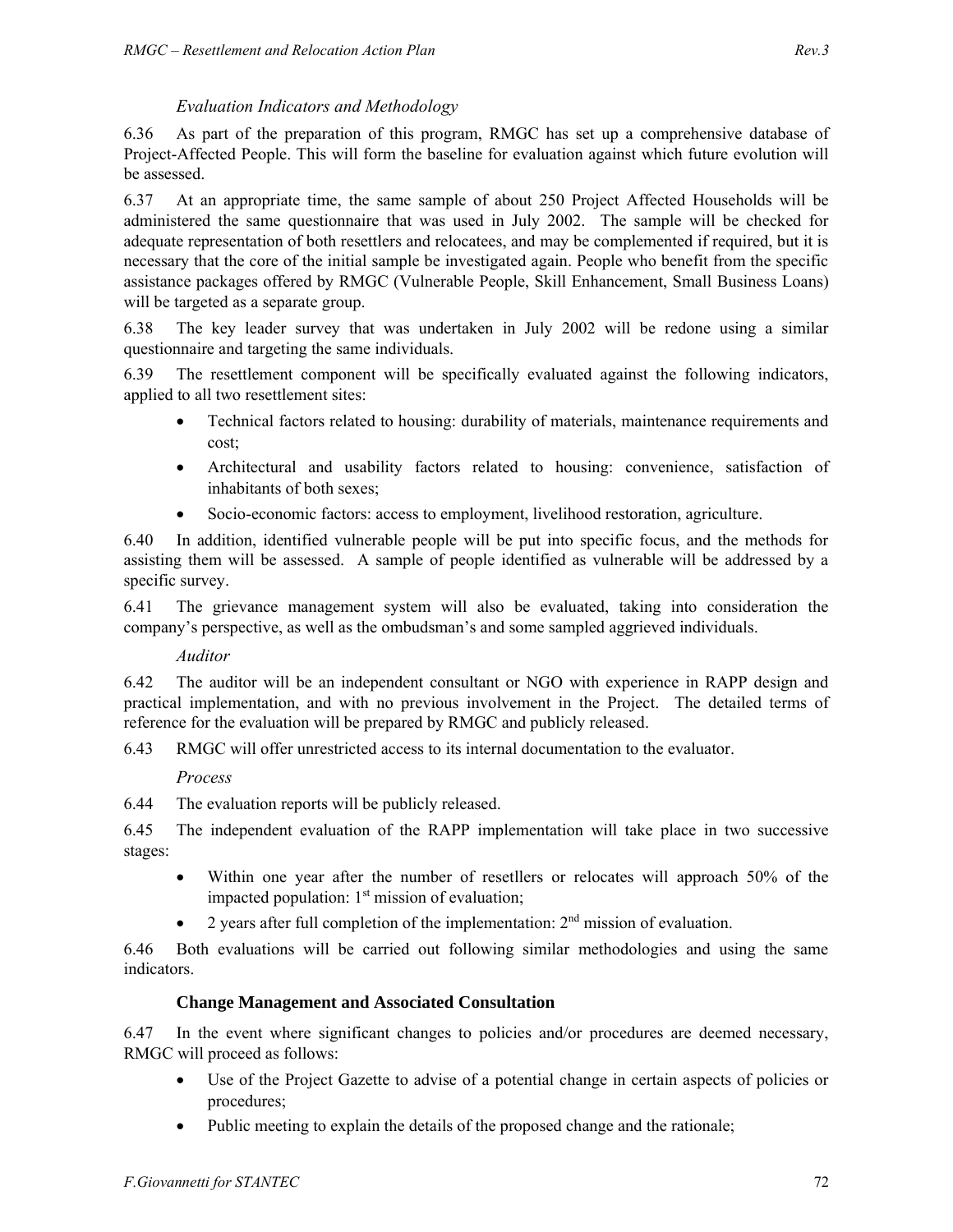- Focus Group Meetings if required by the extent of the proposed change;
- Public release of the finalized amendments to policies and/or procedures.

### **IMPLEMENTATION SCHEDULE**

6.48 The implementation schedule is presented in Figure 8 hereunder.

### **IMPLEMENTATION BUDGET**

6.49 The implementation budget is presented in Table 15 hereunder.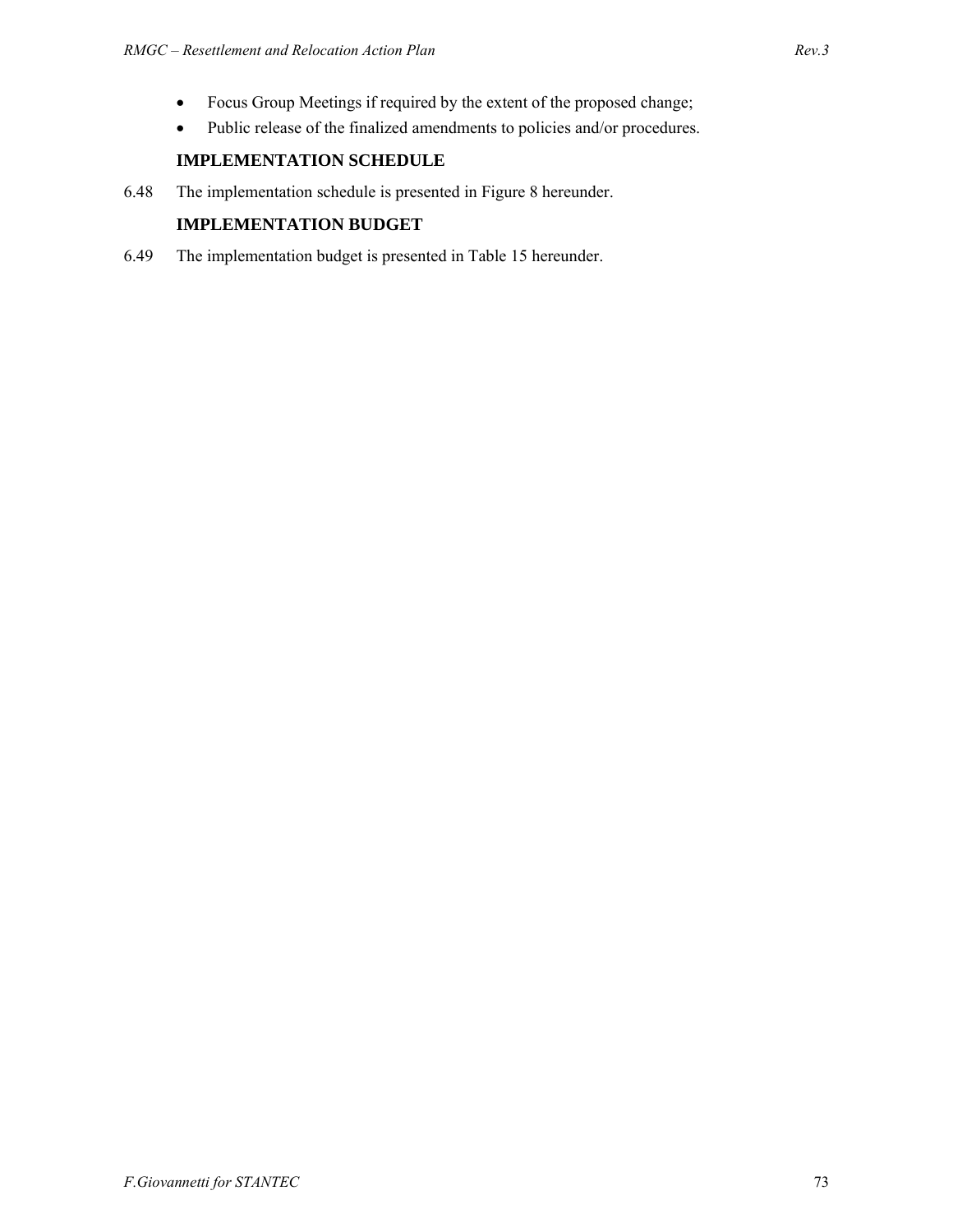# **Table 15: Summary RRAP Budget**

| #              | <b>Item</b>                                                           | Cost - Euro |
|----------------|-----------------------------------------------------------------------|-------------|
|                | <b>Compensation private properties</b>                                | 57800000    |
| $\overline{2}$ | Resettlement Piatra Alba and Alba Iulia infrastructure<br>development | 2700000     |
| 3              | <b>Institutional and congregation</b>                                 | 7700000     |
| 4              | <b>Livelihood restoration</b>                                         | 1950000     |
| 5              | Implementation                                                        | 1250000     |
|                | <b>GRAND-TOTAL</b>                                                    | 71400000    |